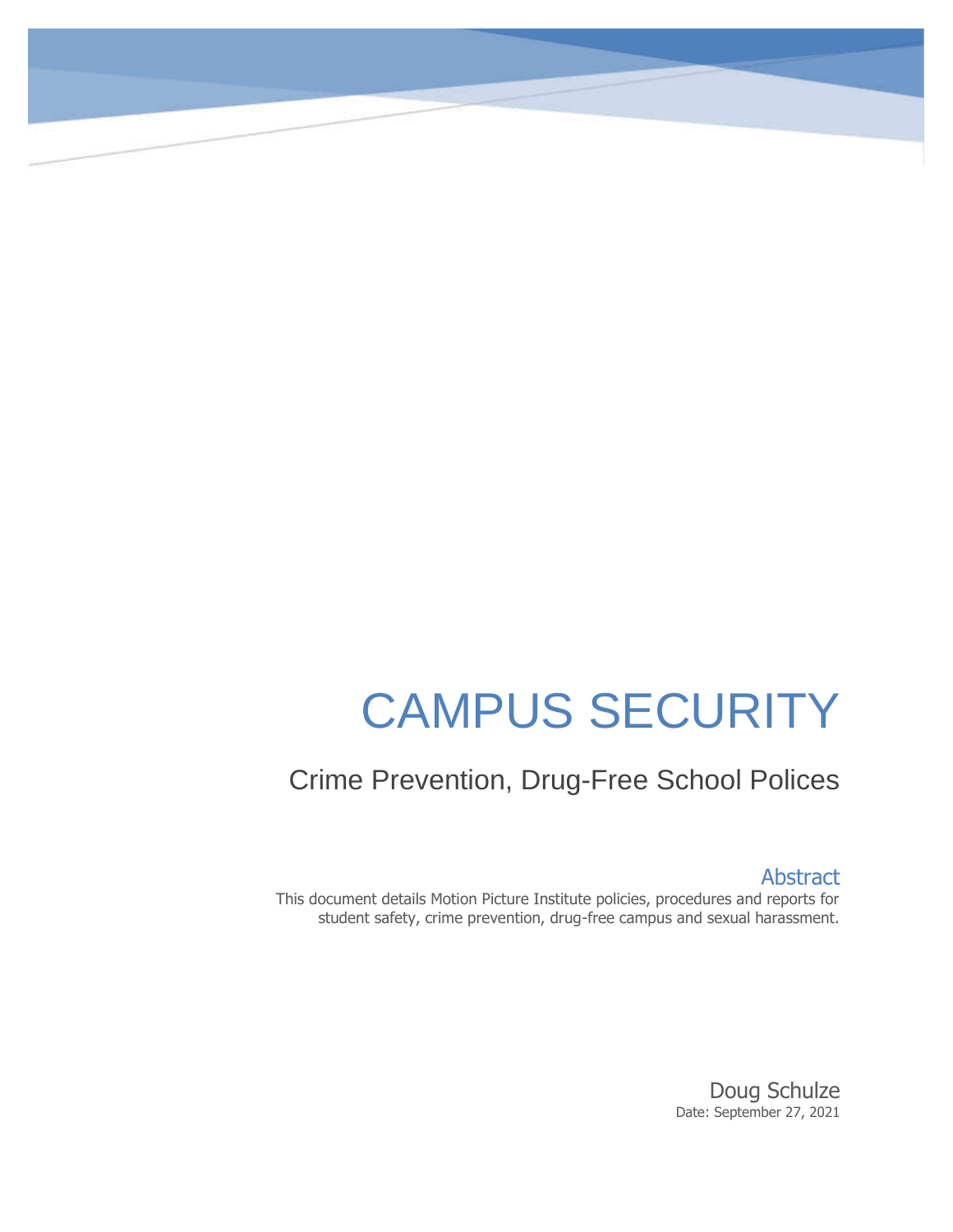# **Table of Contents**

| Jeanne Clery Disclosure of Campus Security Policy and Crime Prevention Act       | 01                |
|----------------------------------------------------------------------------------|-------------------|
|                                                                                  | 03                |
|                                                                                  | 03                |
|                                                                                  | 04                |
|                                                                                  | 04                |
|                                                                                  | 05                |
|                                                                                  | 05                |
|                                                                                  | 07                |
|                                                                                  | 07                |
|                                                                                  | 08                |
|                                                                                  | 08                |
|                                                                                  | 08                |
|                                                                                  | 10                |
| Institutional Notice of Petitioner's Rights under the Violence Against Women Act | $12 \overline{ }$ |
| Statement of Current Policies Concerning Sexual Assault Prevention Program       | $12 \overline{ }$ |
|                                                                                  | 13                |
|                                                                                  | 14                |
|                                                                                  | 16                |
|                                                                                  | 17                |
|                                                                                  | 19                |
|                                                                                  | 19                |
|                                                                                  | 19                |
|                                                                                  | 21                |
|                                                                                  | 22                |
|                                                                                  | 23                |
|                                                                                  | 25                |
|                                                                                  | 26                |
|                                                                                  | 27                |
|                                                                                  | 27                |
|                                                                                  | 28                |
|                                                                                  | 29                |
|                                                                                  | 31                |
|                                                                                  | 32                |
|                                                                                  | 33                |
|                                                                                  | 35                |
|                                                                                  | 36                |
|                                                                                  | 41                |
|                                                                                  | 41                |
|                                                                                  | 42                |
|                                                                                  | 42                |
|                                                                                  | 42                |
|                                                                                  | 43                |
|                                                                                  | 44                |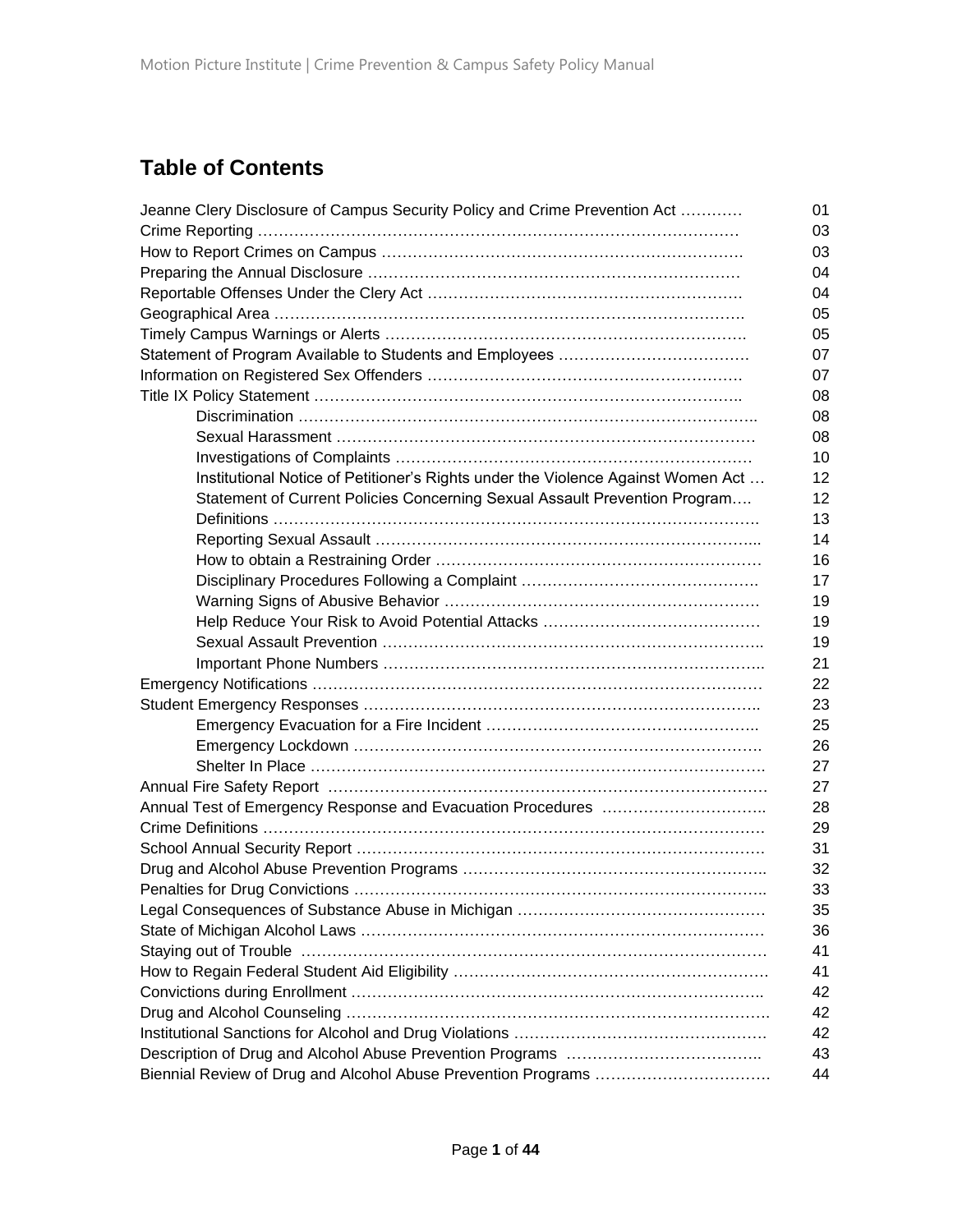# **Jeanne Clery Disclosure of Campus Security Policy and Campus Crime Statistics Act (Clery Act), and the Safe and Drug-Free Schools and Communities Act (DFSCA): Policies, Reporting, Warnings, Notifications, and Sanctions**

The Jeanne Clery Disclosure of Campus Security Policy and Campus Crime Statistics Act, more commonly known as the Clery Act, is contained (along with other security-related disclosure requirements) in section 485 of the Higher Education Act, codified at 20 U.S.C. § 1092. It requires all postsecondary education institutions to keep records and report annually on the nature, date, time, and place of crimes occurring on campus, including hate crimes. It also prescribes a number of securityrelated protocols for emergency response procedures, timely notifications for on-campus crimes, etc.

For your information, a copy of Motion Picture Institute's Annual Campus Safety and Security Report (also known as our Annual Security Report, or ASR) is attached. This report is distributed in compliance with the Clery Act. Also included is a copy of information relating to Motion Picture Institute's Drug and Alcohol Abuse Prevention Programs. The ASR and Drug and Alcohol and Abuse Prevention programs information is available online at www.mpifilm.com/consumerinformation.

Motion Picture Institute's commitment to safety and security includes:

- Providing a secure and crime free environment for students, faculty and staff.
- Performing regular evaluation of security programs.
- Monitoring and following up on each crime reported at an Motion Picture Institute location.

We believe student, faculty, and staff behavior which promotes security awareness is important in all aspects of our lives and we encourage all students, faculty and staff to accept responsibility for their own security as well as the security of other members of the Motion Picture Institute community.

As you read the following report, comments, questions or concerns may be addressed to:

 Motion Picture Institute Attention: Douglas Schulze, President, CSA 2040 Crooks Rd, Ste. B Troy, Michigan 48084

#### **STATEMENT OF CURRENT POLICIES REGARDING PROCEDURES FOR STUDENTS AND OTHERS TO REPORT CRIMINAL ACTIONS AND POLICES CONCERNING THE INSTITUTION'S RESPONSE TO SUCH REPORTS**

Students, faculty or staff who wish to report criminal actions, should immediately contact the designated Campus Security Authority (CSA) or other responsible supervisory personnel at their campus. The criminal action should then be immediately reported by students, faculty or staff to the local law enforcement authorities for assistance and /or investigation. In an emergency, dial 911. The Motion Picture Institute Accident/Incident Report Form is completed with the assistance of the person reporting the criminal action. The report should be filed as soon as possible with the CSA or School President who will follow up on the report personally or assign responsibility to another appropriate administrator to follow up and report on the outcome as well as any preventative or other actions taken to ensure the safety and security of all staff, faculty, and students.

Additional copies of the Motion Picture Institute's Accident / Incident Report Form may be requested from the CSA's Office.

See **<https://www.mpifilm.com/safetyandsecurity/>**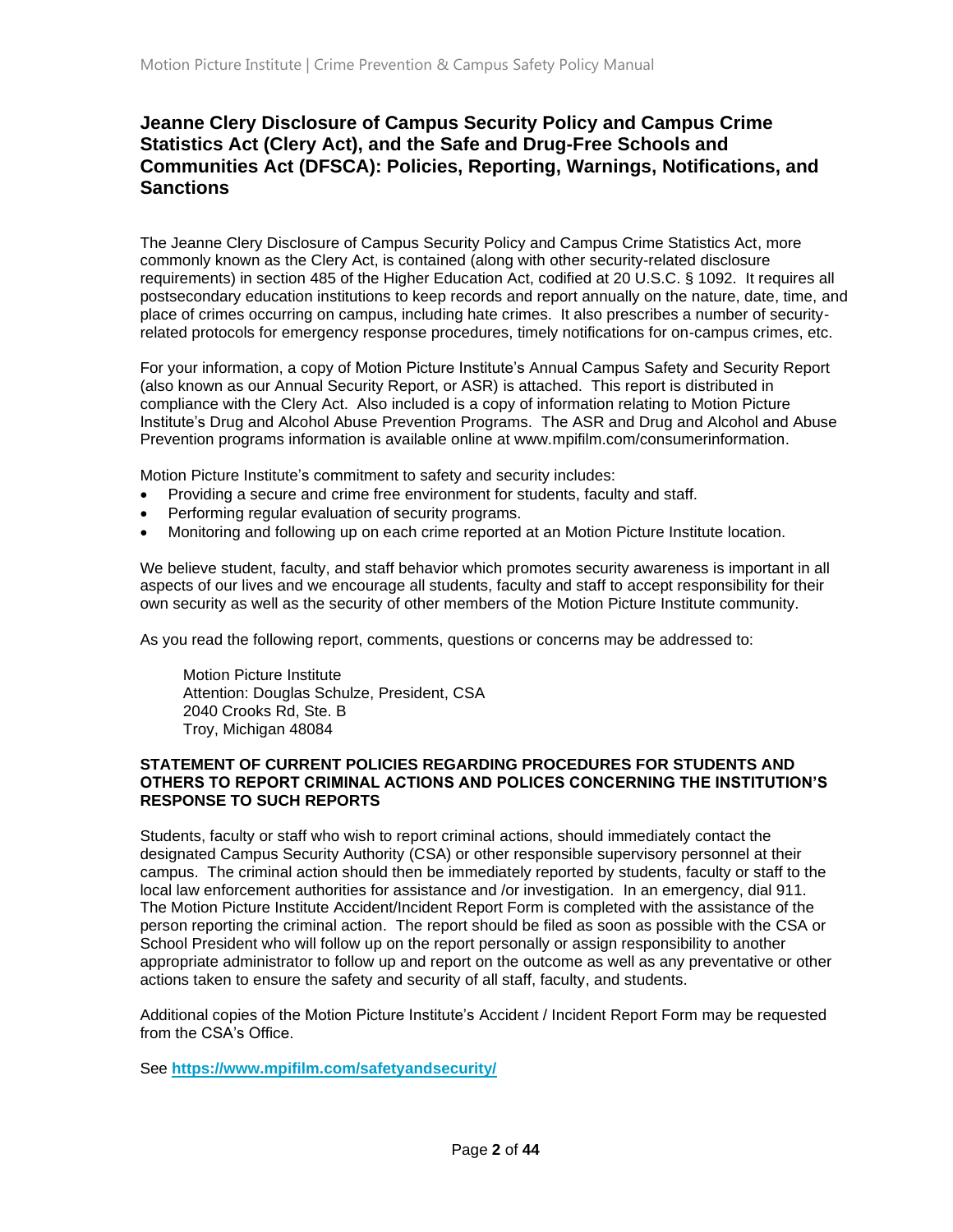# **CRIME REPORTING**

Efforts are made to inform members of the campus community on a timely basis about campus crime and crime-related issues. These efforts include the following:

• Crime Alerts – Crime Alerts are published when a crime occurs on or near campus that potentially threatens the campus community. The crime alerts are distributed in a variety of methods, depending upon the incident. (See Timely Campus Warnings below.)

# **HOW TO REPORT CRIMES ON CAMPUS**

Students and employees are cautioned never to attempt to apprehend or pursue a suspected criminal. Crimes or suspected criminals should be reported to the CSA or other designated staff member, and then to local law enforcement at the non-emergency number, 248-524-3477.

#### In an emergency, dial 911.

Immediately report any crimes or suspicious activity on campus by:

- Calling (248) 528-1760
- Completing the Motion Picture Institute Accident/Incident Report form and submitting to the CSA.
- Stopping by the CSA's office.

If you have any doubts about whether to report something that has occurred, report it. Victims of, or witnesses to, crimes may disclose them on a voluntary, confidential basis to the CSA, which can then determine whether the event constitutes a crime that has to be collected and statistically reported. Your cooperation in timely reporting assists Motion Picture Institute in issuing equally timely warnings to the campus community. All crimes must be reported immediately.

Always use your eyes, ears, and telephone to keep campus officials advised of what you see and hear. Call the CSA's Office when you see:

- Strangers loitering in office areas, hallways, classrooms, or lounge areas, etc.
- Unsecured doors or windows in campus buildings that are supposed to be locked
- Anyone tampering with a motor vehicle or loitering in a parking lot
- Persons publicly displaying a weapon
- Persons loitering in dark or secluded areas
- Suspicious persons carrying articles, equipment, luggage, or other packages out of campus buildings

# **STATEMENT OF CURRENT POLICIES CONCERNING SECURITY AND ACCESS TO CAMPUS FACILITIES**

The security of the educational and work environment is a high priority at Motion Picture Institute. Access to the building is secured between the hours of 10:00 p.m. and 8:45 a.m. so that unauthorized individuals are not able to lawfully enter the building. During normal business hours and hours in which the building is accessible, visitors (including vendors, etc.) are required to sign in at the main campus entrance (the main lobby). Additionally, during the course of time on campus, students and staff should wear appropriate school-authorized IDs. (See the student and employee handbooks for additional information on this.)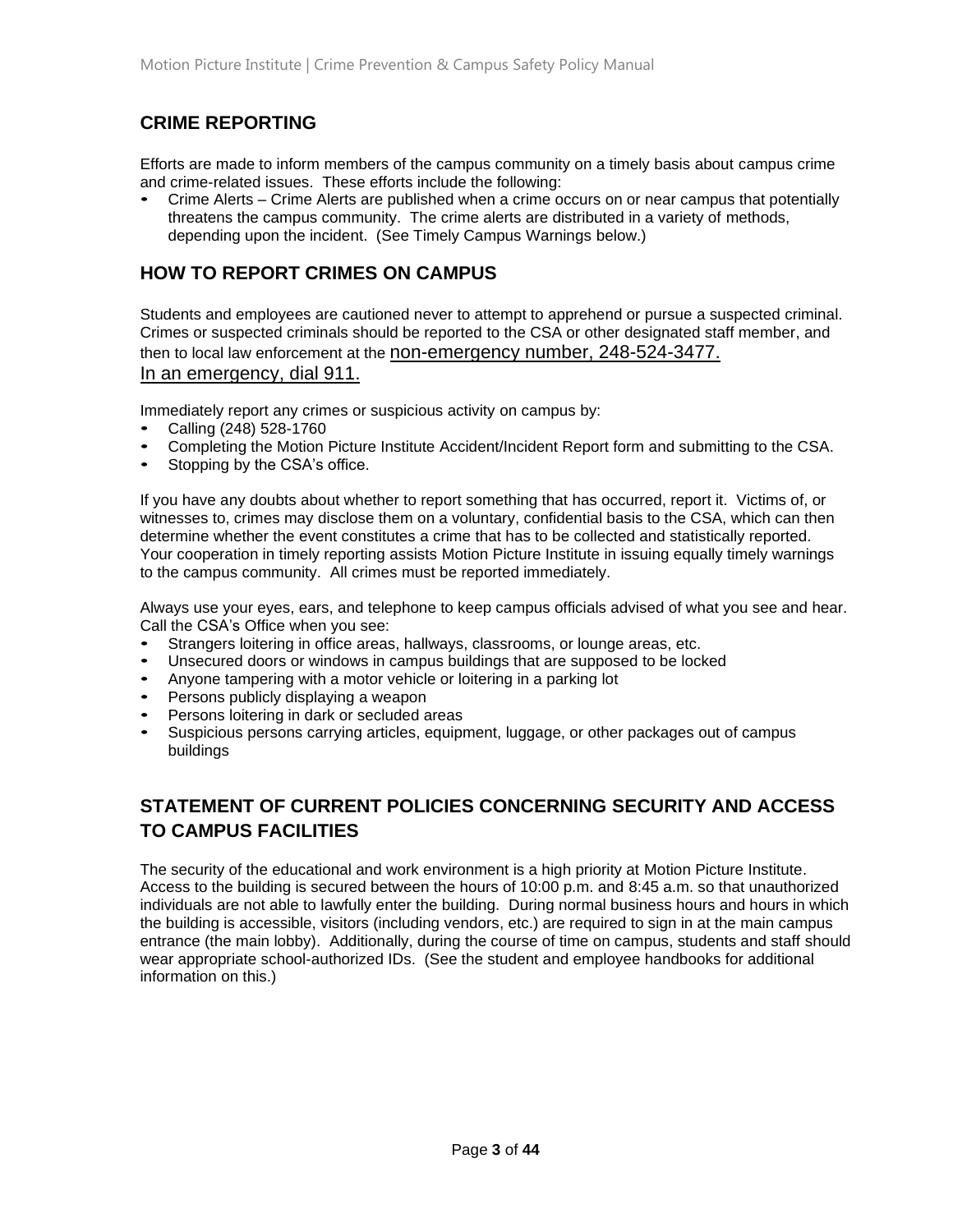# **PREPARING THE ANNUAL DISCLOSURE**

Motion Picture Institute President, serving as the Campus Security Authority (CSA) for Motion Picture Institute, has the responsibility of gathering the data used to prepare the annual campus crime statistics report. Campus crime data is gathered the same day that it is reported. The data is obtained from reports made to local law enforcement. Crimes are counted in the disclosure based upon the crime having been reported, not whether there was a conviction. Data is obtained annually from local law enforcement and compared with the data gathered at Motion Picture Institute. The resulting data is used to prepare the annual crime statistics report.

The ASR is published and distributed by October 1st of each year to current students and employees. A notice of the ASR's availability is also provided to prospective students and employees, with a notice that a paper copy is available upon request.

# **REPORTABLE OFFENSES UNDER THE CLERY ACT**

*The Clery Act requires reporting on the following offenses:* 

- murder:
- manslaughter (negligent and non-negligent)
- sex offenses, forcible and non-forcible;
- robbery;
- aggravated assault;
- burglary:
- motor vehicle theft:
- arson;
- arrests, or persons referred for campus disciplinary action for liquor law violations;
- arrests, or persons referred for campus disciplinary action for drug-related violations;
- domestic violence\*\*
- dating violence\*\*
- sexual assault\*\*
- stalking\*\*
- arrests, or persons referred for campus disciplinary action for weapons possession, carrying, etc., and
- hate crimes, [which for Clery Act purposes include any crime listed in the preceding points and, as of 2008, larceny-theft; simple assault; intimidation; and destruction, damage, or vandalism of property in which the victim is intentionally selected because of his or her actual or perceived race, gender, religion, sexual orientation, ethnicity, national origin, or disability.]

\*\*On March 7, 2013, President Obama signed the Violence Against Women Reauthorization Act of 2013 (VAWA). Among other provisions, this law amended the Clery Act to require postsecondary institutions to include in their Annual Campus Security Report all instances of domestic violence, dating violence, sexual assault, and stalking; and instances of gender identity and national origin crimes which fall under the category of Hate Crimes. These new reportable items must be included in the ASR released by October 1, 2014, using a good faith effort to comply with the law until the final regulations are published with an effective date of July 1, 2015 for the October 1, 2015 ASR reporting deadline.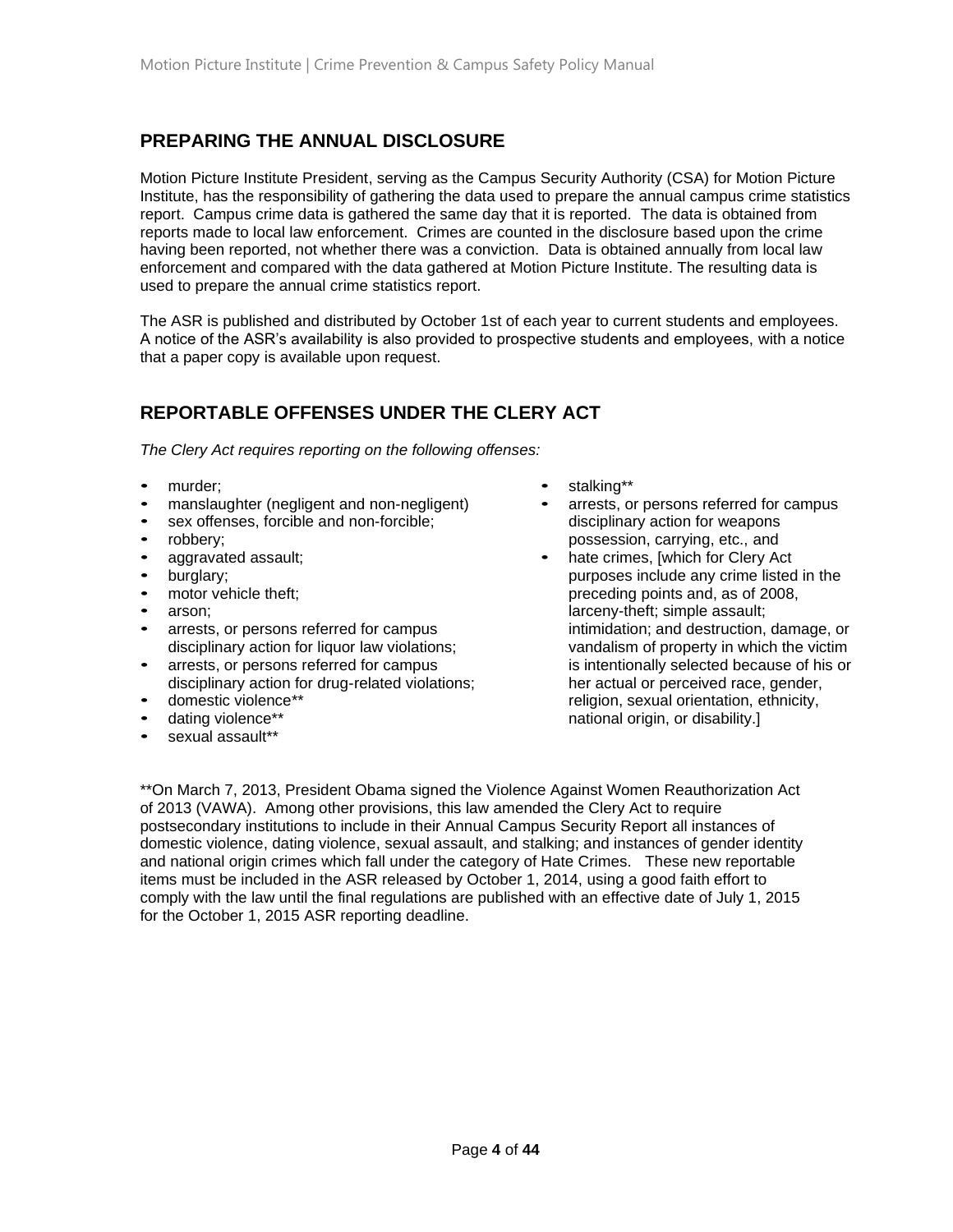# **GEOGRAPHICAL AREA**

The Clery Act requires each institution to disclose crime statistics that occur on three types of property: campus, non-campus buildings or property, and public property areas.

"Campus" is defined as buildings or property owned or controlled by the institution within the same reasonably contiguous geographic area and used by the institution in a manner related to the institution's educational purpose. It also includes property in that contiguous area owned by the institution but controlled by another person, if that property is used by students and supports institutional purposes (e.g. a food or retail vendor). Branch campuses and geographically disconnected administrative divisions or schools would be considered separate campuses for the purposes of reporting.

"Public property" is property that is located within the same reasonably contiguous geographic areas of the campus, like a sidewalk, street or public parking lot, that is adjacent to a facility owned or controlled by the institution for purposes related to the institution's educational purposes. Crimes occurring on "public property" must also be reported in the crime statistics.

A "non-campus building or property" is one that is owned or controlled by a school recognized student organization, or one that is owned or controlled by the institution and used by students or by the institution for education-related purposes and that is not within the same reasonably contiguous geographic area of the campus. Crimes occurring on "non-campus property" must be reported. However, incidents occurring on public property adjacent to "non-campus buildings or property" do not have to be included. Our institution does not have such property in this category for which we must report.

# **TIMELY CAMPUS WARNINGS or ALERTS**

A timely warning to the campus community is distributed regarding any of the above listed crimes (see Reportable Offenses under the Clery Act) which are deemed to represent a threat to the students and employees, and which are reported to campus officials or to local police agencies. The campus crime alert is issued in a manner that is timely and will aid in the prevention of similar crimes. The manner of dissemination to alert the campus community may include one or more of the following methods: e-mail, voice mail, and text messages. In addition, the CSA or other campus officials will post relevant warnings, updates and advisories on the appropriate school Website (**www.mpiiflm.com**) and may also utilize campus bulletin boards, its social media Web page. Campus officials may decide to issue an alert about a crime occurring off-campus but in a location frequented by students, even though such a crime would not be included in the annual report.

#### **A STATEMENT OF CURRENT POLICIES CONCERNING CAMPUS LAW ENFORCEMENT AND POLICIES THAT ENCOURAGE PROMPT REPORTING OF ALL CAMPUS CRIME TO THE CAMPUS AUTHORITIES AND LOCAL POLICE**

Motion Picture Institute is essentially a non-residential School, and does not have a campus police force. Therefore, all crimes are reported to local authorities as described in the first section regarding policies and procedures to report crimes. All crimes should be reported immediately in order to enhance the opportunity for a quick resolution.

The Motion Picture Institute Accident / Incident Report Form (referenced above) may be requested from the CSA's office or Administration Office to assist in the description and recording of an incident of crime or emergency.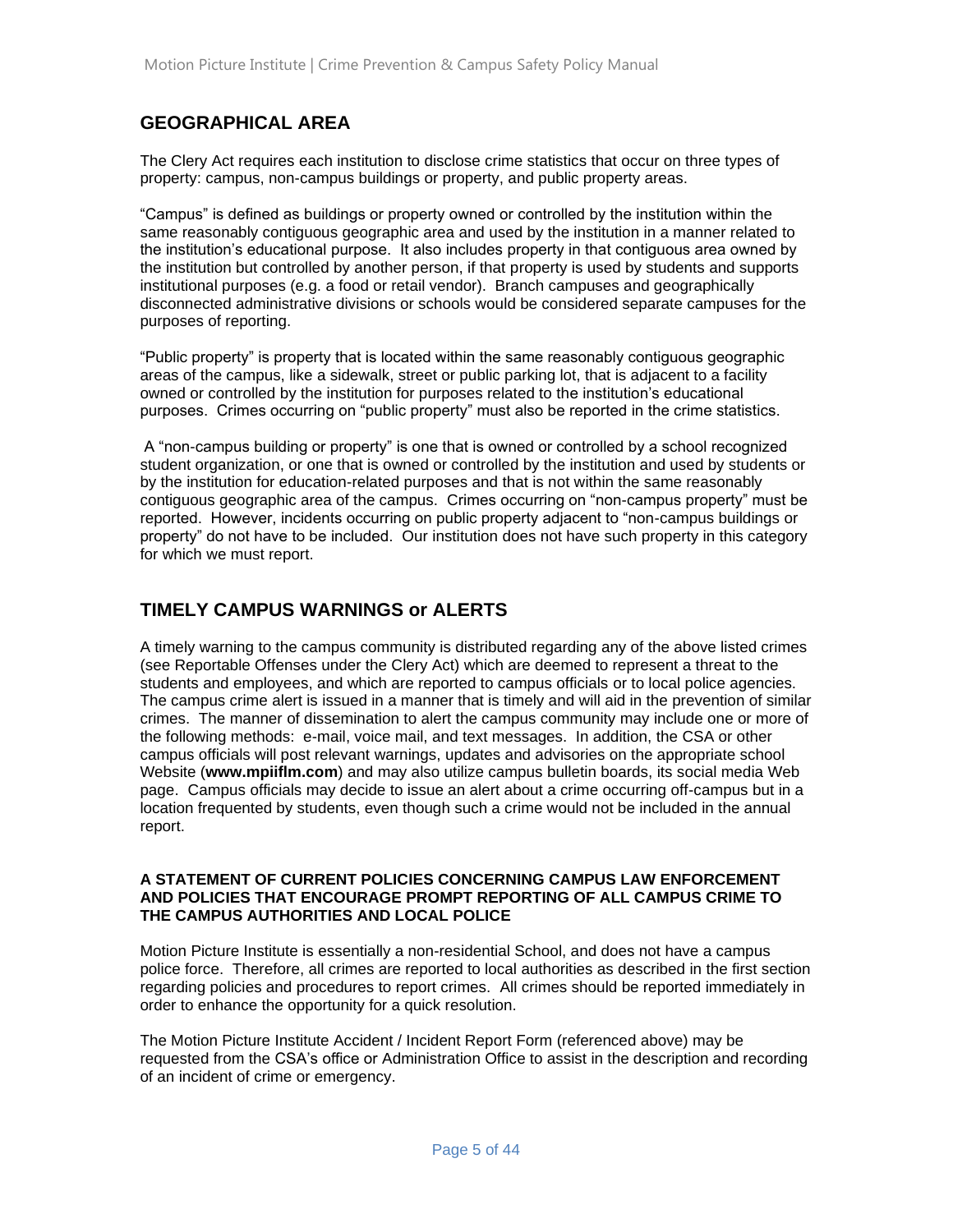Voluntary confidential reporting: As Motion Picture Institute is essentially a non-residential school, and does not have a campus police force; all crimes must be reported to local authorities. Local law enforcement will allow a victim or witness to report crime on a voluntary and confidential basis. All victims are encouraged to report all crimes to the appropriate campus CSA and local law enforcement. In the event the victim is unable to make such a report, the campus CSA or third-party witness is encouraged to report the crime promptly.

In very limited circumstances, an institution may remove from its crime statistics (but not from its crime log) reports of crimes that have been determined to be "unfounded" by law enforcement officials. Motion Picture Institute will report to the Department and disclose in the annual security report statistics of the number of crimes reports that were "unfounded" and subsequently withheld from its crime statistics during each of the three most recent calendar years.

Motion Picture Institute does not have a procedure either written or verbal that encourages both pastoral and professional counselors, at their discretion, to inform those they counsel of procedures for reporting crimes voluntarily and confidentially for inclusion in the institution's annual security report and Web-based report to ED.

Motion Picture Institute campus security personnel does not have with state law enforcement agencies and with local law enforcement agencies any written memorandum of understanding (MOU) or any other type of written agreement, such as a memorandum of agreement (MOA), with any law enforcement agencies for the investigation of alleged criminal offenses. You do not have to include a copy of your MOU in your policy statement; just disclose whether you have one.

Crime is a serious problem with no easy solutions. Therefore, all members of Motion Picture Institute campus community are encouraged to assist one another by taking responsibility for personal safety and assisting with the security needs of others. While school staff and security measures may offer assistance regarding safety and security concerns, ultimately the primary responsibility for your personal safety rests with you.

# **SAFETY TIPS**

- Stay alert of your surroundings, wherever you are.
- If you feel uncomfortable in a place, leave right away.
- Keep eyes and ears open, hands free.
- Choose busy streets and avoid going through deserted areas.
- At night, walk in well-lit areas whenever possible.
- Try not to walk or jog alone. Take a friend or walk in group.
- Avoid carrying large sums of cash.
- When in public spaces, keep valuable items including jewelry, mobile phones and wallets out of sight.
- Carry a pepper or mace spray as a precautionary measure.
- Avoid returning to campus after dark, or walk in groups to and from buildings.
- Communicate suspicious behavior immediately to a staff or faculty.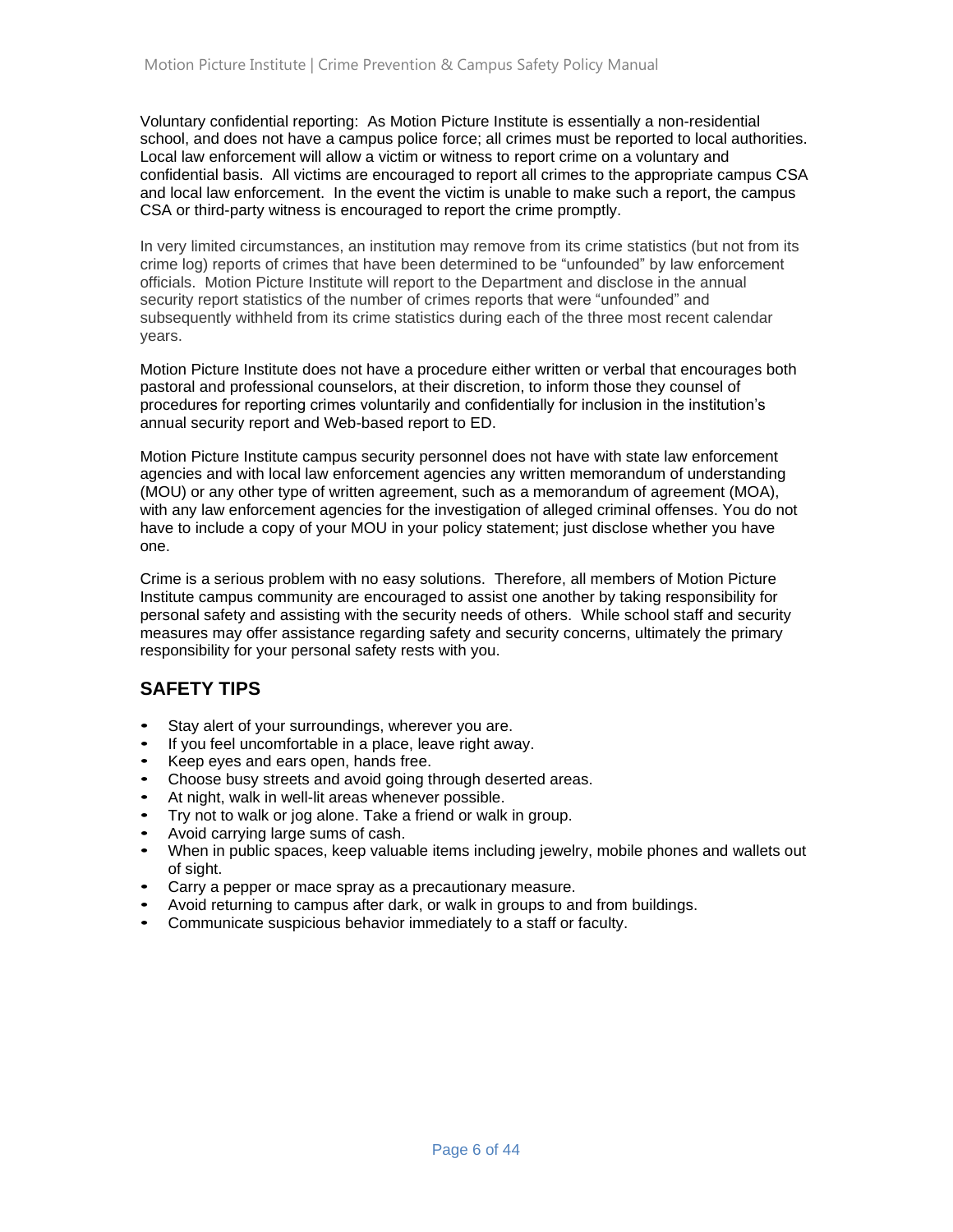# **A STATEMENT OF PROGRAMS AVAILABLE TO STUDENTS AND EMPLOYEES RELATED TO CAMPUS SECURITY, PERSONAL SAFETY, AND CRIME PREVENTION**

Motion Picture Institute provides information on personal safety and crime prevention. Motion Picture Institute provides this information at new student and new employee orientation. During the orientation of students, faculty, and staff, procedures are also outlined to cover the reporting of all criminal acts.

Additionally, the Student Services office has a directory of services that are available, within the community, to assist those who have suffered from a criminal act. These services are usually free and are provided by organizations or agencies within the community. The office also has available resource materials that address Domestic Violence, Dating Violence, Sexual Assault and Stalking.

# **A STATEMENT ADVISING OF AVAILABILITY OF INFORMATION ON REGISTERED SEX OFFENDERS**

The federal Campus Sex Crimes Prevention Act that became effective October 27, 2002 requires eligible institutions participating in the Title IV Federal Student Aid programs to issue a statement advising the campus community where the State law enforcement agency information concerning registered sex offenders/predators may be obtained. Sex offenders are required to be registered according to the State law in the State in which they reside and are also required to notify appropriate State officials of each postsecondary school at which the offender is employed or is a student. Any such offender is also required to give notice to the appropriate State authorities of any changes in enrollment or employment status at the postsecondary school.

In the State of Michigan information concerning registered sex offenders and predators may be obtained from:

Michigan State Police Sex Offender Registry Phone: (517) 241-1806 The MSP SOR website: **[https://www.michigan.gov/msp/0,4643,7-123-1878\\_24961---,00.html](https://www.michigan.gov/msp/0,4643,7-123-1878_24961---,00.html)**

Information is also available in the United States Department of Justice national sex offender registry at **<http://www.nsopw.gov/Core/Portal.aspx>**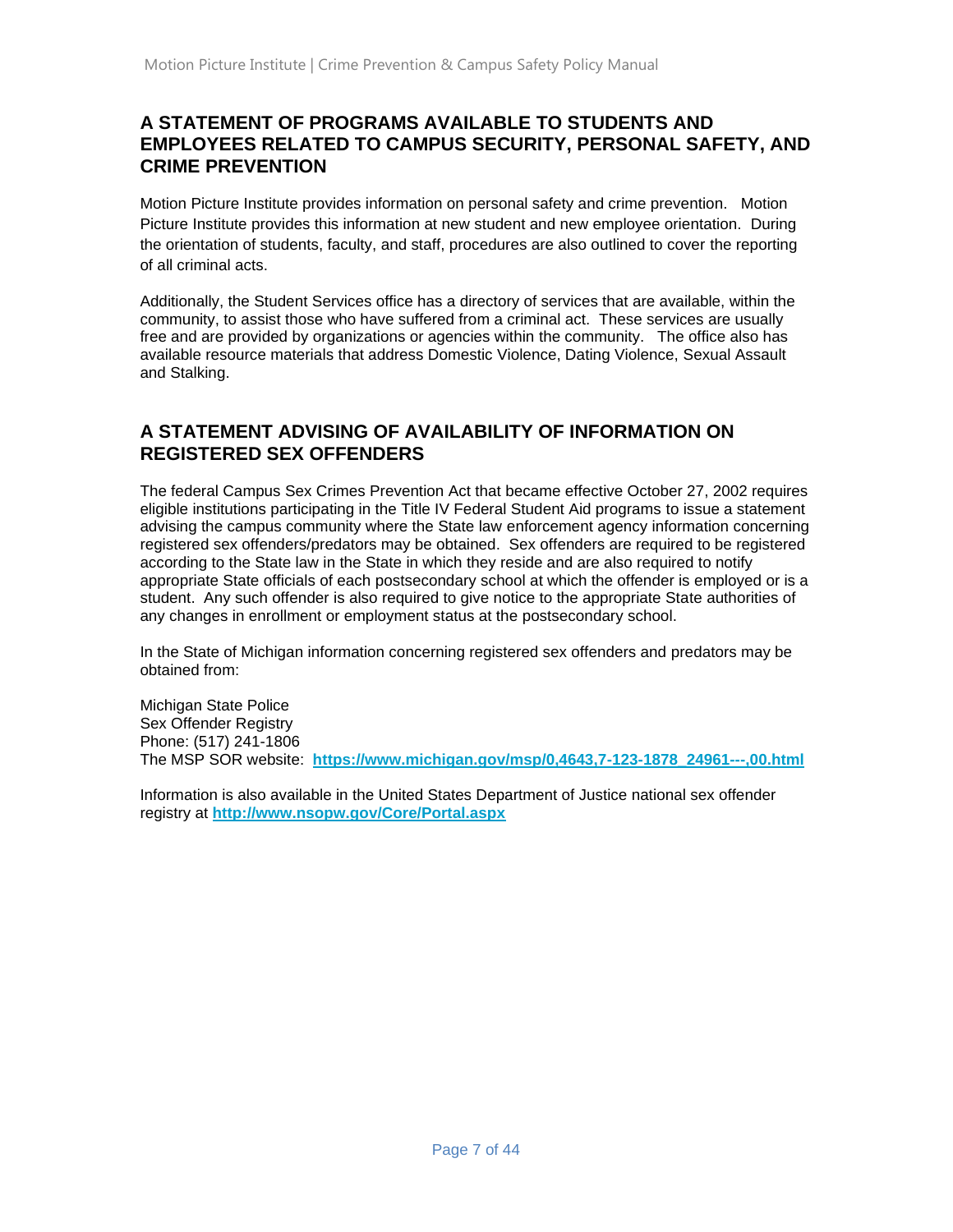# **TITLE IX POLICY STATEMENT**

Title IX of the Education Amendments of 1972 ("Title IX") protects people from discrimination based on sex in education programs or activities that receive Federal financial assistance. Title IX states:

No person in the United States shall, on the basis of sex, be excluded from participation in, be denied the benefits of, or be subjected to discrimination under any program or activity receiving Federal financial assistance.

Motion Picture Institute not only complies with the letter of Title IX's requirements but also endorses the law's intent and spirit. The Institution is committed to compliance in all areas addressed by Title IX, including access to higher education, career education, math and science, standardized testing, athletics, education for pregnant and parenting students, learning environment, and technology, as well as sexual harassment.

The purpose of this policy is to ensure that the Institution's policies are applied and interpreted in ways consistent with Title IX and other applicable law.

It is the policy of the Institution to provide educational, preventative and training programs regarding sexual or gender-based harassment; to encourage reporting of incidents; to prevent incidents of sexual and gender-based harassment from denying or limiting an individual's ability to participate in or benefit from the Motion Picture Institute's programs; to make available timely services for those who have been affected by discrimination; and to provide prompt and equitable methods of investigation and resolution to stop discrimination, remedy any harm, and prevent its recurrence. Violations of this policy may result in the imposition of sanctions up to, and including, termination, dismissal, or expulsion, as determined by the appropriate officials at the Motion Picture Institute.

#### **Discrimination**

Motion Picture Institute prohibits discrimination and harassment based on race, color, creed, religion, sex, gender, national origin, citizenship, ethnicity, marital status, age, disability, sexual orientation, gender identity and gender expression, genetic information, veteran status, or any other status protected by applicable law to the extent prohibited by law.

#### **Motion Picture Institute's TITLE IX Officer**

Motion Picture Institute appoints Title IX Officers. The Institution's Title IX Officer is:

Kathryn McDermott, Title ix Coordinator 2040 Crooks Rd, Ste. B Troy, Michigan 48084 248-528-1760

#### **Sexual Harassment**

Motion Picture Institute defines sexual harassment as unwelcome behavior of a sexual nature that relates to the gender or sexual identity of an individual and that has the purpose or effect of creating an intimidating, offensive or hostile environment for study. This policy applies to all interactions between students and Motion Picture Institute's faculty members and other faculty, staff, and administrative personnel, and other students.

Conduct alleged to be sexual harassment will be evaluated by considering the totality of the particular circumstances, including the nature, frequency, intensity, location, context, and duration of the questioned behavior. Repeated incidents or a pattern of harassing behavior may be cause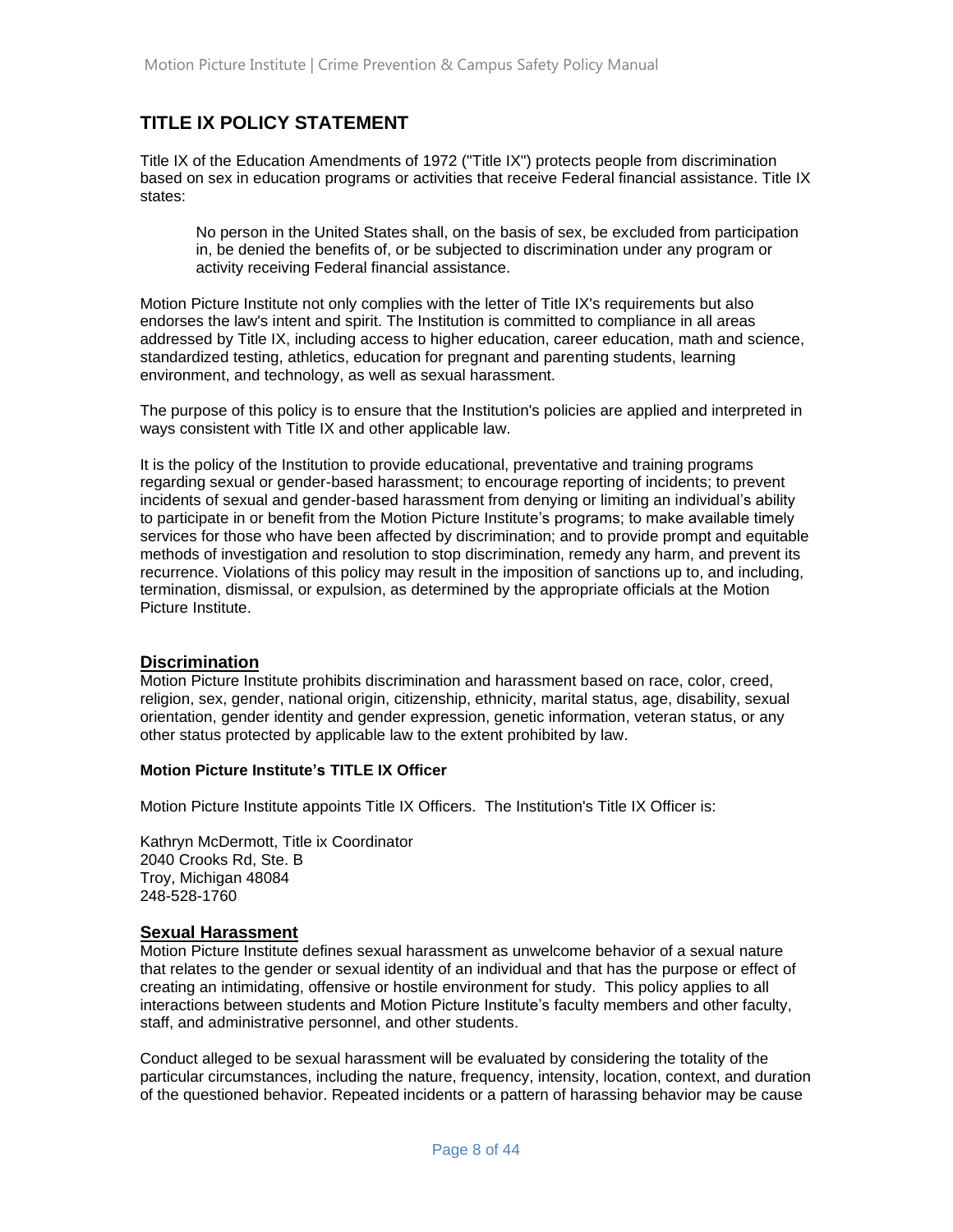for serious corrective action. However, a more serious incident, even if isolated, may be sufficient cause for action under this policy including referral to law enforcement when applicable.

Quid pro quo sexual harassment can occur whether a person resists and suffers the threatened harm, or the person submits and avoids the threatened harm. Both situations could constitute discrimination on the basis of sex. A hostile environment can be created by persistent or pervasive conduct or by a single severe episode. The more severe the conduct, the less need there is to show a repetitive series of incidents to prove a hostile environment. Sexual violence, including rape, sexual assault, and domestic and dating violence, is a form of sexual harassment. In addition, the following conduct may violate this policy:

- 1. Observing, photographing, videotaping, or making other visual or auditory records of sexual activity or nudity, where there is a reasonable expectation of privacy, without the knowledge and consent of all parties.
- 2. Sharing visual or auditory records of sexual activity or nudity without the knowledge and consent of all recorded parties and recipients.
- 3. Sexual advances, whether or not they involve physical touching.
- 4. Commenting about or inappropriately touching an individual's body.
- 5. Requests for sexual favors in exchange for actual or promised job benefits, such as favorable reviews, salary increases, promotions, increased benefits, or continued employment.
- 6. Lewd or sexually suggestive comments, jokes, innuendoes, or gestures.
- 7. Stalking

Other verbal, nonverbal, graphic, or physical conduct may create a hostile environment if the conduct is sufficiently persistent, pervasive, or severe so as to deny a person equal access to Motion Picture Institute's programs or activities. Whether the conduct creates a hostile environment may depend on a variety of factors, including: the degree to which the conduct affected one or more person's education or employment; the type, frequency, and duration of the conduct; the relationship between the parties; the number of people involved; and the context in which the conduct occurred.

#### **Unwelcome Conduct**

Conduct is unwelcome if a person (1) did not request or invite it and (2) regarded the unrequested or uninvited conduct as undesirable or offensive. That a person welcomes some sexual contact does not necessarily mean that person welcomes other sexual contact. Similarly, that a person willingly participates in conduct on one occasion does not necessarily mean that the same conduct is welcome on a subsequent occasion.

Whether conduct is unwelcome is determined based on the totality of the circumstances, including various objective and subjective factors. The following types of information may be helpful in making that determination: statements by any witnesses to the alleged incident; information about the relative credibility of the parties and witnesses; the detail and consistency of each person's account; the absence of corroborating information where it should logically exist; information that the Respondent has been found to have harassed others; information that the Complainant has been found to have made false allegations against others; information about the Complainant's reaction or behavior after the alleged incident; and information about any actions the parties took immediately following the incident, including reporting the matter to others.

In addition, when a person is so impaired or incapacitated as to be incapable of requesting or inviting the conduct, conduct of a sexual nature is deemed unwelcome, provided that the Respondent knew or reasonably should have known of the person's impairment or incapacity. The person may be impaired or incapacitated as a result of drugs or alcohol or for some other reason, such as sleep or unconsciousness. A Respondent's impairment at the time of the incident as a result of drugs or alcohol does not, however, diminish the Respondent's responsibility for sexual or gender-based harassment under this policy.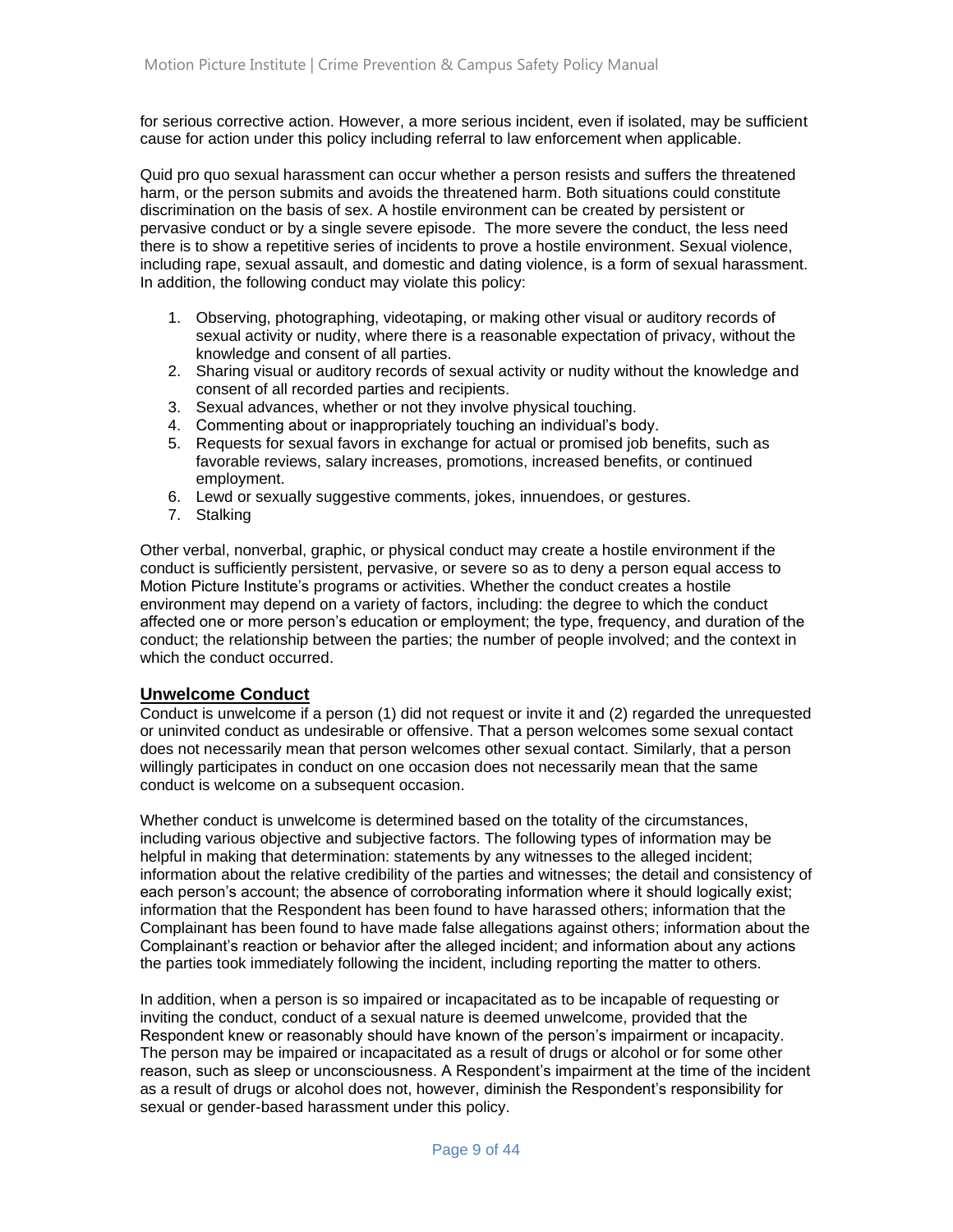#### **Gender-Based Harassment**

Gender-based harassment is verbal, nonverbal, graphic, or physical aggression, intimidation, or hostile conduct based on sex, sex-stereotyping, sexual orientation or gender identity, but not involving conduct of a sexual nature, when such conduct is sufficiently severe, persistent, or pervasive that it interferes with or limits a person's ability to participate in or benefit from Motion Picture Institute's education or work programs or activities. For example, persistent disparagement of a person based on a perceived lack of stereotypical masculinity or femininity or exclusion from an activity based on sexual orientation or gender identity also may violate this policy.

#### **Investigations of Complaints**

A complaint that a student, staff or faculty member has committed sexual harassment or engaged in nonconsensual sexual activity may be made to the Title IX Compliance Officer, or a staff or faculty member. Motion Picture Institute will conduct an investigation, as appropriate under the circumstances.

The investigative process involves interviewing the parties involved and any witnesses while gathering documentary or other evidence. In cases involving alleged criminal conduct, the complainant may file a criminal complaint with the local police department. A complainant need not pursue a criminal complaint in order to seek or to hold the accused responsible through Motion Picture Institute's Student Code of Conduct. As soon as possible, the complainant and the accused will be offered appropriate assistance, and our Title IX officer will be contacted if course adjustments are required.

Based on the outcome of the investigation, the Title IX Officer or their designee will determine if there is sufficient cause to proceed with the complaint. If so, the Title IX Officer or their designee will arrange for an informal resolution conference with the accused. (Complainants do not attend informal resolution meetings but are apprised of the meeting's outcome.) If the accused does not accept responsibility for the allegations and/or the proposed sanction, the Title IX Officer or their designee will determine if the evidence warrants a formal hearing before a Grievance Committee.

The exact nature of the responsive action depends on the circumstances, but may include discipline up to and including suspension or dismissal from the Institution for a student, staff or faculty who is found to have violated Institutional policies.

#### **Implementing Provisions/Policies**

The Institution will take appropriate action (i.e., an investigation, adjudication and disciplinary and remedial/corrective steps) in response to a complaint made pursuant to the complaint policies/procedures listed above. The Institution will make every effort to handle complaints and investigations with sensitivity to both the rights of the person who complains and the rights of the accused.

The Institution handles complaints discreetly and attempts to maintain privacy throughout the investigative process, to the extent practicable and appropriate under the circumstances. However, in order to conduct an investigation, it is generally necessary to discuss the allegations with the accused and other potential witnesses. Additionally, the institution may have legal obligations to disclose information to law enforcement or in the context of legal proceedings.

Complaints may be made anonymously. While the Institution endeavors to investigate all complaints, including anonymous complaints, the nature of anonymous complaints makes investigation, determination, and remediation more difficult and, at times, impossible. Further, while the Institution attempts to protect the identity of complainants who do not wish to be identified, this may not always be possible.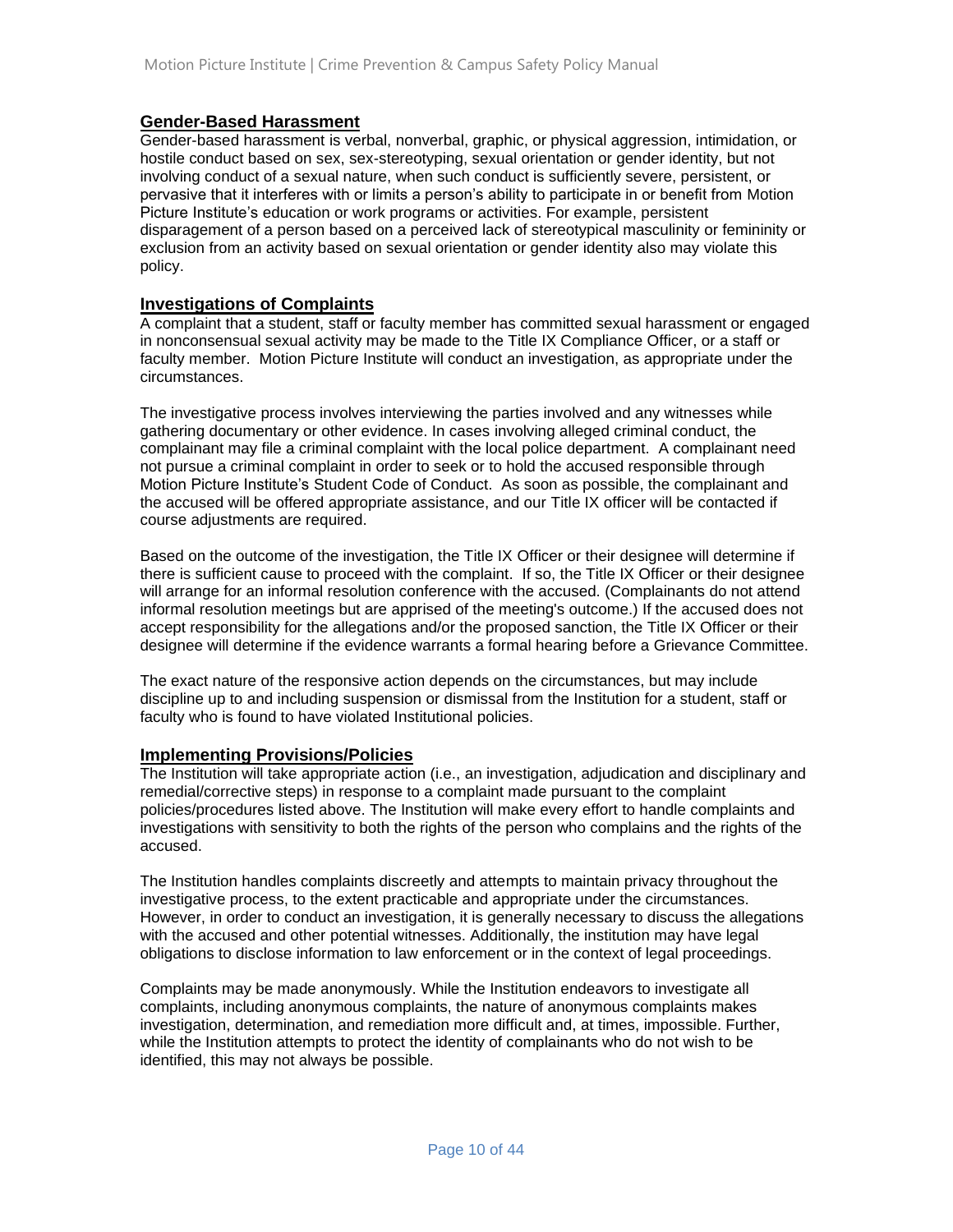In appropriate cases as determined by Motion Picture Institute, conflict resolution may be possible. This is permitted only where both the complainant and accused voluntarily agree to participate, and either party may terminate informal resolution attempts and commence formal Grievance procedures at any time prior to reaching a mutually acceptable resolution. Depending on the circumstances, a mediated resolution may not necessarily involve face-to-face discussions between the complainant and the accused. Certain cases are not appropriate for conflict resolution, such as complaints of particularly egregious sexual harassment or cases involving sexual assault or violence.

Occasionally, an individual makes a complaint and later wishes to revoke or discontinue the investigation or adjudication process. Similarly, it may occur that someone other than the victim reports an incident, and the victim declines to participate in the investigation or adjudication process. In other instances, complaints may be received anonymously and/or the victim may not wish to be personally identified. The Institution endeavors to respect the wishes of a victim to either not be identified and/or not participate in the process. In these situations, Motion Picture Institute attempts to investigate and address complaints in accordance with the victim's wishes.

If a victim wishes to talk about an incident with the assurance that the discussion will be confidential and will not result in an investigation or follow up action, the Institution offers confidential resources through the President. Contact with the President that does not result in a complaint being filed with the institution or result in action being taken by the institution. Anyone wishing to have an incident investigated, mediated or adjudicated must make a complaint either orally or in writing in accordance with the procedures described above.

In determining whether sex discrimination, sexual harassment or sexual misconduct occurred, Motion Picture Institute does not apply the criminal standard of "beyond a reasonable doubt," nor do formal court rules of evidence apply. Instead, the institution uses a "preponderance of the evidence" standard, and Motion Picture Institute may consider any evidence it deems relevant. A "preponderance of the evidence" means the evidence which is of greater weight or is more convincing than opposing evidence such that it is "more likely than not" that an act occurred.

If the applicable investigative or adjudication process allows for parties to offer witnesses and evidence, the complainant and the accused will have an equal opportunity to do so. The complainant and the accused will be informed in writing of the outcome of the complaint, to the extent permitted by law. An accused that is a student may appeal the outcome to an impartial decision maker. An employee who is deemed guilty shall have whatever rights granted under law. The particular method and grounds for appeal are explained in the student policies listed above.

Motion Picture Institute will, upon written request, disclose to the alleged victim of a crime of violence (see definition below), or a non-forcible sex offense, the results of any disciplinary hearing conducted by the college against the student who is the alleged perpetrator of the crime or offense. If the alleged victim is deceased as a result of the crime or offense, Motion Picture Institute will provide the results of the disciplinary hearing to the victim's next of kin, if so requested.

*§ 16. Crime of violence defined. The term ''crime of violence'' means— (a) an offense that has as an element the use, attempted use, or threatened use of physical force against the person or property of another, or (b) any other offense that is a felony and that, by its nature, involves a substantial risk that physical force against the person or property of another may be used in the course of committing the offense.*

Motion Picture Institute endeavors to resolve complaints promptly. Ordinarily, the investigative stage will take no longer than 60 calendar days from the time the complaint is received. In exceptional circumstances (including but not limited to especially complex cases or when the Institution is not in session), it may be necessary to extend these timelines. If that occurs, the parties will be informed of the expected timeline for completion.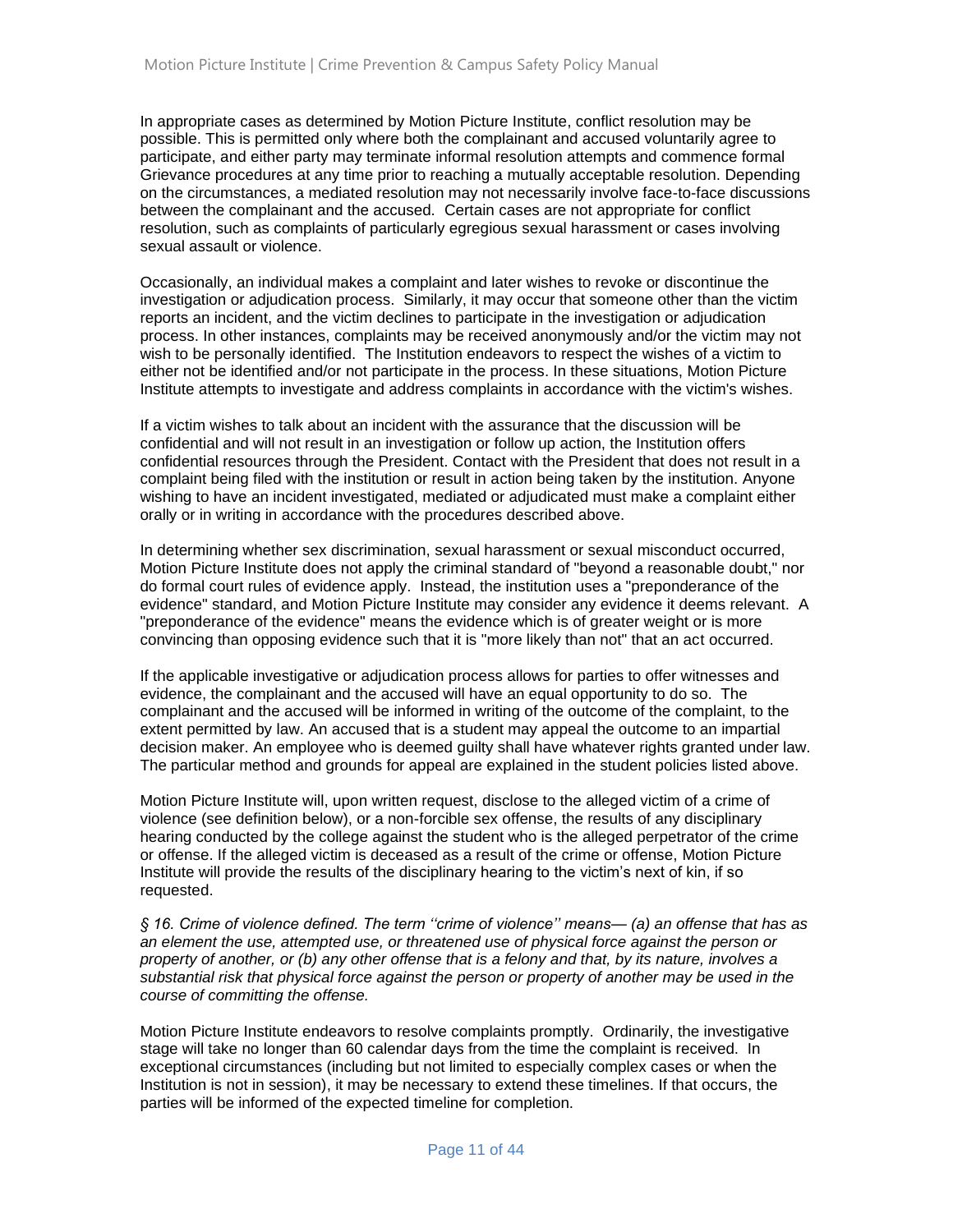Motion Picture Institute prohibits retaliation against any individual who in good faith makes a complaint of sex discrimination, sexual harassment, or sexual misconduct or participates as a witness in a proceeding under this or any other School policy. Retaliation is also unlawful pursuant to Title IX and other laws.

Compliance with the provisions of the changes that VAWA made to the Clery Act does not constitute a violation of the *Family Educational Rights and Privacy Act (FERPA)*

# **A STATEMENT OF CURRENT POLICIES CONCERNING THE SEXUAL ASSAULT PREVENTION PROGRAM AND THE PROCEDURES THAT ARE FOLLOWED**

The new Campus Sexual Violence Elimination Act of 2013 (SaVE Act) requires schools to educate students, staff, and faculty on the prevention of rape, acquaintance rape, domestic violence, dating violence, sexual assault, and stalking. As part of Motion Picture Institute's compliance with the SaVE Act requirements for prevention and awareness programs that address the specified areas above, the institution has several relevant brochures available on display at the front desk. These brochures are from nationally recognized organizations and include awareness and preventive information. These brochures also include help hotlines related to these specific topics.

#### **Male Victims**

While most victims of sexual assault are women, some men are also victims and will be treated the same as a female victim and have the same rights, resources and access to help.

#### **Institutional Notice of Petitioner's Rights Under the Violence Against Women Act**

No person in the United States shall, on the basis of sex, be excluded from participation in, be denied the benefits of, or be subjected to discrimination under any program or activity receiving Federal financial assistance.

Motion Picture Institute not only complies with the letter of Title IX's requirements but also endorses the law's intent and spirit. The Institution is committed to compliance in all areas addressed by Title IX including access to higher education, career education, education for pregnant and parenting students, learning environment, and technology, as well as sexual harassment.

Sexual harassment and sexual violence are types of sex discrimination. Other acts can also be forms of sex-based discrimination and include dating violence, domestic violence, sexual assault and stalking. As such should you report a form of sex-based discrimination, Motion Picture Institute wants to inform you of our policy and procedures that address sexual assault, domestic violence, dating violence, and stalking, whether the incident occurs on or off campus as well as your rights, and the institution's responsibilities.

As a petitioner of sexual assault, dating violence, domestic violence or stalking, you will receive a full copy of our institution's Title IX Policy. This policy has procedures in place that serve to be sensitive to those who report sexual assault, domestic violence, dating violence, and stalking. These procedures include our right to inform you of your rights to file criminal charges as well as the availability of medical, counseling, and support services. We also offer additional remedies to prevent contact between a complainant and an accused party. The policy also addresses possible sanctions and interim and/or long-term protective measures that Motion Picture Institute may impose.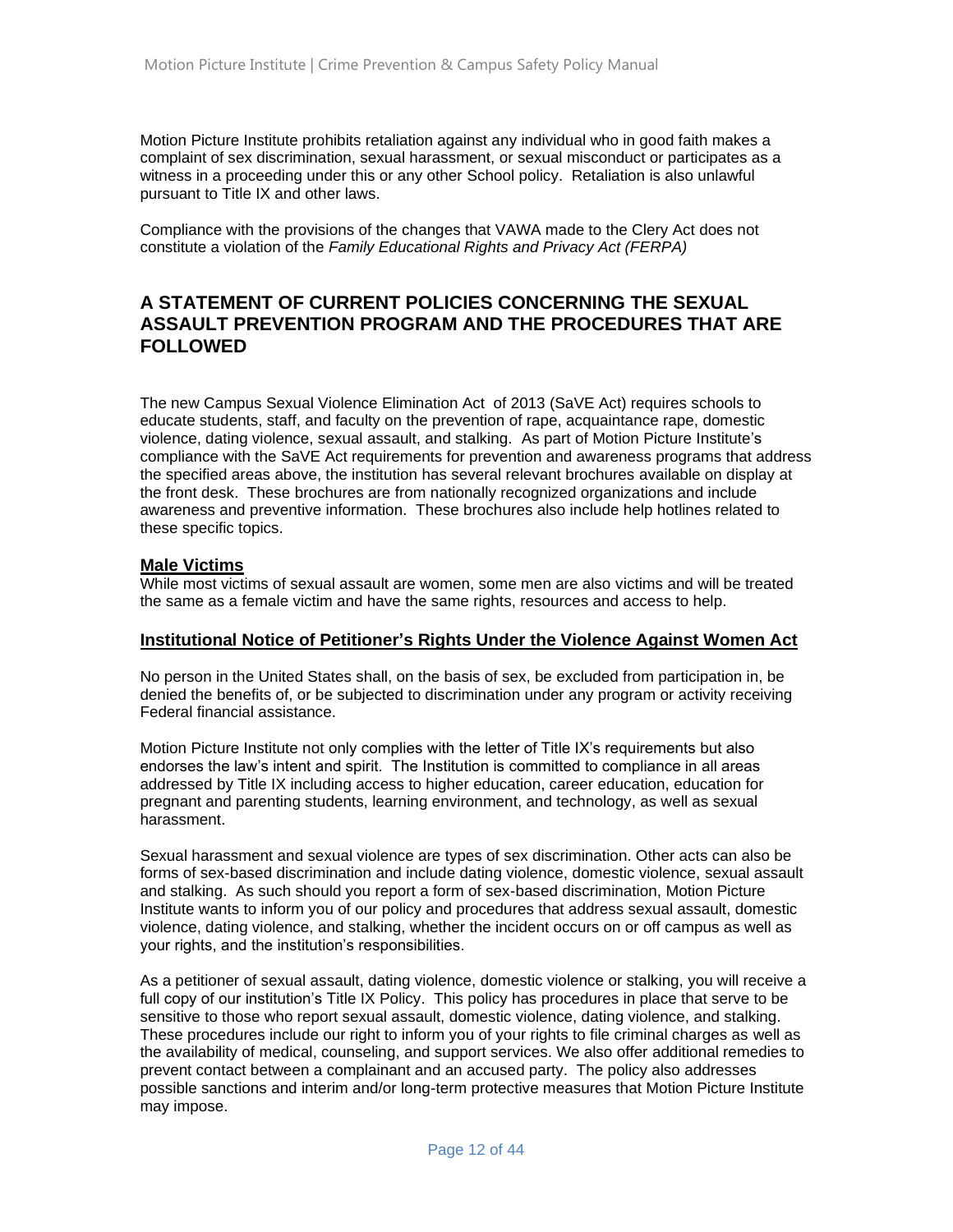# **Definitions**

**Consent** is defined as "intelligent, knowing, and voluntary consent and does not include coerced submission. Consent shall not be deemed or construed to mean the failure by the alleged victim to offer physical resistance to the offender." In Michigan consent is not specifically defined. The standard used in the sexual assault statutes is whether the accused used "force or coercion to accomplish the sexual [act]." **[Mich. Comp. Laws. Ann. § 750.520b –](http://www.legislature.mi.gov/(S(zv2gflny0jhm0f5zxcuwp5br))/mileg.aspx?page=GetObject&objectname=mcl-750-520b) e.**

**Sexual Assault** is defined as an offense classified as a forcible or non-forcible sex offense under the uniform crime reporting system of the Federal Bureau of Investigation.

**Sexual violence** includes any one incident of:

- 1. Sexual battery, as defined in a lewd or lascivious act, as defined in upon in the presence of a person younger than 16 years of age.
- **2.** Luring or enticing a child, as described in **[Michigan Penal Code § 750.145a](http://www.legislature.mi.gov/(S(4xb3hrzcnlz2phna2yxxaaj1))/mileg.aspx?page=getObject&objectName=mcl-750-145a)**
- 3. Sexual performance by a child, as described in **[Mich. Comp. Laws. Ann. § 750.520b](http://www.legislature.mi.gov/(S(shvmqbup1w1glscp01qxpe13))/mileg.aspx?page=GetObject&objectname=mcl-750-520b)  – [e](http://www.legislature.mi.gov/(S(shvmqbup1w1glscp01qxpe13))/mileg.aspx?page=GetObject&objectname=mcl-750-520b)**.
- 4. Any other forcible felony wherein a sexual act is committed or attempted regardless of whether criminal charges based on the incident were filed, reduced, or dismissed by the state attorney.

**Domestic Violence** includes felony or misdemeanor crimes of violence committed by a current or former spouse of the victim, by a person with whom the victim shares a child in common, by a person cohabitating with or has cohabitated with the victim as a spouse, or by any other person against an adult or youth victim who is protected from that person's acts under the domestic or family violence laws of the jurisdiction.

Domestic violence means any assault, aggravated assault, battery, aggravated battery, sexual assault, sexual battery, stalking, aggravated stalking, kidnapping, false imprisonment, or any criminal offense resulting in physical injury or death of one family or household member of another family or household member. A family or household member means spouses, former spouses, persons related by blood or marriage, persons who are presently residing together as if a family or who have resided together in the past as if a family, and persons who are parents of a child in common regardless of whether they have been married. With the exception of persons who have a child in common, the family or household members must be currently residing or have in the past resided together in the same single dwelling unit.

**Dating Violence** means violence committed by a person—

- 1. Who is or has been in a social relationship of a romantic or intimate nature with the victim; and
- 2. where the existence of such a relationship will be determined based on a consideration of the following factors:
	- a. The length of the relationship
	- b. The type of relationship
	- c. The frequency of interaction between the persons involved in the relationship

Dating violence means violence between individuals who have or have had a continuing and significant relationship of a romantic or intimate nature. The existence of such a relationship shall be determined based on the consideration of the following factors:

- 1. A dating relationship must have existed with in the past 6 months.
- 2. The nature of the relationship must have been characterized by the expectation of affection or sexual involvement between the parties.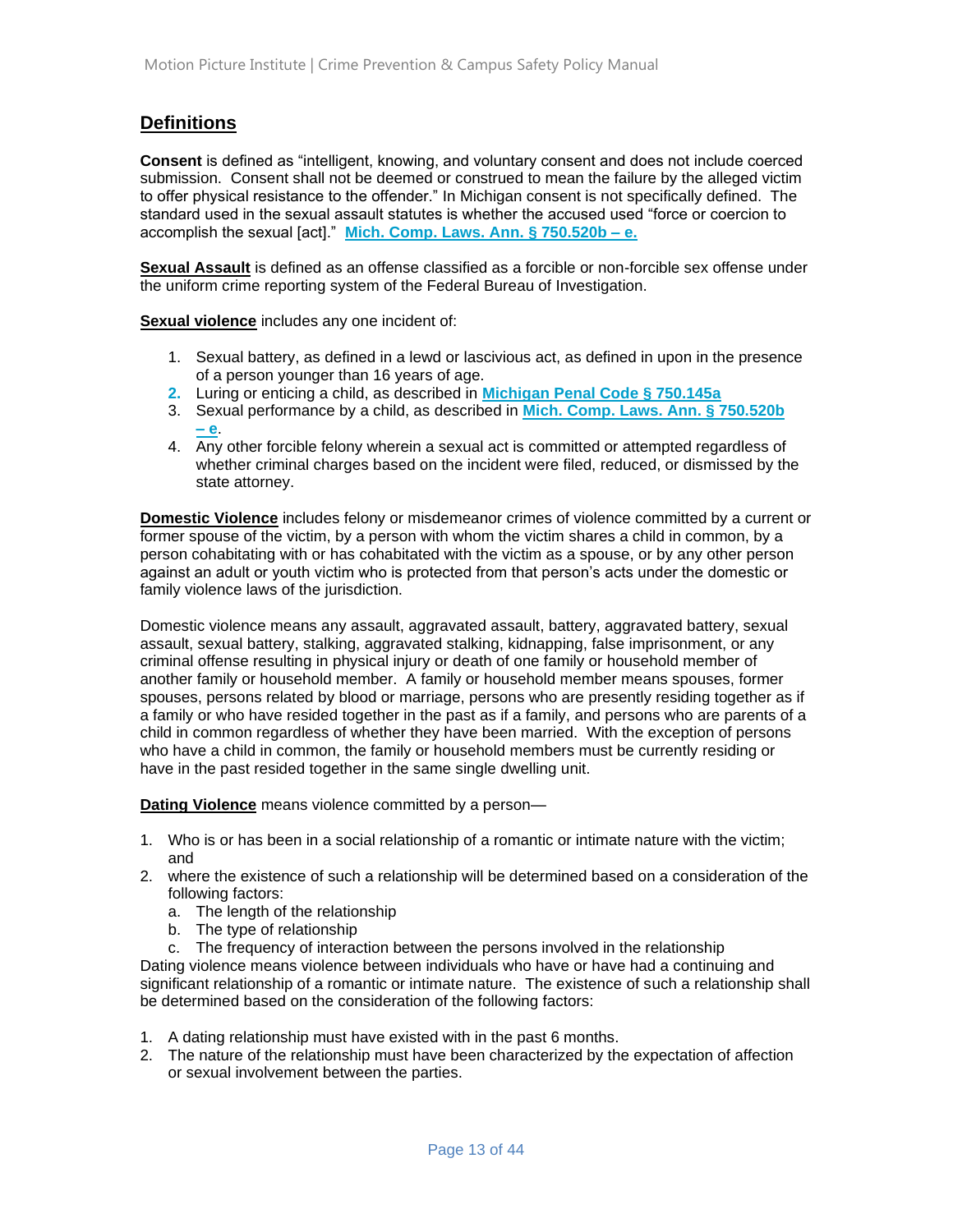3. The frequency and type of interaction between the persons involved in the relationship must have included that the persons have been involved over time, and on a continuous basis during the course of the relationship.

The term does not include violence in a casual acquaintanceship or violence between individuals who have engaged in ordinary fraternization in a business or social context.

**Stalking** means engaging in a course of conduct directed at a specific person that would cause a reasonable person to fear for his or her safety or the safety of others; or suffer substantial emotional distress.

**"Credible threat**" means a verbal or nonverbal threat, or a combination of the two, including threats delivered by electronic communication or implied by a pattern of conduct, which places the person who is the target of the threat in reasonable fear for his or her safety, or the safety of his or her family members or individuals closely associated with the person, and which is made with the apparent ability to carry out the threat to cause such harm. It is not necessary to prove that the person making the threat had the intent to actually carry out the threat. The present incarceration of the person making the threat is not a bar to prosecution under this section.

"**Cyber stalk**" means to engage in a course of conduct to communicate, or to cause to be communicated, words, images, or language by or through the use of electronic mail or electronic communication, directed at a specific person, causing substantial emotional distress to that person and serving no legitimate purpose. A person who willfully, maliciously, and repeatedly follows, harasses, or cyber stalks another person commits the offense of stalking, a misdemeanor of the first degree, punishable as provided in **[Mich. Penal Code Section § 750.411h](http://www.legislature.mi.gov/(S(kxb3tjebfyl4xxxqw3s2xxf5))/mileg.aspx?page=getObject&objectName=mcl-750-411h)** . A person who willfully, maliciously, and repeatedly follows, harasses, or cyber stalks another person and makes a credible threat to that person commits the offense of aggravated stalking, a felony of the third degree, punishable as provided in **[Mich. Penal Code Section](http://www.legislature.mi.gov/(S(kxb3tjebfyl4xxxqw3s2xxf5))/mileg.aspx?page=getObject&objectName=mcl-750-411h) § 750.411h**.

**Bystander Intervention** A bystander is someone other than the victim who is present when an act of dating violence, domestic violence, stalking, or sexual assault is occurring or when a situation is occurring in which a reasonable person feels as though some protective action is required to prevent sexual assault, dating violence, domestic violence, or stalking. Bystanders, if active, can prevent harm or intervene before a situation gets worse.

**Reporting sexual assault, dating violence, domestic violence, or stalking** After an incident of sexual assault or domestic violence, the victim should consider seeking medical attention as soon as possible at a local hospital that will supply a physical evidence recovery collection kit. In Michigan, evidence may be collected even if you chose not to make a report to law enforcement. A victim's name and identifying information will be withheld from the public and press in accordance with the Public Records Law. It is important that a victim of sexual assault not bathe, douche, smoke, change clothing or clean the bed/linen/area where they were assaulted if the offense occurred within the past 96 hours so that evidence as may be necessary to the proof of criminal activity may be preserved. In circumstances of sexual assault, if victims do not opt for forensic evidence collection, health care providers can still treat injuries and take steps to address concerns of pregnancy and/or sexually transmitted disease.

Victims of sexual assault, domestic violence, stalking, and dating violence are encouraged to also preserve evidence by saving text messages, instant messages, social networking pages, other communications, and keeping pictures, logs or other copies of documents, if they have any, that would be useful to the Institution's hearing boards/investigators or police. Although the institution strongly encourages all members of its community to report violations to law enforcement, it is the victim's choice whether or not to make such a report, and victims have the right to decline involvement with the police.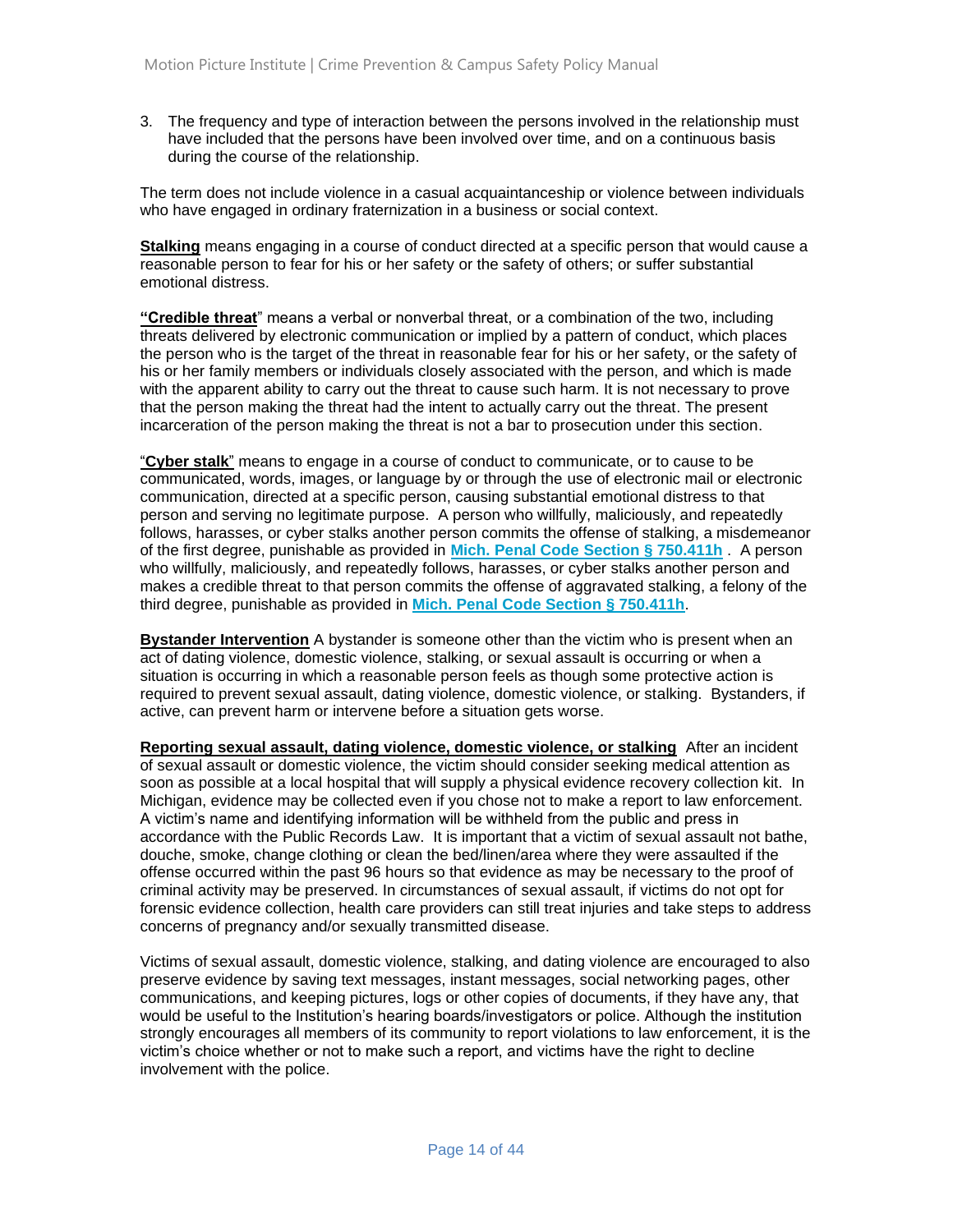To report an incident involving a sexual assault, domestic violence, stalking or dating violence, contact:

Douglas Schulze, President, CSA 2040 Crooks Rd. Ste. B Troy, Michigan 48084 248-528-1760 **[doug@mpifilm.com](mailto:doug@mpifilm.com)**

Kathryn McDermott, Title ix coordinator 2040 Crooks Rd, Ste. B Troy, Michigan 48084 248-528-1760 **[kathryn@mpifilm.com](mailto:kathryn@mpifilm.com)**

The purpose and authority of the institution staff is limited to the enforcement of campus rules and regulations. Incidents that go beyond this scope are referred and investigated by the City of Troy Police Department.

City of Troy Police Department 500 W. Big Beaver Rd. Troy, Michigan 48084 248-524-3477 **[troypolice@troymi.gov](mailto:troypolice@troymi.gov)**

A victim of domestic violence, dating violence, sexual assault or stalking has the following rights: 1. A law enforcement officer who investigates an alleged sexual battery shall:

- (a) Assist the victim in obtaining medical treatment, if medical treatment is necessary as a result of the alleged incident, a forensic examination, and advocacy and crisisintervention services from a certified rape crisis center and provide or arrange for transportation to the appropriate facility.
- (b) Advise the victim that he or she may contact a certified rape crisis center from which the victim may receive services.
- (c) Prior to submitting a final report, permit the victim to review the final report and provide a statement as to the accuracy of the final report.
- 2. The law enforcement officer shall give the victim immediate notice of the legal rights and remedies available to a victim on a standard form developed and distributed in conjunction with the City of Troy Police Department. The notice will include the resource listing, including telephone number, for the area certified rape crisis center as designated by the State.

A person who is the victim of sexual violence or the parent or legal guardian of a minor child who is living at home who is the victim of sexual violence has standing in the circuit court to file a sworn petition for an injunction for protection against sexual violence on his or her own behalf, or on behalf of the minor child if:

- 1. The person has reported the sexual violence to a law enforcement agency and is cooperating in any criminal proceeding against the respondent, regardless of whether criminal charges based on the sexual violence have been filed, reduced, or dismissed by the state attorney; or
- 2. The respondent who committed the sexual violence against the victim or minor child was sentenced to a term of imprisonment in state prison for the sexual violence and the respondent's term of imprisonment has expired or is due to expire within 90 days following the date the petition is filed.

Further, the Institution complies with State law in recognizing orders of protection for dating violence, domestic violence, repeat violence, and sexual violence. Any person who obtains an order of protection from the State or any reciprocal state should provide a copy to the Title ix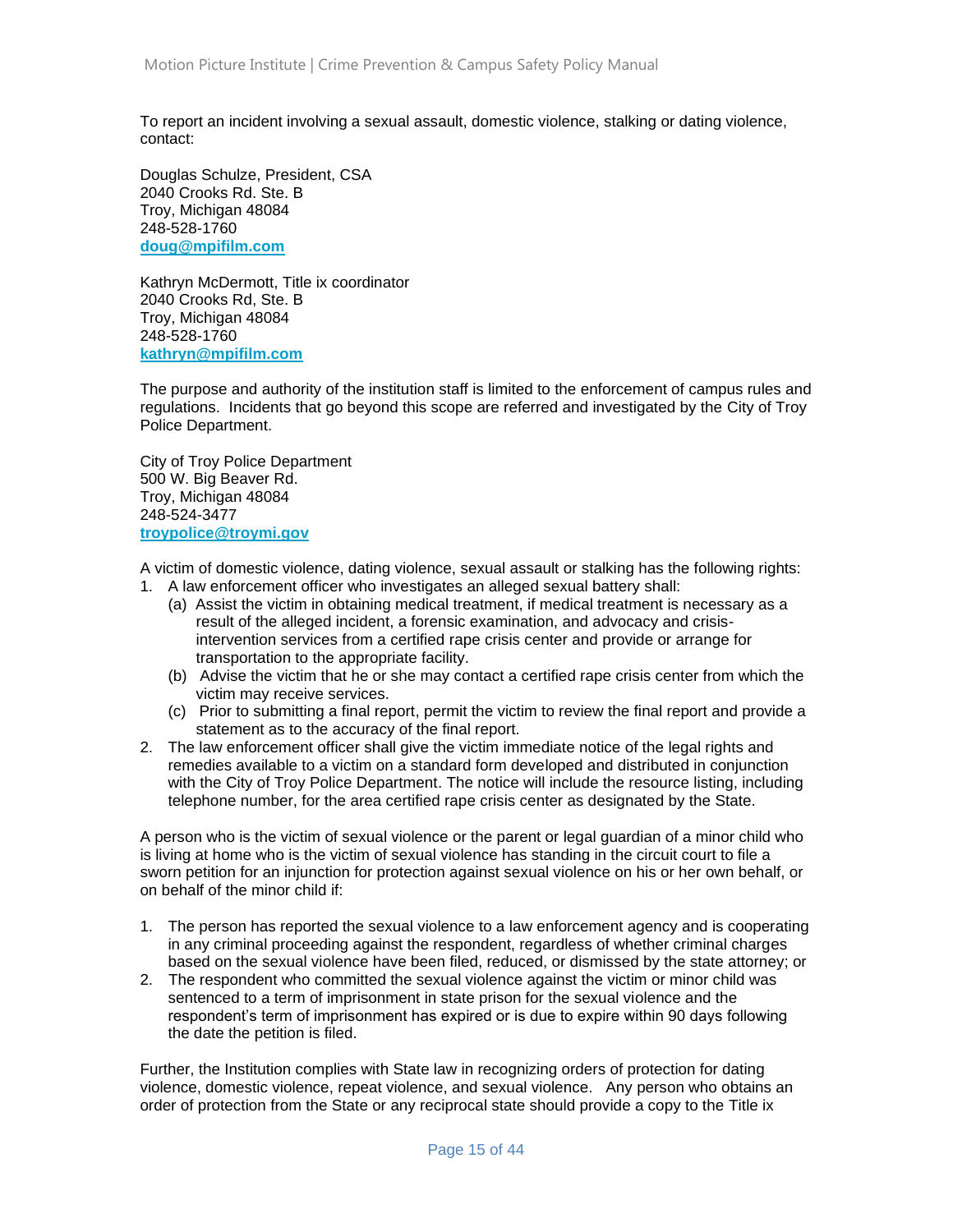Coordinator or school President/CSA. A petitioner should then meet with Title ix Coordinator to develop a Safety Action Plan, which is a plan to reduce risk of harm while on campus, or coming and going from campus. This plan may include, but is not limited to: escorts, special parking arrangements, or other measures to assist the petitioner.

#### **Below are details on how to file a restraining order:**

- 1. Prepare a petition and file the petition with county clerk.
	- a. Petition includes information on the petitioner and respondent, such as, address, employment, children, and description of the respondent.
	- b. Allegation
		- 1) Must be described in detail
		- 2) Relationship to the respondent
		- 3) Dates of incidents
	- c. Reviewed by Judge immediately
		- 1) If requirements are met
		- 2) Judge will grant a temporary restraining order
		- 3) Restraining order will be valid for 15 days
		- 4) Once order is served to the respondent it will be valid and enforceable
		- 5) Once serviced make sure that the sheriff or police add it into the Law Enforcement Information Network (LIEN).
- 2. Court Hearing
	- a. Scheduled 15 days after filing.
	- b. Hearing will be extended 15 days if respondent cannot be found. (Temporary restraining order will not be valid or enforceable until respondent is served.)
	- c. Gather witnesses, and any other evidence to present to the Judge.
	- d. All documents must be certified under State Rules of Evidence, or a live witness must testify at the hearing to document authenticity of the documents.
	- e. Evidence must relate to the allegation on the petition.
- 3. Hearing
	- a. Respondent does not appear at hearing.
		- 1) Petitioner allowed to present evidence.
		- 2) Ruling will be based on evidence presented.
	- b. Respondent appears at hearing.
		- 1) Respondent can object to evidence which is based on State Rules of Evidence.
		- 2) Respondent can cross-examine witnesses and the petitioner.
	- c. Petitioner will rest their case.
	- d. Respondent can introduce evidence.
	- e. Judge Rules on:
		- 1) Custody (if required)
		- 2) Visitation (if required)
		- 3) Restraining Order can be for a certain time period or indefinitely.
		- 4) Judge can also deny petition.
		- 5) At any time either the petitioner or respondent can file to remove the Restraining Order.

The Hearing is considered a trial and is applicable to State Rules of Evidence. Non-authenticated statements and hearsay are not allowable at the hearing.

To the extent of the victim's cooperation and consent, all Institutional offices will work cooperatively to ensure that the petitioner's health; physical safety, work and academic status are protected, pending the outcome of a formal Institution investigation of the complaint. Additionally, personal identifiable information about the victim will be treated as confidential and only shared with persons with a specific need to know who are investigating/adjudicating the complaint or delivering resources or support services to the complainant. The Institution does not publish the name of crime victims nor publish any identifiable information regarding victims in the crime logs.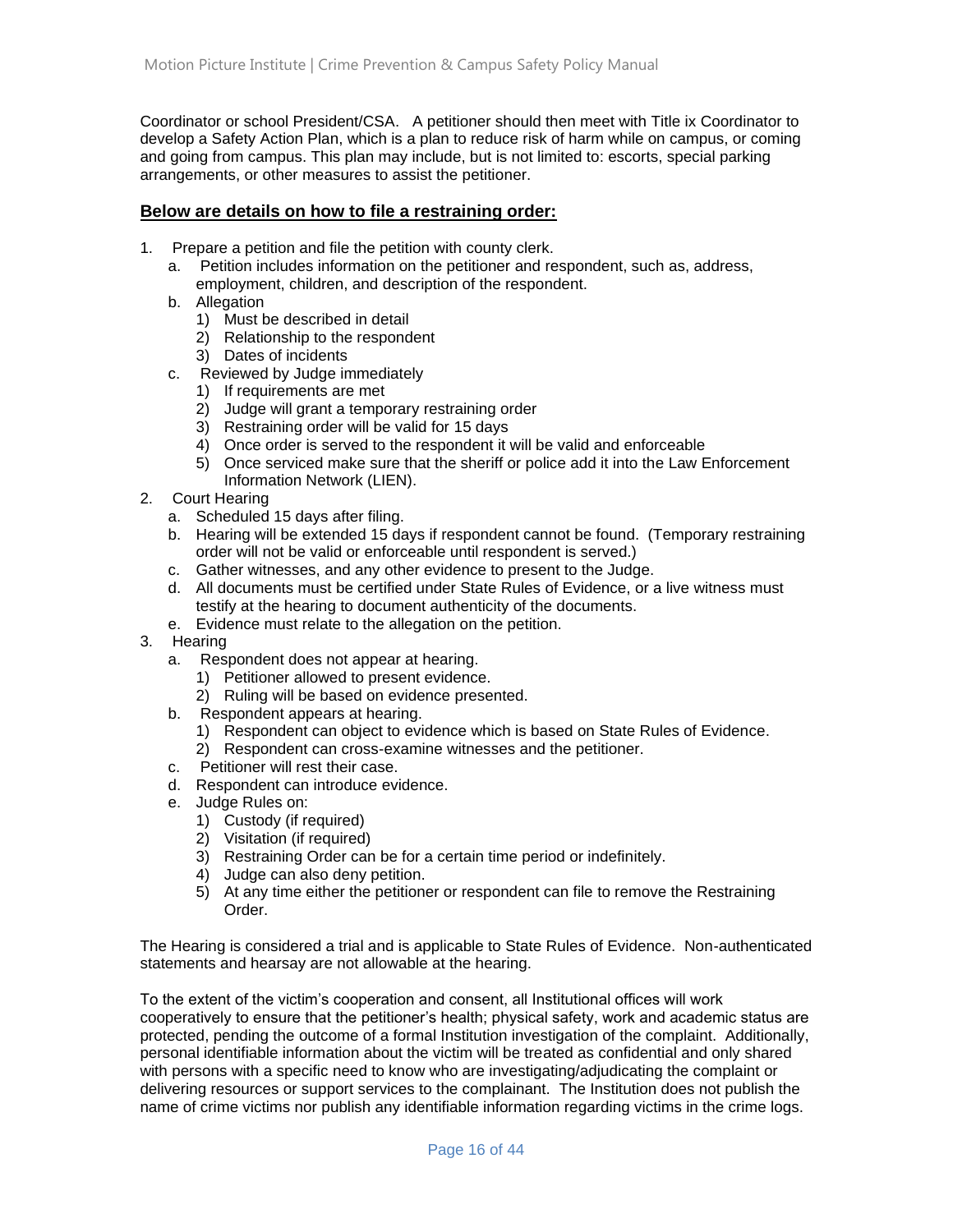#### **Disciplinary Procedures Following a Complaint**

The investigative process involves interviewing the parties involved and any witnesses while gathering documentary or other evidence. In cases involving alleged criminal conduct, the complainant may file a criminal complaint with the local police department. A complainant need not pursue a criminal complaint in order to seek, or to hold the accused responsible through the Institution's Student Code of Conduct. As soon as possible, the complainant will be offered appropriate assistance.

Based on the outcome of the investigation, the assigned Title IX Officer or their designee will determine if there is sufficient cause to proceed with the complaint. If so, the Title IX Officer or the designee will arrange for an informal resolution conference with the accused. Complainants do not attend informal resolution meetings but are apprised of the meeting's outcome. If the accused does not accept responsibility for the allegations and/or the proposed sanction, the Title IX Officer or their designee will determine if the evidence warrants a formal hearing before the Grievance Committee. The exact nature of the responsive action depends on the circumstances, but may include discipline up to and including suspension or dismissal from Motion Picture Institute for a student, staff or faculty who is found to have violated Institutional policies.

Motion Picture Institute will take appropriate action i.e., an investigation, adjudication and disciplinary and remedial/corrective steps in response to a complaint made pursuant to the complaint policies/procedures listed above. Motion Picture Institute will make every effort to handle complaints and investigations with sensitivity to both the rights of the person who complains, and the rights of the accused.

Motion Picture Institute handles complaints discreetly and attempts to maintain privacy throughout the investigative process, to the extent practicable and appropriate under the circumstances. However, in order to conduct an investigation, it is generally necessary to discuss the allegations with the accused and other potential witnesses. Additionally, Motion Picture Institute may have legal obligations to disclose information to law enforcement or in the context of legal proceedings.

Complaints may be made anonymously. While Motion Picture Institute endeavors to investigate all complaints, including anonymous complaints, the nature of anonymous complaints makes investigation, determination, and remediation more difficult and, at times, impossible. Further, while Motion Picture Institute attempts to protect the identity of complainants who do not wish to be identified, this may not always be possible.

In appropriate cases as determined by Motion Picture Institute, conflict resolution may be possible. This is permitted only where both the complainant and accused voluntarily agree to participate, and either party may terminate informal resolution attempts and commence formal Grievance procedures at any time prior to reaching a mutually acceptable resolution. Depending on the circumstances, a mediated resolution may not necessarily involve face-to-face discussions between the complainant and the accused. Certain cases are not appropriate for conflict resolution, such as complaints of particularly egregious sexual harassment or cases involving sexual assault or violence.

Occasionally, an individual makes a complaint and later wishes to revoke or discontinue the investigation or adjudication process. Similarly, it may occur that someone other than the victim reports an incident, and the victim declines to participate in the investigation or adjudication process. In other instances, complaints may be received anonymously and/or the victim may not wish to be personally identified. Motion Picture Institute endeavors to respect the wishes of a victim to either not be identified and/or not participate in the process. In these situations, Motion Picture Institute attempts to investigate and address complaints in accordance with the victim's wishes.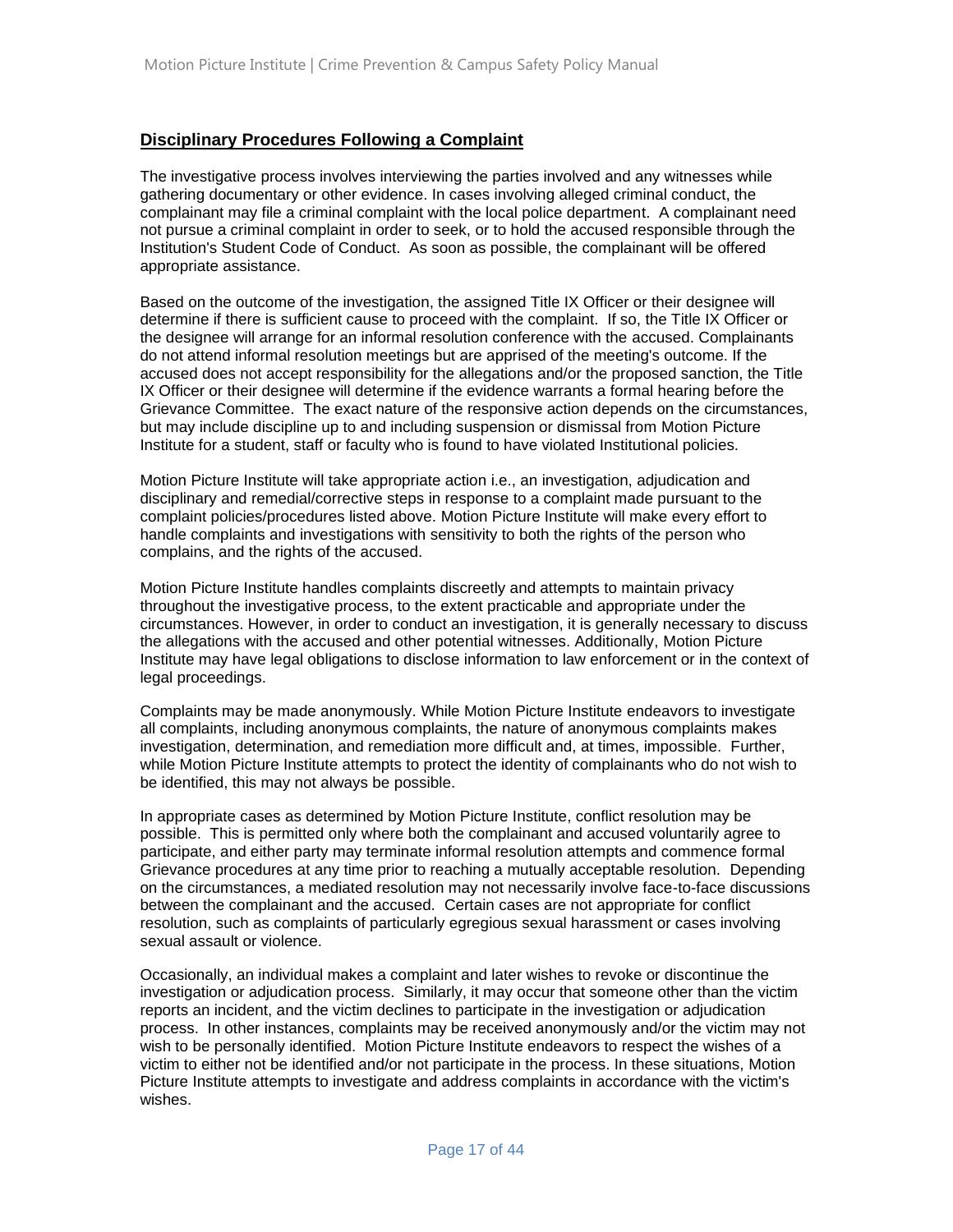If a victim wishes to talk about an incident with the assurance that the discussion will be confidential and will not result in an investigation or follow up action, Motion Picture Institute will also proceed in this regard.

In determining whether sex discrimination, sexual harassment or sexual misconduct occurred, Motion Picture Institute does not apply the criminal standard of "beyond a reasonable doubt," nor do formal court rules of evidence apply. Instead, Motion Picture Institute uses a "preponderance of the evidence" standard, and the Institution may consider any evidence it deems relevant. A "preponderance of the evidence" means the evidence which is of greater weight, or is more convincing than opposing evidence such that it is "more likely than not" that an act occurred.

If the applicable investigative or adjudication process allows for parties to offer witnesses and evidence, the complainant and the accused will have an equal opportunity to do so. The complainant and the accused will be informed in writing of the outcome of the complaint, to the extent permitted by law. An accused that is a student may appeal the outcome to an impartial decision maker. An employee who is deemed guilty shall have whatever rights the law grants. The particular method and grounds for appeal are explained in the student policies listed above.

Motion Picture Institute endeavors to resolve complaints promptly. Ordinarily, the investigative stage will take no longer than 60 calendar days from the time the complaint is received. In exceptional circumstances (including but not limited to especially complex cases, or when Motion Picture Institute is not in session), it may be necessary to extend these timelines. If that occurs, the parties will be informed of the expected timeline for completion.

Motion Picture Institute prohibits retaliation against any individual who in good faith makes a complaint of sex discrimination, sexual harassment, or sexual misconduct or participates as a witness in a proceeding under this or any other Institution policy. Retaliation is also unlawful pursuant to Title IX and other laws.

Motion Picture Institute engages in educational programming to prevent domestic violence, dating violence, sexual assault and stalking. Educational programming consists of primary prevention and awareness programs for all incoming students and new employees and ongoing awareness and prevention campaigns for students and faculty that:

- 1. Identifies domestic violence, dating violence, sexual assault and stalking as prohibited conduct;
- 2. Defines what behavior constitutes domestic violence, dating violence, sexual assault, and stalking;
- 3. Defines what behavior and actions constitute consent to sexual activity in the State of Michigan.
- 4. Provides safe and positive options for bystander intervention that may be carried out by an individual to prevent harm or intervene when there is a risk of domestic violence, dating violence, sexual assault, or stalking against a person other than the bystander;
- 5. Provides information on risk reduction so that students and employees may recognize warning signs of abusive behavior and how to avoid potential attacks.
- 6. Provides an overview of information contained in the Annual Security Report in compliance with the Clery Act.

This educational campaign will consist of but not be limited to the distribution of educational materials to new students, participating in and presenting information and materials during student/employee orientation and through newsletters among other means of distribution through the year. The President and Title ix Coordinator also have a directory of services that are available to victims within the community to assist those who have suffered from a criminal act.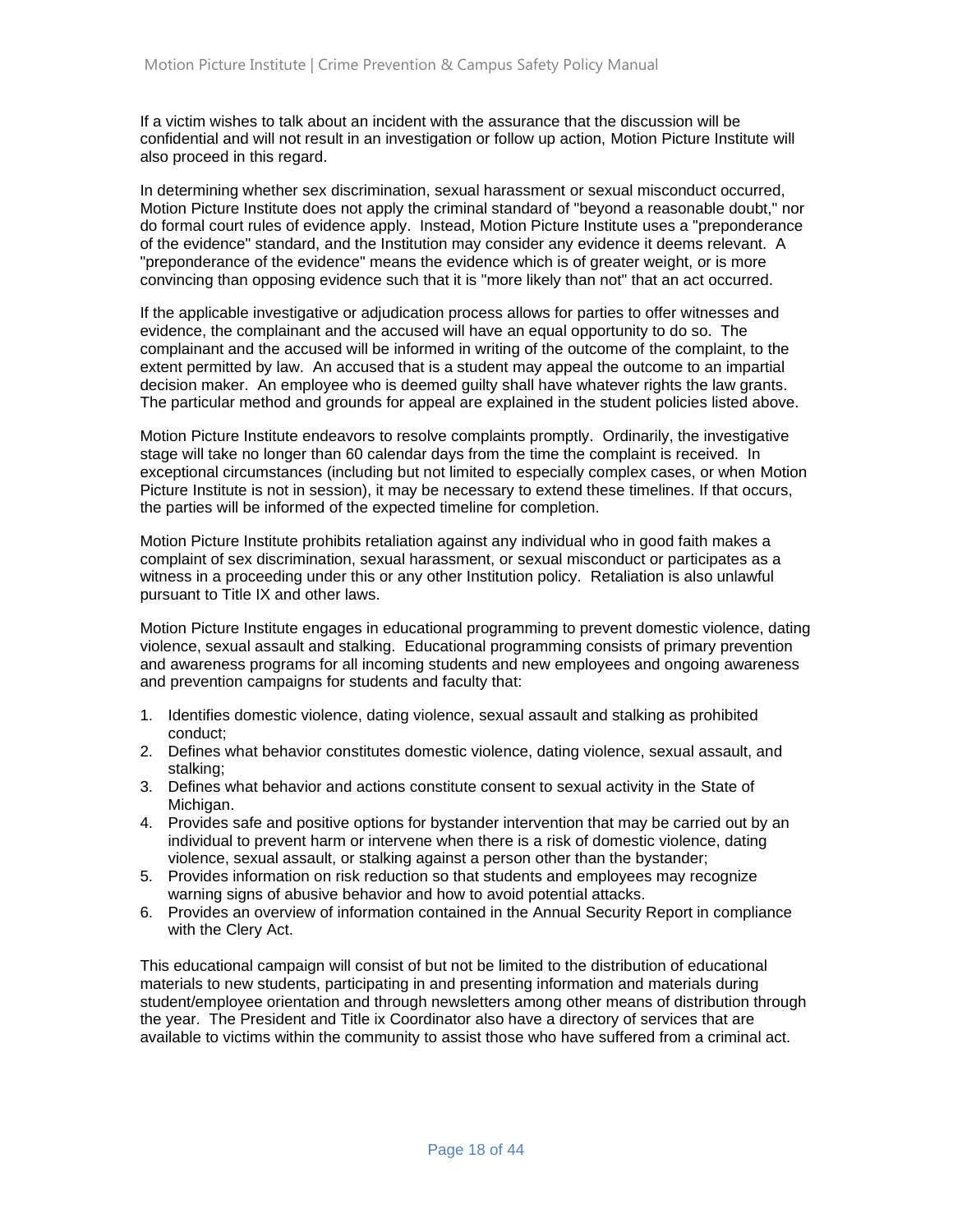#### **Risk Reduction/Warning Signs of Abusive Behavior**

No victim is ever to blame for being assaulted or abused. Unfortunately, a person who is the victim of sexual or dating violence is more likely to be re-victimized. Below are some tips to help reduce your risk, to recognize warnings signs of abusive behavior and how to avoid potential attacks.

#### **Warning Signs of Abusive Behavior**

Domestic and dating abuse often escalates from threats and verbal abuse to violence. And, while physical injury may be the most obvious danger, the emotional and psychological consequences of domestic and dating violence are also severe. Warning signs of dating and domestic violence include:

- 1. Being afraid of your partner.
- 2. Constantly watching what you say to avoid a "blow up."
- 3. Feelings of low self-worth and helplessness about your relationship.
- 4. Feeling isolated from family or friends because of your relationship.
- 5. Hiding bruises or other injuries from family or friends.
- 6. Being prevented from working, studying, going home, and/or using technology (including your cell phone.)
- 7. Being monitored by your partner at home, work, or school.
- 8. Being forced to do things you don't want to do.

#### **Help Reduce Your Risk and Avoid Potential Attacks**

If you are being abused or suspect that someone you know is being abused, speak up or intervene.

- 1. Learn how to look for "red flags" in relationships so you can learn to avoid some of those characteristics in future partners.
- 2. Consider making a report with the Title ix Coordinator and/or Campus President and ask for a "no contact" directive from Motion Picture Institute to prevent future contact.
- 3. Consider getting a protective order or stay away order.
- 4. Learn more about what behaviors constitute dating and domestic violence, understand it is not your fault, and talk with friends and family members about ways you can be supported.
- 5. Trust your instincts—if something doesn't feel right in a relationship, speak up or end it.

#### **Sexual Assault Prevention (From Rape, Abuse and Incest National Network - RAINN)**

- ➢ Try not to leave your drink unattended.
- ➢ Only drink from un-opened containers, or from drinks you have watched being made and poured.
- $\triangleright$  Cover your drink. It is easy to slip in a small pill even while you are holding your drink. Hold a cup with your hand over the top, or choose drinks that are contained in a bottle and keep your thumb over the nozzle.
- $\triangleright$  If you feel extremely tired or drunk for no apparent reason, you may have been drugged. Find your friends and ask them to leave with you as soon as possible.
- $\triangleright$  If you suspect you have been drugged, go to a hospital and ask to be tested.
- $\triangleright$  Keep track of how many drinks you have had.
- $\triangleright$  Try to come and leave with a group of people you trust.
- $\triangleright$  Avoid giving out your personal information (phone number, where you live, etc.). If someone asks for your number, take his/her number instead of giving out yours.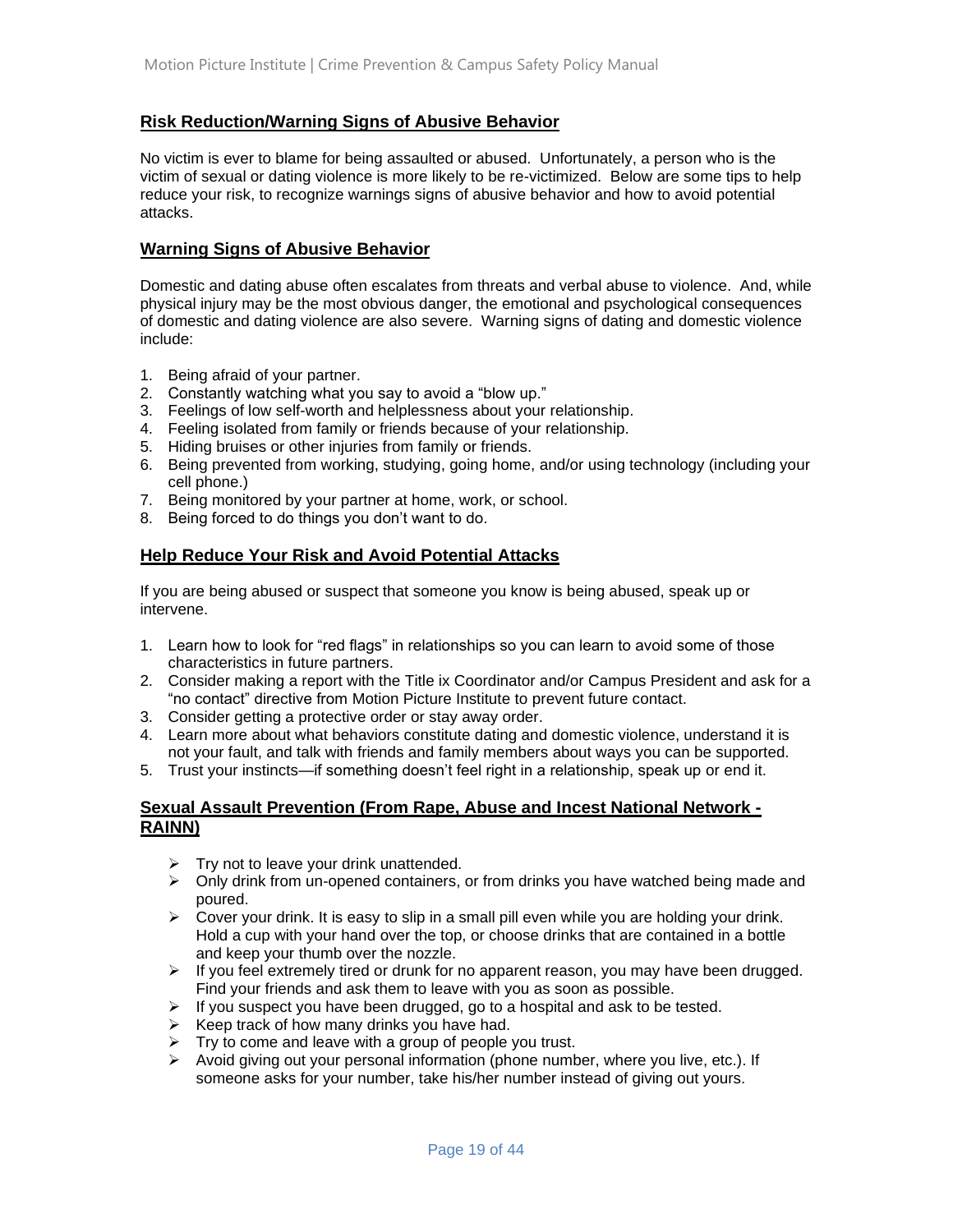#### **Traveling around campus**

- ➢ Make sure your cell phone is easily accessible and fully charged.
- $\triangleright$  Take major, public paths rather than less populated shortcuts.
- $\triangleright$  Avoid dimly lit places and talk to campus services if lights need to be installed in an area.
- $\triangleright$  Avoid putting music headphones in both ears so that you can be more aware of your surroundings, especially if you are walking alone.
- ➢ Carry a noisemaker on your keychain.
- ➢ Carry a small flashlight on your keychain.

Motion Picture Institute has a sexual assault prevention program that includes, but is not limited to the following:

- $\triangleright$  If an assault occurs, notify the Campus President and/or Title ix Coordinator immediately
- $\triangleright$  Do not disturb the crime scene
- ➢ Notify local law enforcement officials
- $\triangleright$  Secure counseling for the victim
- $\triangleright$  Change the academic schedule and/or living situation (on campus housing) if victim requests
- ➢ Disciplinary actions include dismissal from Motion Picture Institute

The nature of sexual assault, particularly when perpetrated by an acquaintance, makes it difficult for many survivors to report their experience. For this reason, the local Shelters and Women's Service Centers are primary places where individuals may seek assistance in complete confidentiality.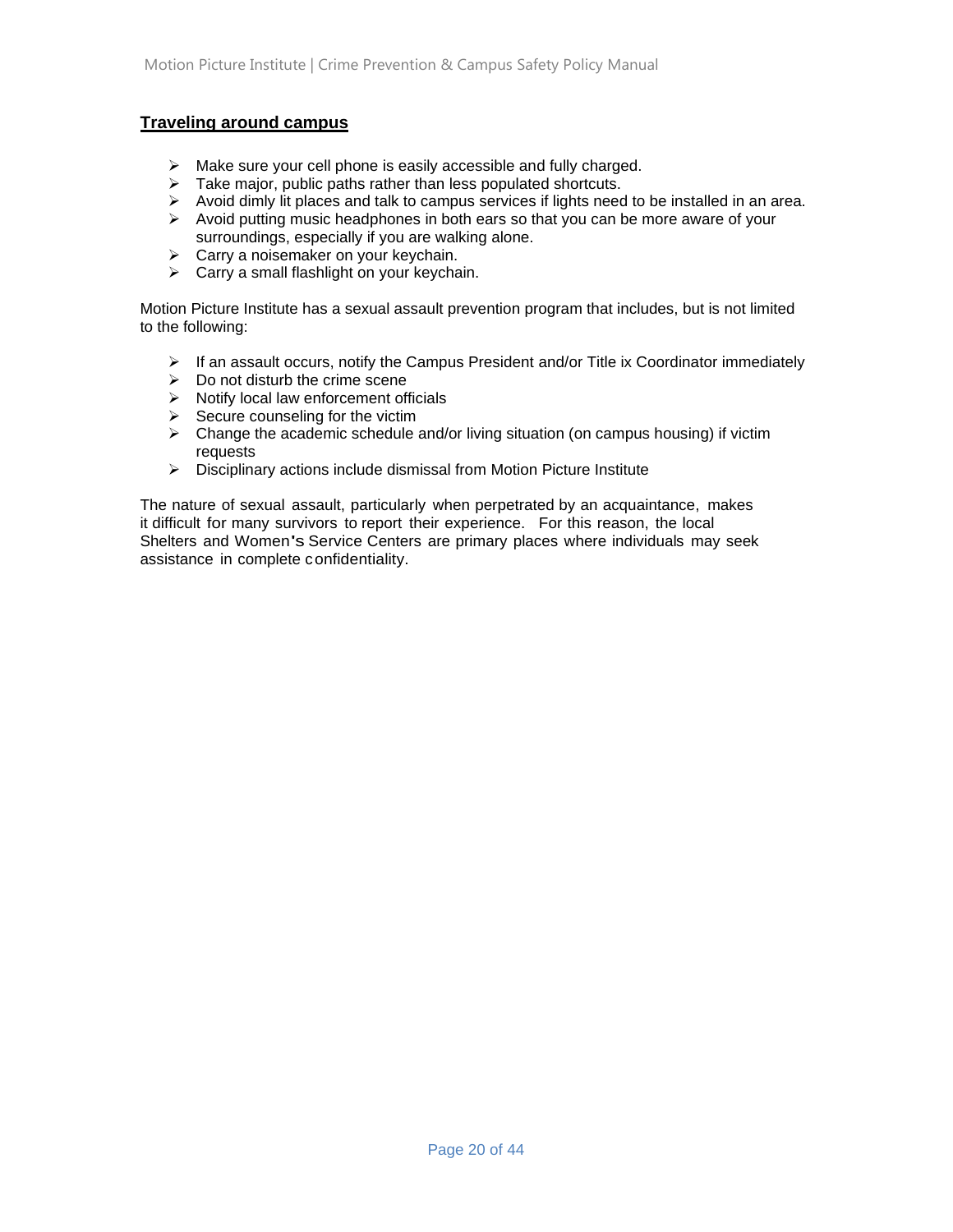### **Important Phone Numbers**

**Oakland County HAVEN**

(248)334-1274(24-hourCrisis&Support) (877)922-1274(tollfree) (248)972-2540TTY **[https://www.haven-oakland.org](https://www.haven-oakland.org/)**

**Turning Point ,Inc.** (586)463-6990(24-hourcrisisline) (586)463-4430(BusinessandCounseling) (586)463-1771(fax) **[https://turningpointmacomb.org](https://turningpointmacomb.org/)**

**Children's & Adult Protective Services MichiganDepartmentofHealth&HumanServices** (855)444-3911(24/7hotline) **[http://www.michigan.gov/mdhhs/0,5885,7-339-73971\\_7119---,00.html](http://www.michigan.gov/mdhhs/0,5885,7-339-73971_7119---,00.html)**

**Common Ground Sanctuary** 24-hourcrisishotline (800)231-1127 **[http://www.commongroundhelps.org](http://www.commongroundhelps.org/)**

**YWCA InterimHouse** (313)861-5300 **<http://www.ywcadetroit.org/programs/domestic-violence/>**

**National Domestic ViolenceHotline** (800)799-SAFE(7233)(tollfree) (800)787-3224TTY(tollfree) **[http://www.thehotline.org](http://www.thehotline.org/)**

**National Sexua lAssault Hotline** (800)656-HOPE(4673) **[https://www.rainn.org](https://www.rainn.org/)**

**National Suicide Prevention Lifeline** (800)273-TALK(8255)(24/7hotline) **[https://suicidepreventionlifeline.org](https://suicidepreventionlifeline.org/)**

#### **EMERGENCY RESPONSE AND EVACUATION PROCEDURES – STATEMENT OF POLICY**

Motion Picture Institute has in place at each campus facility a campus response protocol. In an emergency or a dangerous situation, upon confirmation with the Campus President, or designee, of the need for mass notification, the Campus President, or designee, will without delay, taking into account the safety of the community, determine the content of the notification and initiate the notification system, unless issuing a notification will, in the professional judgment of the responsible authorities, compromise efforts to assist a victim or to contain, respond to, or otherwise mitigate the emergency. Emergency or dangerous situations may include, but are not limited to, gas leaks, tornadoes, contagious viruses, etc.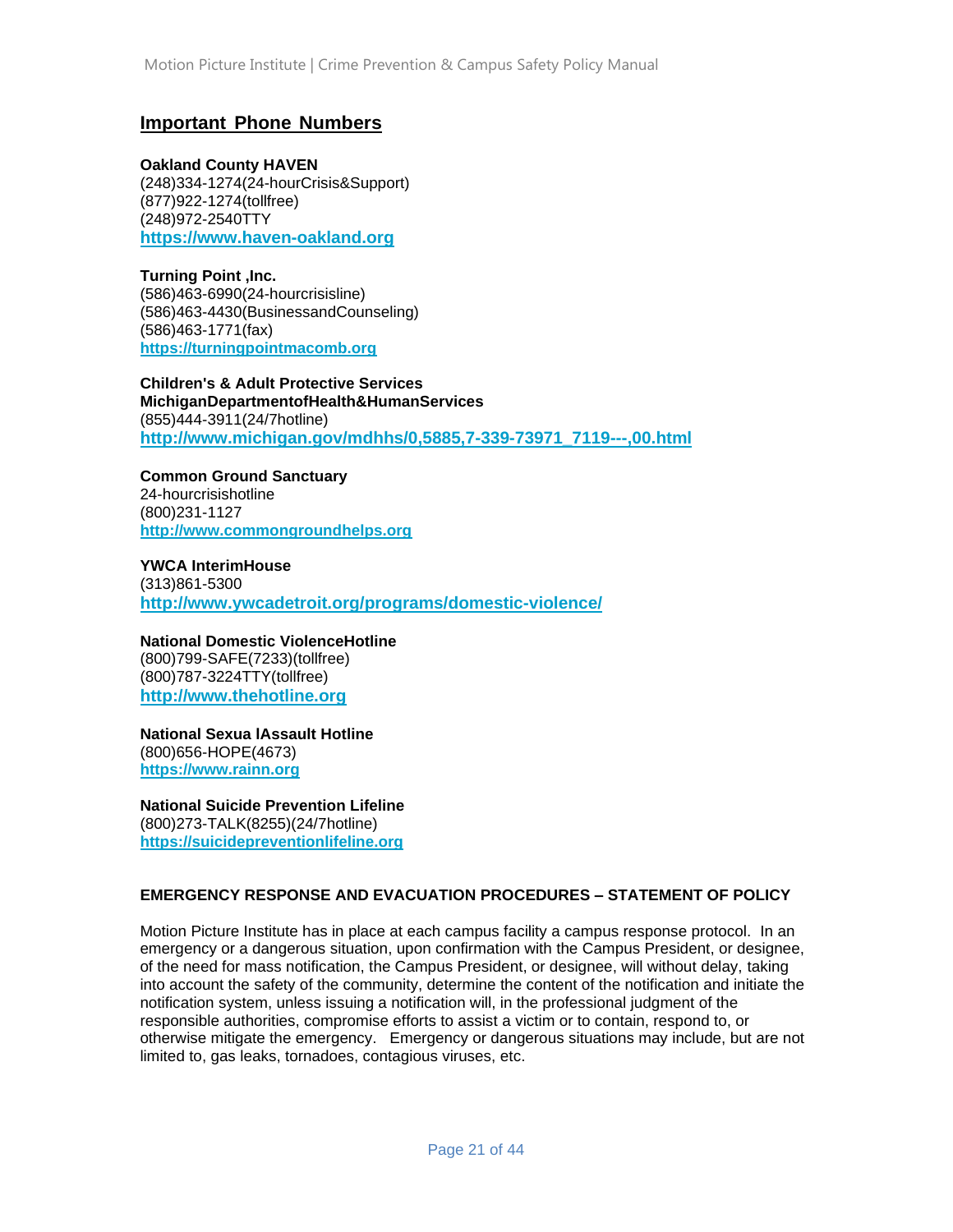# **EMERGENCY NOTIFICATIONS**

In the event of an emergency or a dangerous situation that poses an immediate threat to the campus community, Motion Picture Institute may utilize some or all of its mass notification capabilities to notify its campus community. These capabilities may include e-mail, voice mail and text messages to alert the campus community. In addition, members of the administration will post relevant updates and advisories on the appropriate school ( **[www.mpifilm.com](http://www.mpifilm.com/)** ) and bulletin boards and private social media sites. The Campus President, or designee, will simultaneously use the local means at her disposal to notify the campus students, staff and faculty of the situation, as well as disseminate pertinent information to relevant public entities.

This emergency notification requirement does not replace the timely warning requirement described earlier. They differ in that the timely warning applies only to Clery Act reportable crimes while the emergency notification requirement addresses a much wider range of threats (i.e., gas leaks, tornadoes, contagious viruses, etc.). However, an institution that follows its emergency notification procedures is not required to issue a timely warning based on the same circumstances or incident, but must provide adequate follow-up information to the community as needed.

Members of the community at large who are interested in receiving updates during an emergency can call the school phone main phone line (1-844-214-6108) or visit the website at **www.mpifilm.com** .

Training, exercises and tests will be conducted annually by management on the campus level and by the individuals relevant to mass notification. Management will document each test conducted by all relevant entities.

#### **Student Must Know – Emergency Information**

The campus takes various precautionary measures to protect the students, staff, faculty, and campus visitors. Nevertheless, unavoidable emergencies may occur in extreme situations. Therefore, each campus has a Campus Security Authority (CSA) that implements and oversees the campus response to a crisis situation. The CSA receives training in dealing with crisis situations and will primarily direct the immediate response to a crisis situation until the arrival of law enforcement and emergency response personnel.

In order to make this program effective, students are to familiarize themselves with the following emergency procedures.

Nothing herein precludes any student, staff or faculty from contacting the appropriate authorities directly in the event they feel in threat of physical harm or imminent danger.

# \*\*\* In case of emergency - dial 911\*\*\*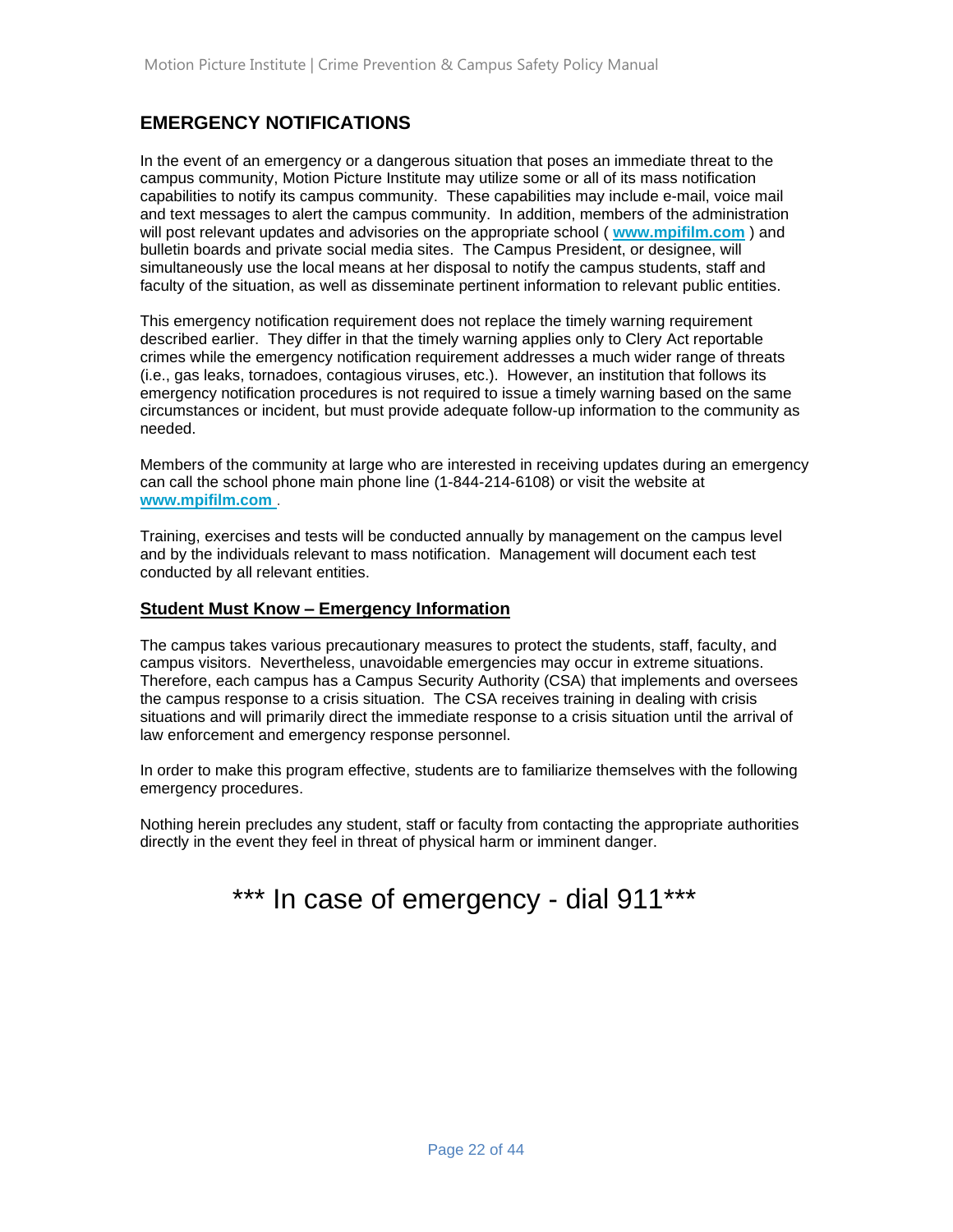# **Department of Homeland Security:**

#### **"Active shooter awareness- options for consideration"**

**<http://www.dhs.gov/video/options-consideration-active-shooter-training-video>**

#### **Student Emergency Responses**

There is potential for students to be involved in a variety of emergency situations for which appropriate actions must be taken. These possible situations include incidences that may require emergency evacuation, emergency lockdown, external lockdown, or to shelter in place.

#### **Emergency Evacuation**

Evacuation is the movement of campus occupants from a dangerous or potentially dangerous location to a safe location. There are two types of evacuation: fire evacuation and non-fire evacuation.

Fire evacuation:

- Evacuation is mandatory when a fire alarm is activated.
- Follow authorized personnel's (e.g., faculty, staff, or fire department personnel, etc.) instructions if given.
- Do not use the elevators.
- Assist people with disabilities, if possible.
- Ensure all doors and windows are closed as a room and building are evacuated. (Do not lock doors.)
- Do not attempt to reenter the facility unless and until directed to do so by authorized personnel.
- Evacuate to a safe distance and location from the building affected, away from fire hydrants, fire lanes, and not under power lines.

Non-fire evacuation:

- A non-fire evacuation will be initiated by campus CSA.
- Follow CSA instructions if given.
- Do not use the elevators.
- Assist people with disabilities if possible.
- Do not attempt to reenter the facility unless directed to do so

#### **Emergency Lockdown**

Emergency Lockdown is used to dramatically and rapidly enhance the level of security of the campus. By locking all exterior, interior and classroom doors, staff can make it more difficult for dangerous person(s) in the vicinity of the campus and in the campus to gain access to staff and students;

- Lock or barricade doors of classroom and internal student areas of congregation.
- Close blinds, turn off lights.
- Remain quiet and out of sight.
- If gunshots are heard, lie on the floor and try to use available resources for additional cover and concealment.
- If you are outside when a lockdown is declared, seek shelter away from danger.
- If a fire alarm is activated during a lockdown, proceed with extreme caution.
- Do not open the door for people claiming to be public safety personnel unless you have an opportunity to view photo identification or are instructed to do so by a staff member whom you recognize.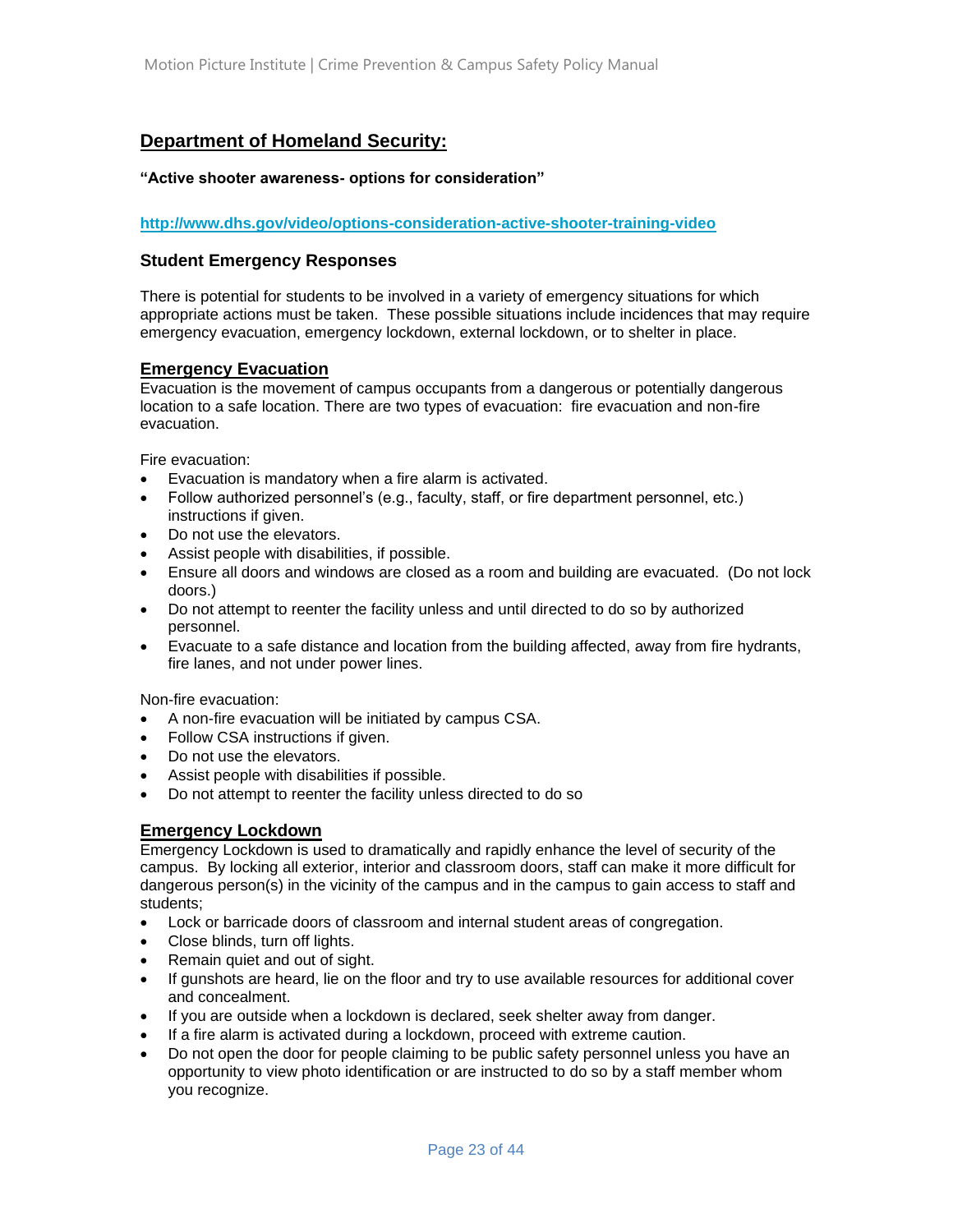#### **External Lockdown**

External lockdown creates a physical layer of security between the internal and external dimensions of the campus. In addition to locked entrances, this may also include a supervised entry and exit to campus facilities, and/or barricade to campus property (e.g., barricades or chains restricting access to campus parking and grounds). This lockdown allows staff and students to continue activities while maintaining access control to the campus and remain in an elevated state of security.

- Remain in classroom.
- Follow faculty and staff instructions
- Remain attentive to any change in status.

#### **Shelter in place**

Sheltering in place procedures are traditionally utilized when:

1. A tornado has been spotted.

2. There has been a chemical or biological incident outside of, but in proximity to a campus and available information indicates that there is no adequate time to evacuate building occupants to another safe location before the dangerous contaminants reach the facility.

- Follow staff and faculty instructions.
- Assist people with disabilities if possible
- If you are outside when a shelter in place is declared, immediately seek an interior room or hallway with no windows.
- Close windows and doors do not lock doors.
- Remain in shelter until an all clear is given.

#### **Staff and Faculty Must Know – Emergency Information**

The campus takes various precautionary measures to protect the students, staff, faculty, and campus visitors. Nevertheless, unavoidable emergencies may occur in extreme situations. Therefore, each campus has a Campus Security Authority (CSA) that implements and oversees the campus response to a crisis situation. The CSA receives training in dealing with crisis situations and will primarily direct the immediate response to a crisis situation until the arrival of law enforcement and emergency response personnel.

In order to make this program effective, all staff and faculty are expected to familiarize themselves with the following emergency procedures.

Nothing herein precludes any student, staff or faculty from contacting the appropriate authorities directly in the event they feel in threat of physical harm or imminent danger.

## **Staff and Faculty Emergency Responses**

# **\*\*\* In case of emergency: dial 911 \*\*\***

There are a number of different potential situations that may occur that have capability to impact students or staff and faculty. The following possible scenarios are described below with steps to be taken.

- Emergency evacuation for a fire incident
- Emergency evacuation for bomb threat or other non-fire situation
- Emergency lockdown
- External lockdown
- Shelter in place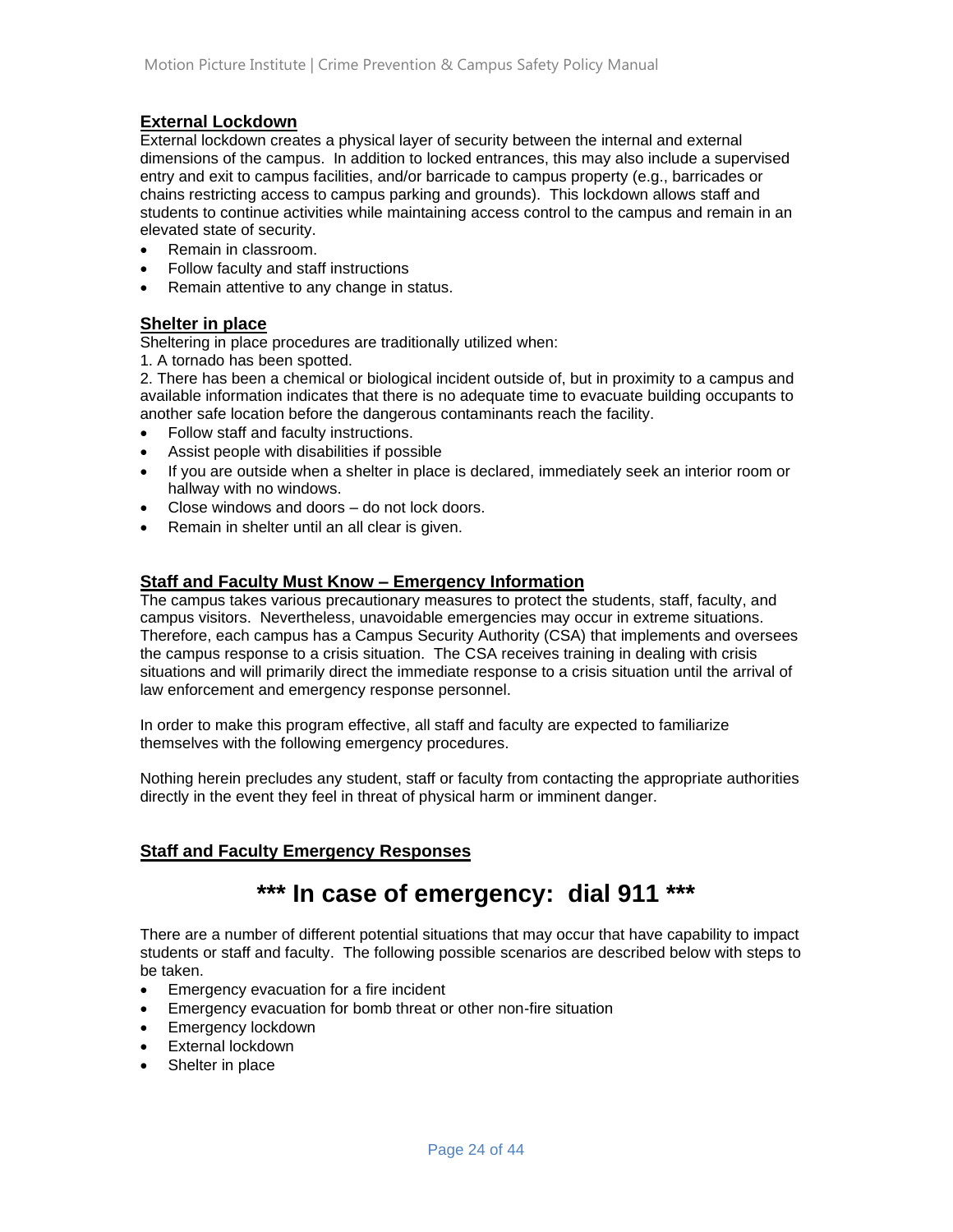#### **Emergency Evacuation for a Fire Incident**

#### **Definition**

A fire emergency evacuation is initiated when a fire incident occurs. Depending upon the campus size, it may require an evacuation of a single particular building affected by the fire incident, rather than the entire campus.

The objective: all building occupants are safely evacuated to a safe distance and location from the building affected, away from fire hydrants, fire lanes, and not under power lines.

#### Staff Response

Staff/faculty responsible for the affected areas should conduct a sweep of the building(s) to ensure all students are aware of and appropriately responding to the fire alarm and safely evacuated.

Fire evacuation procedures:

- Evacuation is mandatory when a fire alarm is activated.
- Designated staff or faculty check the affected building(s) to ensure all personnel are appropriately evacuating.
- Do not use the elevators.
- Assist people with disabilities if possible.
- Ensure all doors and windows are closed as a room and building are evacuated.
- Do not attempt to reenter the facility unless and until directed to do so by authorized personnel.
- Evacuated persons are directed to a safe distance and location from the building affected, away from fire hydrants, fire lanes, and not under power lines.

#### **Emergency Evacuation for Bomb Threat or Other Non-Fire Situation**

#### **Definition**

Non-fire emergency evacuation is used for any emergency evacuation not related to a fire incident. It is important to remember that evacuation distances significantly expand, up to hundreds of yards, for suspicious object evacuations. Nevertheless, not all bomb threats will necessarily result in evacuation, depending upon the individual event circumstances.

The objective: move all campus occupants to a remote, predefined and controlled location.

#### Staff Response

Team members who are designated to sweep evacuation routes and sites should locate a staff member to take responsibility for students under their supervision, and should then sweep the evacuation route and evacuation site for secondary hazards. They should immediately report their findings to the lead administrator.

**Note:** The lead administrator will typically direct that this step be completed before making the general announcement for evacuation of the building.

Other staff:

- 1. Gather all students and visitors in your area of responsibility and evacuate using the route and site designated by the lead administrator or designee.
- 2. Ensure that all special needs persons are provided assistance by their designees as per the site evacuation plan.
- 3. Remain alert to your surroundings. Be particularly alert to any people or conditions that might pose a danger to evacuees. If you encounter a significant hazard, quickly evaluate the situation; adjust your evacuation route and attempt to notify the lead administrator or the appropriate public safety officials.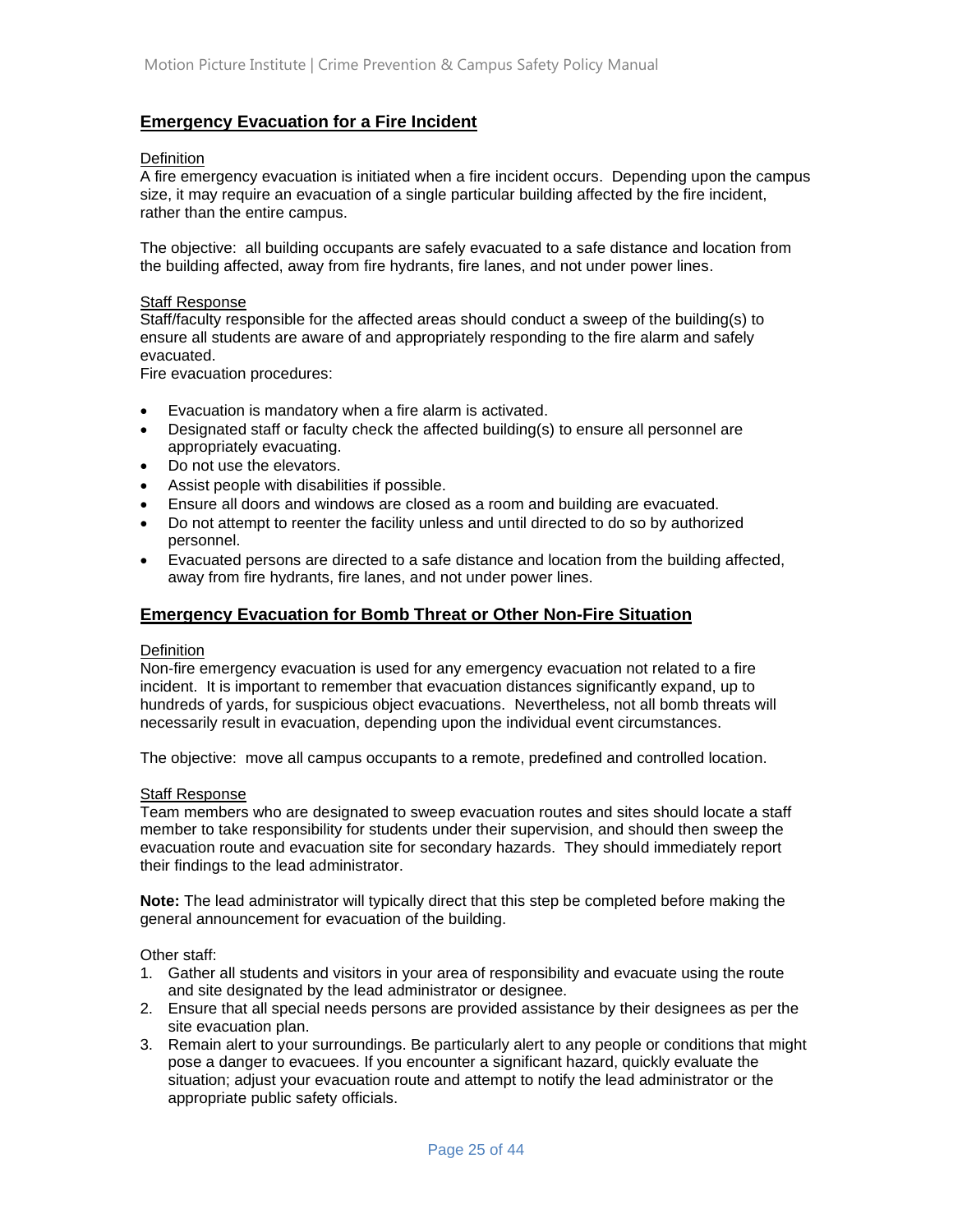- 4. Once you reach the designated evacuation site, search the site for suspicious objects and adiust accordingly.
- 5. On evacuation site develop a written list of all evacuees and provide the list to the lead administrator or his/her designee. Also indicate the presence or lack of any suspicious objects in your room/work area.
- 6. Supervise students under your care.
- 7. Do not attempt to reenter the facility unless the lead administrator or his/her designee directs you to do so.

#### **Emergency Lockdown**

#### **Definition**

Emergency Lockdown is used to dramatically and rapidly enhance the level of security in the facility. By locking all exterior, interior and class doors, staff can make it more difficult for dangerous person(s) in the vicinity or in the facility to gain access to staff and students. **Note – locking doors should not eliminate immediate egress possibilities from the facility**.

Objective: Create as many physical layers of separation between you and the potential aggression.

Staff Response:

- 1. Make sure entrance points to the building near your location are locked immediately.
- 2. If you are located in an area with a door that can be locked, gather all students in the vicinity into the room and lock the door.
- 3. Improvise additional door blocking if possible.
- 4. Close blinds and cover additional windows, e.g., with a shirt, up-turned table, paper, etc.
- 5. Turn off lights in the room.
- 6. If possible, report your status to the lead administrator or designee by telephone or intercom.
- 7. Do not open the door for people claiming to be public safety personnel unless you have an opportunity to view photo identification or are instructed to do so by a staff member whom you recognize.

Department of Homeland Security:

▪ **"Active shooter awareness - options for consideration" <http://www.dhs.gov/video/options-consideration-active-shooter-training-video>**

#### **External Lockdown**

#### Definition

External lockdown creates a physical layer of security between the internal and external dimensions of the campus. By locking all exterior doors and supervising these doors, staff can make it more difficult for a possible external intruder or a potentially dangerous person in the vicinity of the facility to gain access to staff and students. In addition to locked entrances and supervised entry and exit to campus facilities, this step may include barricades to campus property (e.g., barricades or chains restricting access to campus parking lots and grounds). This lockdown allows staff and students to continue with productive activities while maintaining access control to the facility.

Objective: create a physical layer of security between the external environment and internal campus operation while elevating the overall level of security.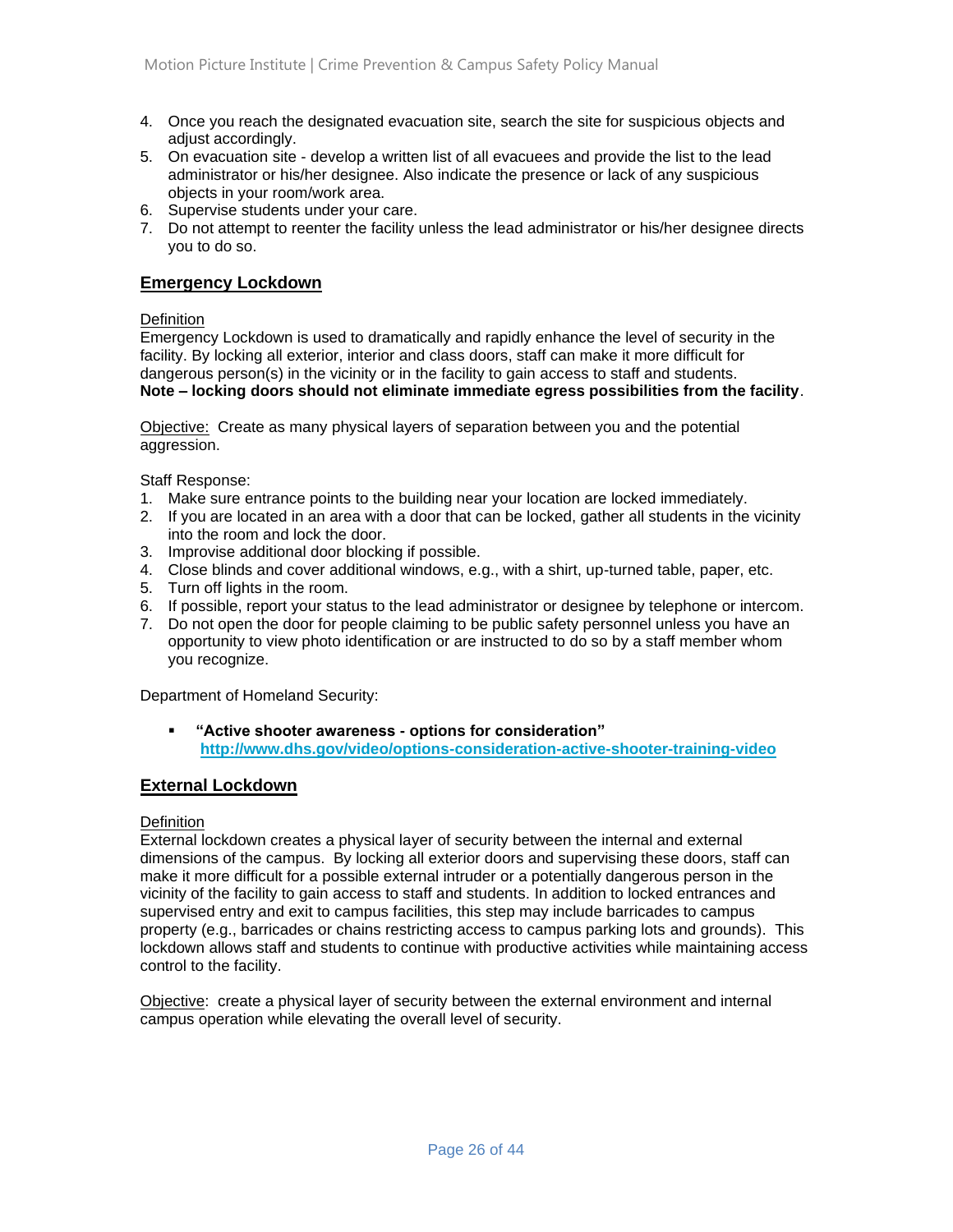Staff Response:

- 1. Make sure the designated entrance points to the building near your location are locked immediately.
- 2. If you are in an external classroom to the main building move students to alternative internal classrooms.
- 3. If possible, report your status to the lead administrator or designee by telephone or intercom.
- 4. Continue with normal activities as much as the situation allows.
- 5. If students or staff have a need to move about in the building, obtain permission first from the lead administrator or designee.
- 6. Be prepared to rapidly implement an emergency evacuation or emergency lockdown if directed to do so or if circumstances indicate you should do so.

#### **Shelter in Place**

#### **Definition**

Sheltering in place procedures are traditionally utilized when:

1. A tornado has been spotted.

2. There has been a chemical or biological incident outside of, but in proximity to, a facility and available information indicates that there is no adequate time to evacuate building occupants to another safe location before the dangerous contaminants reach the facility.

Objective: Seek immediate shelter away from doors and windows and remain there during an emergency

#### Staff Response:

- 1. All staff that is outdoors should quickly gather all students and adults in the area and instruct them to go inside the facility immediately. Once inside, if possible instruct everyone to move to an interior area without windows and doors.
- 2. Close all windows and doors.
- 3. In chemical spills / biological incident if available, use tape to cover all windows and doors with sheets of plastic to help reduce airflow into the area. Wet towels can be used to reduce airflow under doors. Close all outside air vents. Turn off all heating or ventilation systems. Use damp towels or cloths to cover any openings in walls or doors. Tape can also be used to cover any cracks, crevices, electrical outlets, cable television connections or other openings that might allow air to flow into the shelter area.
- 4. Listen to local radio or television news for instructions from emergency management and public safety officials.
- 5. Review emergency evacuation protocols

#### **Annual Fire Safety Report**

This report will be distributed to all enrolled students and employees by October 1 each year. A report is available for all prospective students and employees.

The following must be addressed for all on campus student housing facilities:

- 1. A description of each fire safety system
- 2. Number of fire drills held during previous calendar year
- 3. Policy on the rules for portable electrical appliances, smoking and open flames.
- 4. Procedures for evacuation in case of a fire.
- 5. Policies in regard to fire safety education and training provided to students and employees including procedures to be followed in case of a fire.
- 6. A list of the titles of each person or organization that students or employees should report a fire so that it can be included in the annual fire safety report.
- 7. Any plans for improvement for fire safety if the institution feels necessary.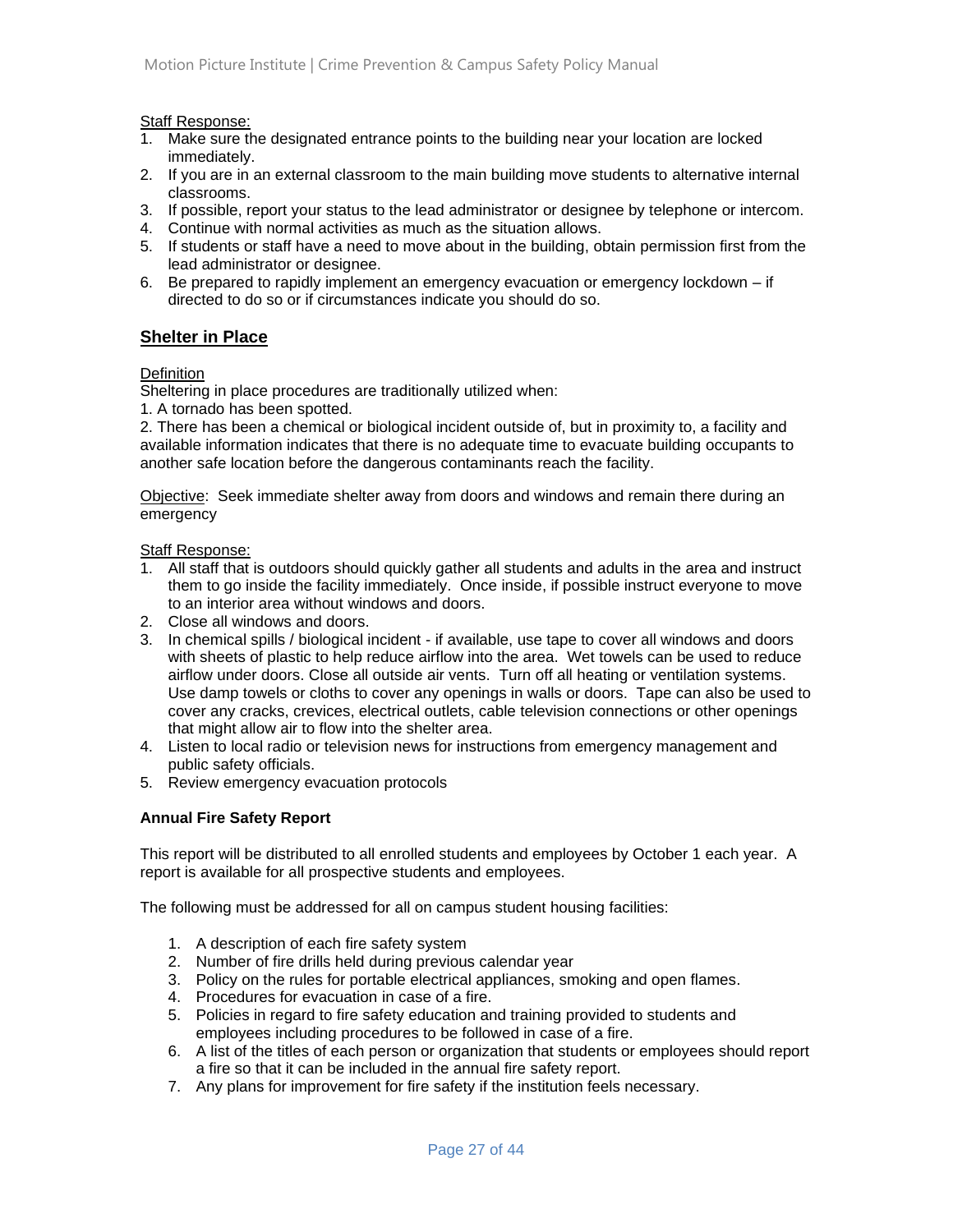#### **Annual Test of Emergency Response and Evacuation Procedures**

Motion Picture Institute will conduct an annual test of an emergency response and/or evacuation. This test may be announced or unannounced and will be documented by the CSA.

Type of drill: Fire Drill Procedure – Semi-unannounced Date of drill: October 29, 2020 Time drill started: 9:25 AM (morning) | 6:45 PM (evening) Time drill concluded: 9:35 AM | 6:50 PM How long did response/evacuation take: 2 min 6 sec (morning) | take: 1 min 45 sec (even) Time alarm sounded: 9:25 AM (morning) | 6:45 PM (evening) Time when employees/students were moved to safe areas: 9:27:06 AM (morning) 6:47:00 PM (evening)

#### COMMENTS:

Fire drill started with air horn blasts with verbal messages and proceeded smoothly with no problem getting everyone to the safety area in the north side of the parking lot. Total time until staff and students were situated in safe areas was x:xx. It's noted that some staff areas have options to various exits, they must take the one that gets them to the "safe" zone the quickest.

Type of drill: Tornado Drill Procedure – Announced Date of drill: April xx, xxxx Time drill started: x:xx pm Time drill concluded: x:0xx pm How long did response/evacuation take: x minutes x seconds Time alarm sounded: x:xx:xx pm Time when employees/students were moved to safe areas: x:xx pm

#### COMMENTS:

Tornado drill proceeded smoothly and quickly with no problem getting everyone to the interior areas of the first floor in a timely manner. Total time until staff and students were situated in safe areas was x:xx. It is noted that the area xxxx xxxxxxxxxxx xxx should be avoided, as it does not close, and there are glass windows in the xxxx facing the xxxxxx.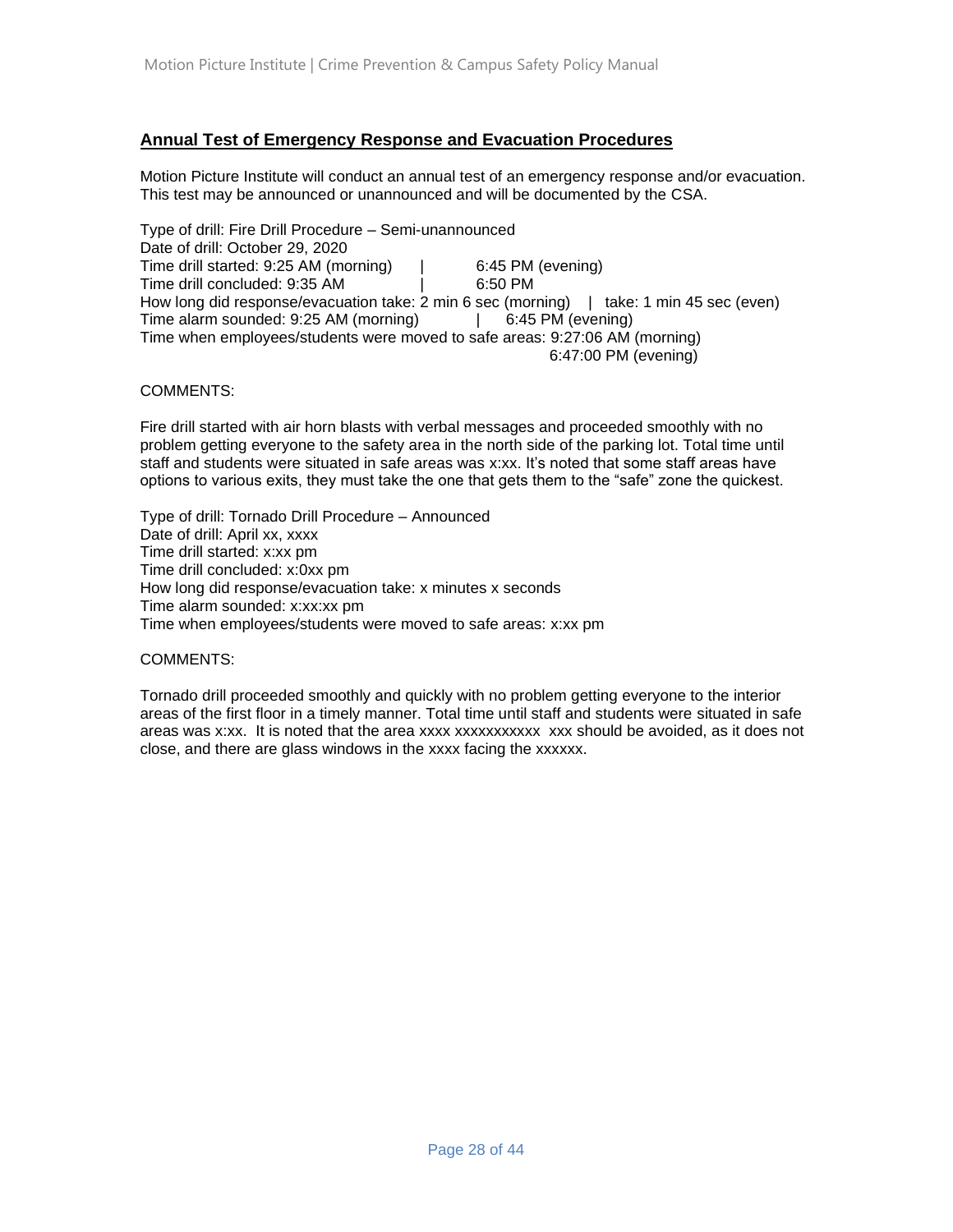#### **Crime Definitions From the Summary Reporting System (SRS) User Manual From the FBI's UCR Program**

Arson: Any willful or malicious burning or attempt to burn, with or without intent to defraud, a dwelling house, public building, motor vehicle or aircraft, personal property of another, etc.

Criminal Homicide—Manslaughter by Negligence: The killing of another person through gross negligence.

Criminal Homicide—Murder and Nonnegligent Manslaughter: The willful (nonnegligent) killing of one human being by another.

Rape: The penetration, no matter how slight, of the vxxxxx or axxx with any body part or object, or oral penetration by a sxx organ of another person, without the consent of the victim.

Robbery: The taking or attempting to take anything of value from the care, custody, or control of a person or persons by force or threat of force or violence and/or by putting the victim in fear.

Aggravated Assault: An unlawful attack by one person upon another for the purpose of inflicting severe or aggravated bodily injury. This type of assault usually is accompanied by the use of a weapon or by means likely to produce death or great bodily harm. (It is not necessary that injury result from an aggravated assault when a gun, knife, or other weapon is used which could and probably would result in serious personal injury if the crime were successfully completed.)

Burglary: The unlawful entry of a structure to commit a felony or a theft. For reporting purposes this definition includes: unlawful entry with intent to commit a larceny or felony; breaking and entering with intent to commit a larceny; housebreaking; safecracking; and all attempts to commit any of the aforementioned.

Motor Vehicle Theft: The theft or attempted theft of a motor vehicle. (Classify as motor vehicle theft all cases where automobiles are taken by persons not having lawful access even though the vehicles are later abandoned— including joyriding.)

Weapons: Carrying, Possessing, Etc.: The violation of laws or ordinances prohibiting the manufacture, sale, purchase, transportation, possession, concealment, or use of firearms, cutting instruments, explosives, incendiary devices, or other deadly weapons.

Drug Abuse Violations: The violation of laws prohibiting the production, distribution, and/or use of certain controlled substances and the equipment or devices utilized in their preparation and/or use. The unlawful cultivation, manufacture, distribution, sale, purchase, use, possession, transportation, or importation of any controlled drug or narcotic substance. Arrests for violations of State and local laws, specifically those relating to the unlawful possession, sale, use, growing, manufacturing, and making of narcotic drugs.

Liquor Law Violations The violation of State or local laws or ordinances prohibiting the manufacture, sale, purchase, transportation, possession, or use of alcoholic beverages, not including driving under the influence and drunkenness.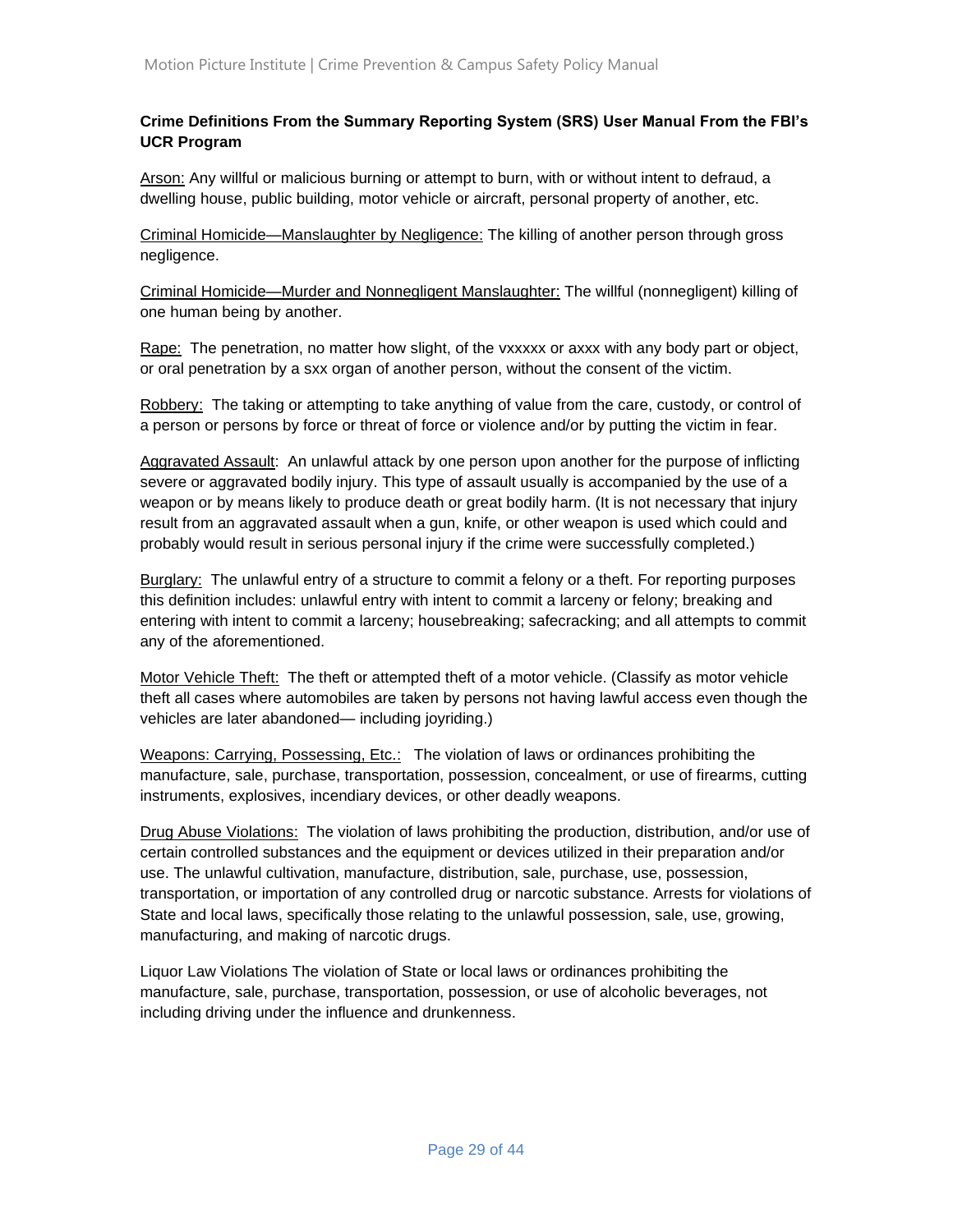#### **Crime Definitions From the National Incident-Based Reporting System (NIBRS) User Manual from the FBI's UCR Program**

Sex Offenses: Any sexual act directed against another person, without the consent of the victim, including instances where the victim is incapable of giving consent.

A. Fondling—The touching of the private body parts of another person for the purpose of sxxual gratification, without the consent of the victim, including instances where the victim is incapable of giving consent because of his/her age or because of his/her temporary or permanent mental incapacity.

B. Incest—Sexual intercourse between persons who are related to each other within the degrees wherein marriage is prohibited by law.

C. Statutory Rape—Sexual intercourse with a person who is under the statutory age of consent.

#### **Crime Definitions From the Hate Crime Data Collection Guidelines and Training Manual From the FBI's UCR Program**

Larceny-Theft (Except Motor Vehicle Theft)--The unlawful taking, carrying, leading, or riding away of property from the possession or constructive possession of another. Attempted larcenies are included. Embezzlement, confidence games, forgery, worthless checks, etc., are excluded.

Simple Assault: An unlawful physical attack by one person upon another where neither the offender displays a weapon, nor the victim suffers obvious severe or aggravated bodily injury involving apparent broken bones, loss of teeth, possible internal injury, severe laceration, or loss of consciousness.

Intimidation: To unlawfully place another person in reasonable fear of bodily harm through the use of threatening words and/or other conduct, but without displaying a weapon or subjecting the victim to actual physical attack.

Destruction/Damage/Vandalism of Property: To willfully or maliciously destroy, damage, deface, or otherwise injure real or personal property without the consent of the owner or the person having custody or control of it.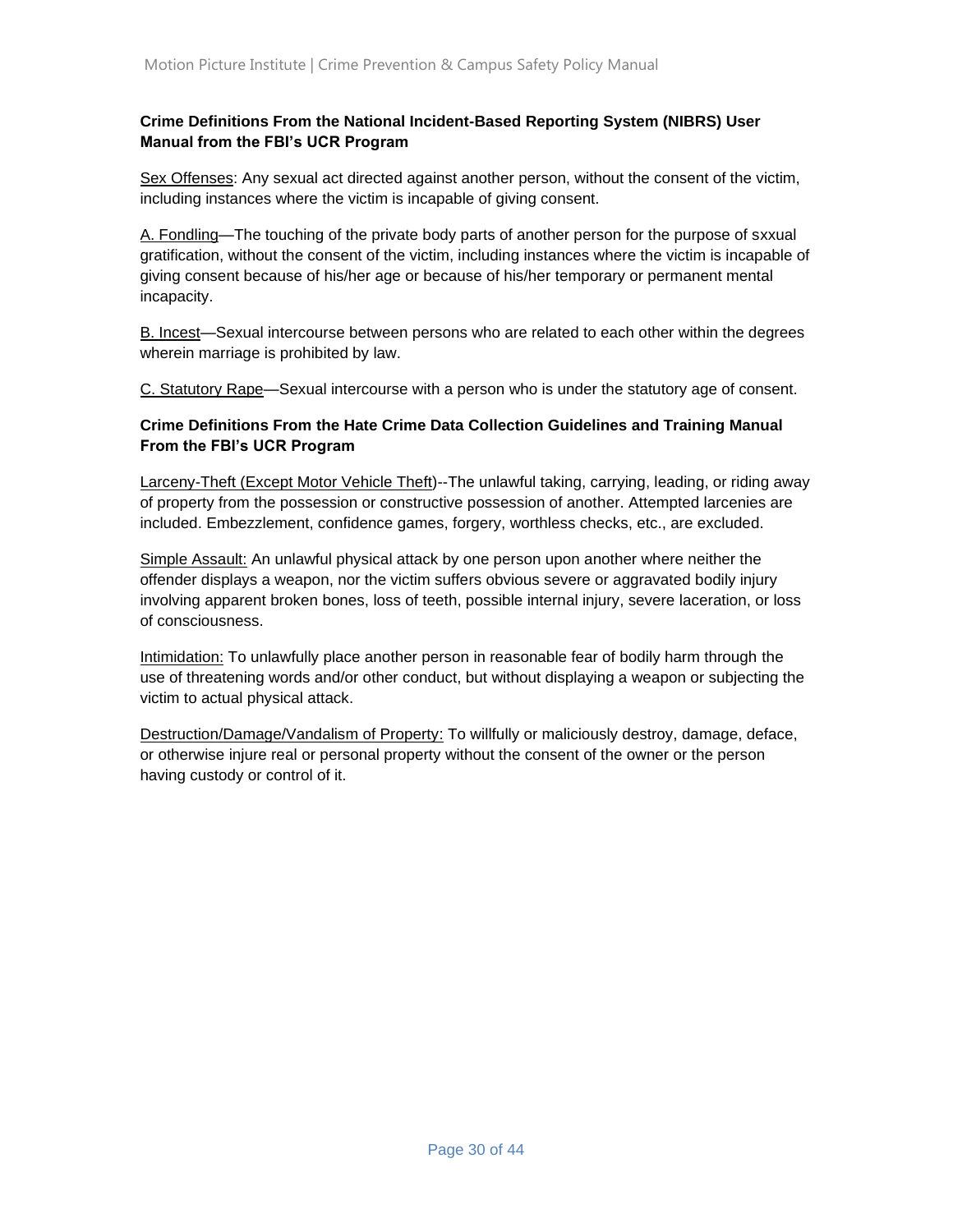# **Annual Security Report**

| <b>Motion Picture Institute</b><br><b>Crime Statistics Troy Campus</b><br>2020 | <b>On Campus Reports</b><br>(Incident & Police) |                |                | <b>Police Reports on</b><br><b>Public Property</b> |                |              | <b>Police Reports in or</b><br>on a Non-Campus<br><b>Building or Property</b> |      |      |
|--------------------------------------------------------------------------------|-------------------------------------------------|----------------|----------------|----------------------------------------------------|----------------|--------------|-------------------------------------------------------------------------------|------|------|
| <b>Crime Classification</b>                                                    | 2018                                            | 2019           | 2020           | 2018                                               | 2019           | 2020         | 2018                                                                          | 2019 | 2020 |
| <b>Primary Crimes:</b>                                                         | $\Omega$                                        | 0              | $\Omega$       | $\Omega$                                           | $\Omega$       | $\Omega$     | N/A                                                                           | N/A  | N/A  |
| Murder/non-negligent manslaughter                                              | 0                                               | 0              | 0              | $\Omega$                                           | $\Omega$       | $\Omega$     | N/A                                                                           | N/A  | N/A  |
| Negligent manslaughter                                                         | 0                                               | 0              | 0              | 0                                                  | 0              | 0            | N/A                                                                           | N/A  | N/A  |
| Rape                                                                           | $\Omega$                                        | 0              | 0              | 0                                                  | $\mathbf{0}$   | $\Omega$     | N/A                                                                           | N/A  | N/A  |
| Fondling                                                                       | $\overline{0}$                                  | $\overline{0}$ | $\overline{0}$ | $\overline{0}$                                     | $\Omega$       | 0            | N/A                                                                           | N/A  | N/A  |
| Incest                                                                         | 0                                               | 0              | $\mathbf 0$    | $\mathbf 0$                                        | $\mathbf 0$    | 0            | N/A                                                                           | N/A  | N/A  |
| Statutory rape                                                                 | $\overline{0}$                                  | $\Omega$       | $\overline{0}$ | $\overline{0}$                                     | $\Omega$       | $\mathbf{0}$ | N/A                                                                           | N/A  | N/A  |
| Robbery                                                                        | $\Omega$                                        | $\mathbf{0}$   | $\Omega$       | $\mathbf{0}$                                       | $\mathbf{0}$   | $\mathbf{0}$ | N/A                                                                           | N/A  | N/A  |
| Aggravated assault                                                             | $\overline{0}$                                  | 0              | $\overline{0}$ | 0                                                  | $\mathbf 0$    | $\mathbf 0$  | N/A                                                                           | N/A  | N/A  |
| <b>Burglary</b>                                                                | $\mathbf 0$                                     | 0              | 0              | 0                                                  | 0              | 0            | N/A                                                                           | N/A  | N/A  |
| <b>Motor Vehicle Theft</b>                                                     | $\overline{0}$                                  | $\overline{0}$ | $\overline{0}$ | $\Omega$                                           | $\overline{0}$ | $\Omega$     | N/A                                                                           | N/A  | N/A  |
| Arson                                                                          | $\Omega$                                        | $\Omega$       | $\overline{0}$ | $\Omega$                                           | $\Omega$       | $\mathbf{0}$ | N/A                                                                           | N/A  | N/A  |
| Arrests:                                                                       | $\Omega$                                        | $\Omega$       | $\overline{0}$ | $\Omega$                                           | $\mathbf{0}$   | $\mathbf{0}$ | N/A                                                                           | N/A  | N/A  |
| <b>Liquor Law Violation</b>                                                    | $\Omega$                                        | $\Omega$       | $\Omega$       | $\mathbf{0}$                                       | $\Omega$       | $\mathbf{0}$ | N/A                                                                           | N/A  | N/A  |
| Drug Abuse Violation                                                           | $\mathbf{0}$                                    | $\Omega$       | $\Omega$       | $\mathbf{0}$                                       | $\mathbf{0}$   | $\mathbf{0}$ | N/A                                                                           | N/A  | N/A  |
| <b>Weapons Possession</b>                                                      | 0                                               | $\Omega$       | $\mathbf 0$    | $\Omega$                                           | $\Omega$       | $\mathbf 0$  | N/A                                                                           | N/A  | N/A  |
| <b>Disciplinary Action:</b>                                                    | $\overline{0}$                                  | $\overline{0}$ | 0              | $\Omega$                                           | $\Omega$       | 0            | N/A                                                                           | N/A  | N/A  |
| Liquor Law Violation                                                           | 0                                               | $\Omega$       | 0              | $\Omega$                                           | $\Omega$       | $\Omega$     | N/A                                                                           | N/A  | N/A  |
| Drug Abuse Violation                                                           | $\overline{0}$                                  | 0              | 0              | 0                                                  | $\overline{0}$ | $\mathbf 0$  | N/A                                                                           | N/A  | N/A  |
| <b>Weapons Possession</b>                                                      | 0                                               | $\Omega$       | 0              | 0                                                  | $\Omega$       | $\Omega$     | N/A                                                                           | N/A  | N/A  |
| <b>Hate Crimes:</b>                                                            | 0                                               | 0              | 0              | 0                                                  | 0              | 0            | N/A                                                                           | N/A  | N/A  |
| Murder/non-negligent manslaughter                                              | 0                                               | $\Omega$       | $\Omega$       | $\Omega$                                           | $\mathbf{0}$   | $\mathbf{0}$ | N/A                                                                           | N/A  | N/A  |
| Negligent manslaughter                                                         | $\mathbf{0}$                                    | 0              | $\Omega$       | $\mathbf{0}$                                       | $\mathbf{0}$   | $\Omega$     | N/A                                                                           | N/A  | N/A  |
| Rape                                                                           | $\Omega$                                        | $\overline{0}$ | $\Omega$       | $\Omega$                                           | $\Omega$       | $\Omega$     | N/A                                                                           | N/A  | N/A  |
| Fondlina                                                                       | $\Omega$                                        | $\overline{0}$ | $\overline{0}$ | $\mathbf{0}$                                       | $\overline{0}$ | $\mathbf{0}$ | N/A                                                                           | N/A  | N/A  |
| Incest                                                                         | $\Omega$                                        | $\overline{0}$ | $\overline{0}$ | $\Omega$                                           | $\Omega$       | $\mathbf{0}$ | N/A                                                                           | N/A  | N/A  |
| Statutory rape                                                                 | $\overline{0}$                                  | 0              | $\mathbf 0$    | $\mathbf 0$                                        | $\mathbf 0$    | $\mathbf{0}$ | N/A                                                                           | N/A  | N/A  |
| Robbery                                                                        | 0                                               | 0              | $\mathbf 0$    | 0                                                  | $\Omega$       | $\Omega$     | N/A                                                                           | N/A  | N/A  |
| Aggravated assault                                                             | $\Omega$                                        | $\Omega$       | $\Omega$       | $\Omega$                                           | $\Omega$       | $\Omega$     | N/A                                                                           | N/A  | N/A  |
| Burglary                                                                       | $\Omega$                                        | 0              | $\Omega$       | $\Omega$                                           | $\Omega$       | $\Omega$     | N/A                                                                           | N/A  | N/A  |
| Motor vehicle theft                                                            | $\overline{0}$                                  | $\overline{0}$ | $\overline{0}$ | $\Omega$                                           | $\Omega$       | $\Omega$     | N/A                                                                           | N/A  | N/A  |
| Arson                                                                          | $\Omega$                                        | $\overline{0}$ | 0              | $\Omega$                                           | $\Omega$       | $\mathbf 0$  | N/A                                                                           | N/A  | N/A  |
| Larceny/theft                                                                  | 0                                               | $\overline{0}$ | 0              | $\overline{0}$                                     | $\overline{0}$ | $\Omega$     | N/A                                                                           | N/A  | N/A  |
| Simple assault                                                                 | 0                                               | 0              | 0              | 0                                                  | 0              | 0            | N/A                                                                           | N/A  | N/A  |
| Intimidation                                                                   | 0                                               | 0              | $\mathbf 0$    | 0                                                  | $\mathbf 0$    | 0            | N/A                                                                           | N/A  | N/A  |
| Destruction/damage/vandalism                                                   | 0                                               | 0              | $\Omega$       | $\Omega$                                           | $\Omega$       | $\Omega$     | N/A                                                                           | N/A  | N/A  |
| VAWA Offenses:                                                                 | $\overline{0}$                                  | $\Omega$       | $\Omega$       | $\Omega$                                           | $\Omega$       | $\Omega$     | N/A                                                                           | N/A  | N/A  |
| Domestic Violence                                                              | $\overline{0}$                                  | 0              | $\mathbf 0$    | $\Omega$                                           | $\overline{0}$ | $\Omega$     | N/A                                                                           | N/A  | N/A  |
| Dating Violence                                                                | $\overline{0}$                                  | $\overline{0}$ | $\Omega$       | $\Omega$                                           | $\Omega$       | $\Omega$     | N/A                                                                           | N/A  | N/A  |
| <b>Stalking</b>                                                                | $\overline{0}$                                  | $\overline{0}$ | $\mathbf 0$    | $\overline{0}$                                     | $\overline{0}$ | 0            | N/A                                                                           | N/A  | N/A  |
| <b>Unfounded Crimes:</b>                                                       | $\overline{0}$                                  | $\overline{0}$ | $\overline{0}$ | 0                                                  | $\overline{0}$ | $\mathbf 0$  | N/A                                                                           | N/A  | N/A  |
| Total unfounded crimes                                                         | $\Omega$                                        | 0              | 0              | 0                                                  | $\mathbf 0$    | 0            | N/A                                                                           | N/A  | N/A  |
|                                                                                |                                                 |                |                |                                                    |                |              |                                                                               |      |      |

**A STATEMENT OF POLICY REGARDING THE POSSESSION, USE, AND SALE OF ALCOHOLIC BEVERAGES AND ENFORCEMENT OF STATE UNDERAGE DRINKING LAWS, AND POSSESSION, USE, AND SALE OF ILLEGAL DRUGS AND ENFORCEMENT OF FEDERAL AND STATE DRUG LAWS**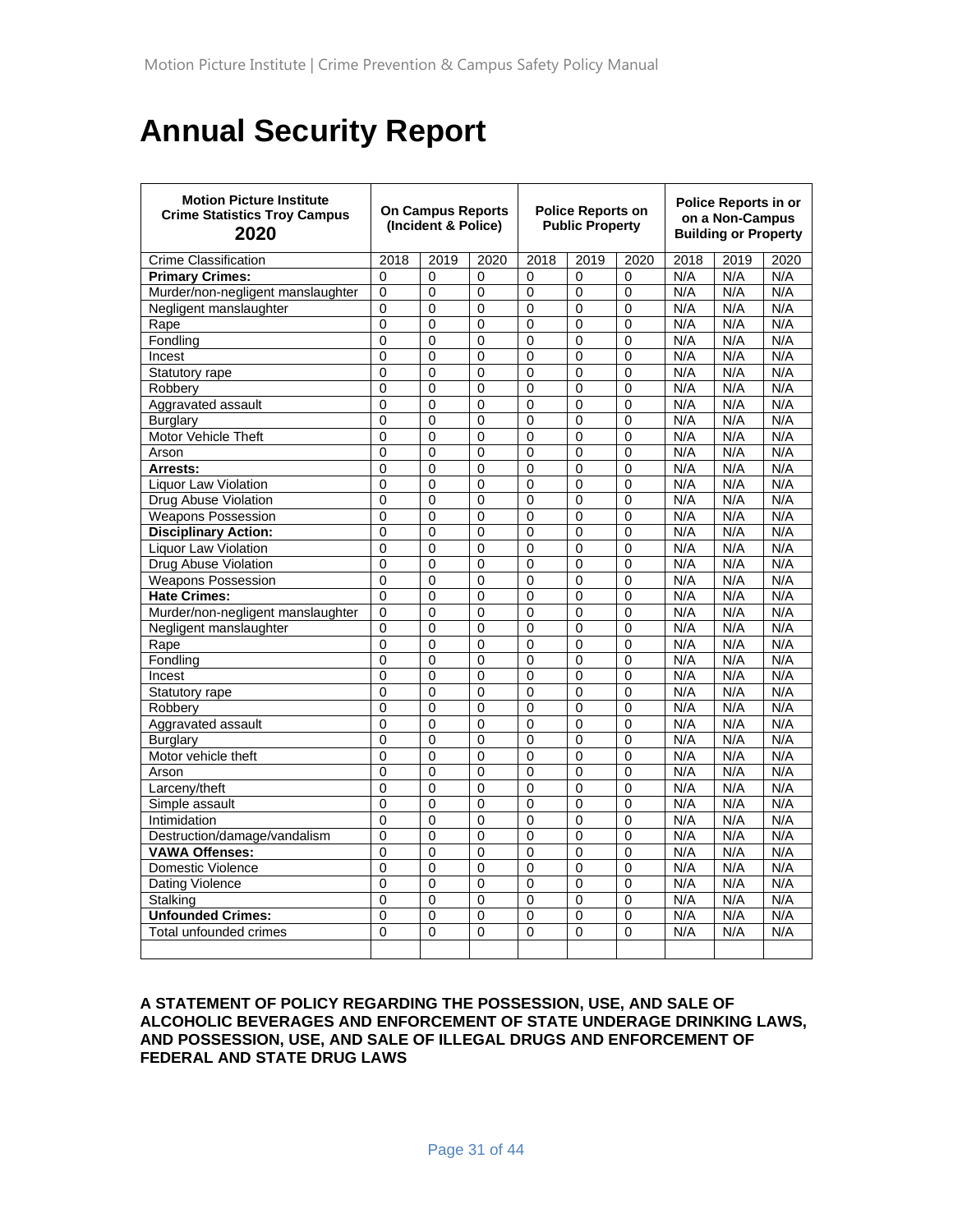#### **A DESCRIPTION OF DRUG AND ALCOHOL ABUSE PREVENTION PROGRAMS**

Motion Picture Institute publishes and distributes annually to all current students and employees a copy of the Drug and Alcohol Abuse Prevention Program. Below are the details related to this topic.

#### **Drug and Alcohol Abuse Prevention**

Drug abuse affects all aspects of American life. It threatens the workplace, our homes, our schools and our community. The U.S. Department of Education requires institutions of higher education to implement a drug prevention and awareness program for their students and employees through the **Safe and Drug-Free Schools and Communities Act**. All students are expected to conduct themselves as mature adults and as members of an academic community. The consumption of alcohol or drugs while attending class is prohibited and may be subject to disciplinary action.

#### **Standards of Conduct**

Motion Picture Institute community must adhere to a code of conduct that recognizes that the unlawful manufacture, sale, delivery, unauthorized possession or use of any illicit drug is prohibited on property owned or otherwise controlled by Motion Picture Institute. If an individual associated with Motion Picture Institute is apprehended for violating any drug- or alcohol-related law when on School property, or participating in a School activity, Motion Picture Institute will fully cooperate with all law enforcement agencies. Underage possession or consumption of alcoholic beverages is not permitted on property owned or controlled by Motion Picture Institute and the state laws will be enforced. Intentionally or knowingly selling, or intentionally or knowingly furnishing alcoholic beverages to persons under the age of 21, or to persons obviously inebriated, is not permitted on property owned or controlled by Motion Picture Institute.

#### **Health Risks Associated with the use of Illicit Drugs and the Abuse of Alcohol**

Moderate to high doses of alcohol cause marked impairments in higher mental functions and the loss of memory. High doses of alcohol can cause respiratory depression and death. Long-term consumption, particularly when combined with poor nutrition, can also lead to dependence and permanent damage to vital organs such as the brain and the liver. Physical effects of drugs include increased heart rate, bloodshot eyes, dry mouth and throat, and increased appetite. The use of drugs may impair or reduce short-term memory and comprehension, alter sense of time, and reduce the ability to perform tasks requiring concentration and coordination. Motivation and cognition may also be altered making the acquisition of new information difficult. As one can see from the above, there are major health risks associated with the use of illicit drugs and the abuse of alcohol.

#### **Federal Financial Aid Penalties for Drug Violations**

Federal guidelines focus strongly on illicit drug use and distribution. The Higher Education Opportunity Act states students convicted of an illicit drug violation can be denied federal financial aid for a specific period, in addition to other legal penalties. The Free Application for Federal Student Aid (FAFSA) asks students if they have been convicted of a drug-related offense: "Have you ever been convicted of possessing or selling illegal drugs?" If you answer "yes," Motion Picture Institute will send a worksheet in the mail to determine if your conviction affects your eligibility for aid. Failure to answer the question automatically disqualifies students from receiving federal financial aid. Answering this question falsely could result in fines up to \$20,000, imprisonment or both.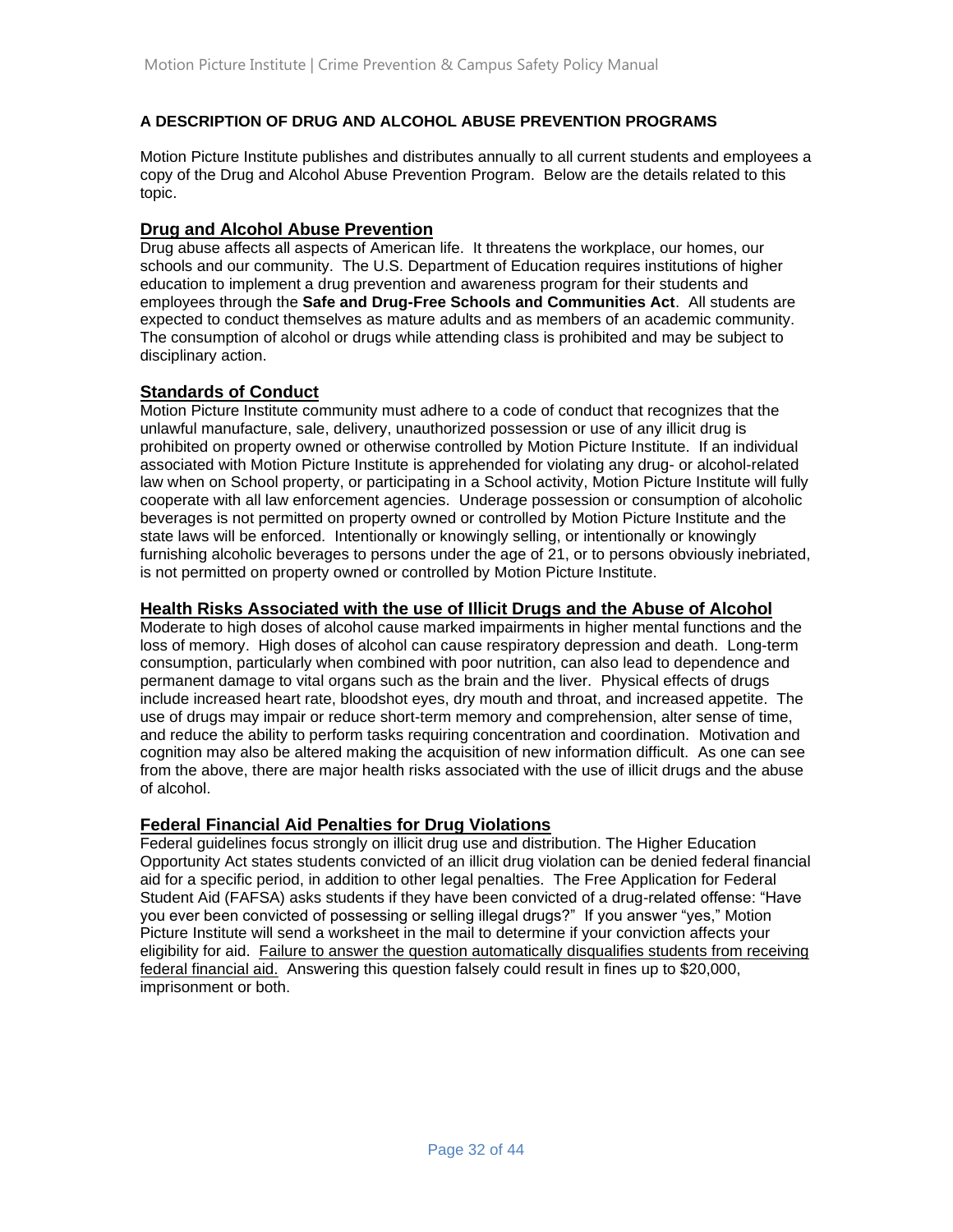#### **Penalties for Drug Convictions**

If the student was convicted of both possessing and selling drugs, and the periods of ineligibility are different, the student will be ineligible for the longer period.

#### **Possession of Illegal Drugs**

- For a first offense, a student loses eligibility for federal financial aid for one year from the date of conviction.
- For a second offense, a student loses eligibility for federal financial aid for two years from the date of conviction.
- For a third offense and subsequent offenses, a student has indefinite ineligibility for federal financial aid from the date of conviction.

#### **Sale of Illegal Drugs**

- For a first offense, a student loses eligibility for federal financial aid for two years from the date of conviction.
- For a second offense and subsequent offenses, a student has indefinite ineligibility from the date of conviction.

### **Other Potential Federal Penalties for Drug Violations**

Some other potential federal penalties and sanctions applicable to drug-related offenses include:

#### 21 U.S.C. 844

1st conviction: Up to 1-year imprisonment and fined at least \$1,000, or both.

After 1 prior drug conviction: At least 15 days in prison, not to exceed 2 years and fined at least \$2,500, or both.

After 2 or more prior drug convictions: At least 90 days in prison, not to exceed 3 years and fined at least \$5, or both.

Provisions relating to increased penalties in cases of certain serious crack possession offenses, making offenders subject to fines under Title 18 or imprisonment to terms not less than 5 years and no more than 20 years, or both.

Possession of flunitrazepam shall be imprisoned for not more than 3 years, shall be fined as otherwise provided in this section, or both after mixture or substance exceeds 1 gram.

21 U. S. C. 844a

Civil fine up to \$10,000

#### 21 U. S. C. 847 Additional Penalties

Any penalty imposed for violation of this subchapter shall be in addition to, and not in lieu of, any civil or administrative penalty or sanction authorized by law.

#### 21 U. S. C. 854 Investment of illicit drug profits

Whoever violates this section shall be fined no more than \$50,000 or imprisoned not more than 10 years, or both.

#### 21 U. S. C. 862

a. Drug Traffickers - Denial of Federal benefits, such as student loans, grants, contracts, and professional and commercial licenses, up to 5 years for the first offense, up to 10 years for second and permanently ineligible for subsequent offenses.

b. Drug Possessors – 1<sup>st</sup> offense is up to 1 year and 2<sup>nd</sup> and subsequent offenses are up to 5 years.

c. Suspension of period of ineligibility (A) (B) (C)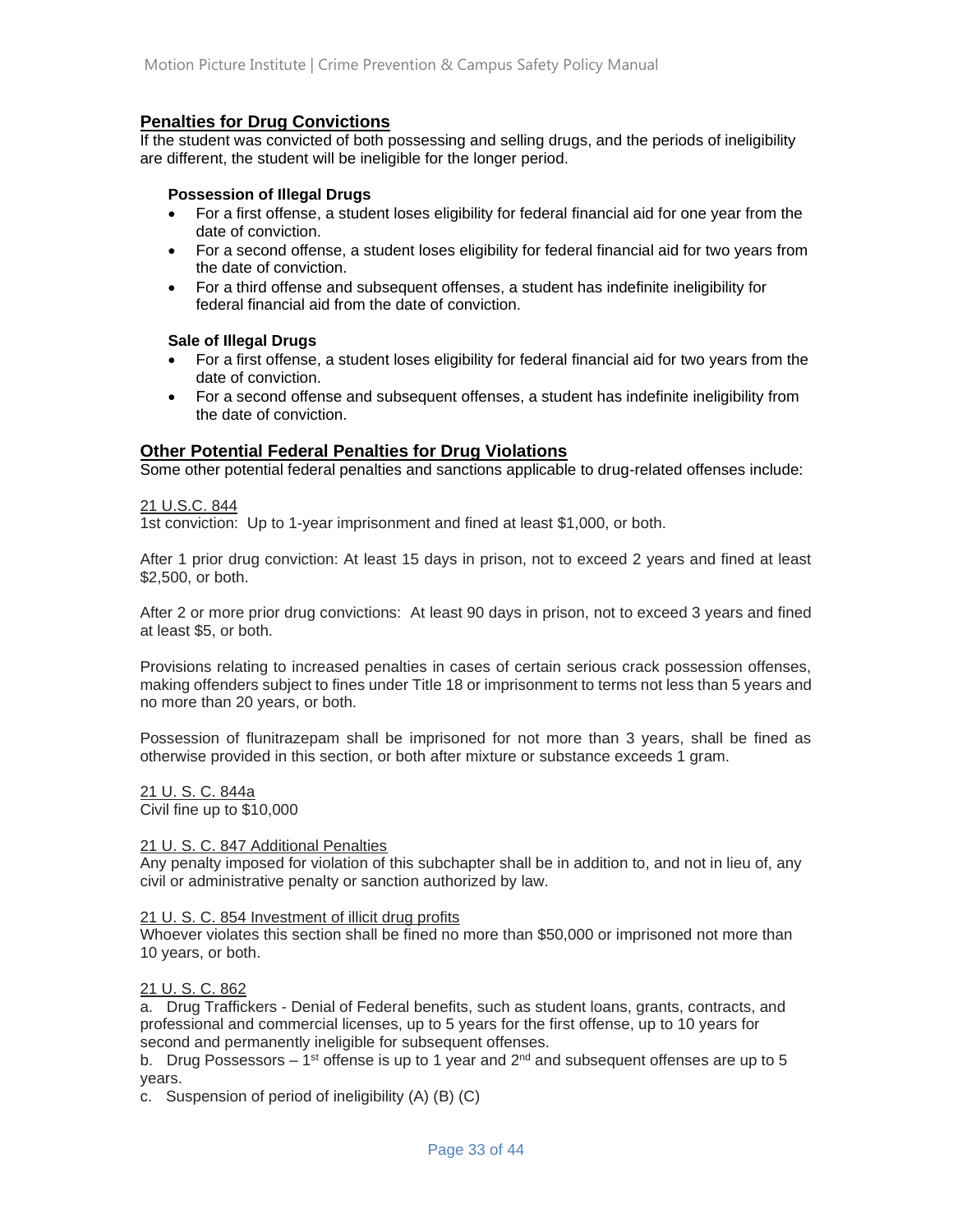21 U. S. C. 862a

Denial of assistance and benefits for certain drug related convictions, i.e., state program funded under the Social Security Act or food stamp program or state program under the Food Stamp Act.

More information about federal penalties and sanctions for unlawful possession, use, sale, and/or distribution of controlled substances is located at **<http://www.deadiversion.usdoj.gov/21cfr/21usc/index.html>**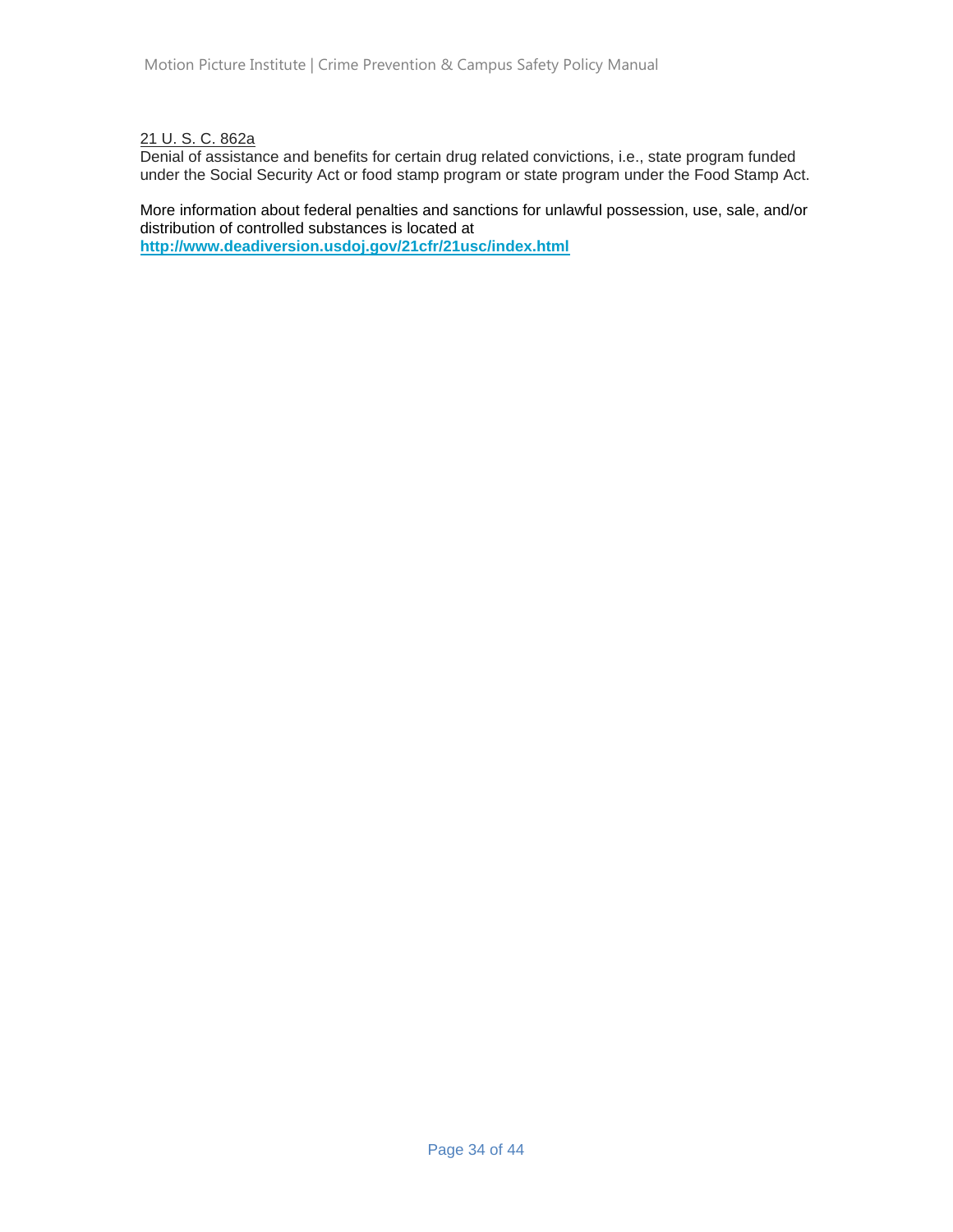# **Legal Consequences of Substance Abuse in the State of MICHIGAN**

Michigan classifies drugs into "schedules." Schedules are determined by the drug's level of danger. They also determine the charges and penalties involved for possessing different drugs. Generally speaking, the more dangerous a drug is, the higher the penalties an individual will face if convicted of possession.

| Statute(s)                   | Michigan Compiled Laws Section 333.7403                                                                                                                                                                                                                                                                                                                                                                                                                                                                                                                                                                                                                                                                                                                                                                                                                                                                                          |  |  |  |  |  |  |
|------------------------------|----------------------------------------------------------------------------------------------------------------------------------------------------------------------------------------------------------------------------------------------------------------------------------------------------------------------------------------------------------------------------------------------------------------------------------------------------------------------------------------------------------------------------------------------------------------------------------------------------------------------------------------------------------------------------------------------------------------------------------------------------------------------------------------------------------------------------------------------------------------------------------------------------------------------------------|--|--|--|--|--|--|
| <b>What's Prohibited?</b>    | It's prohibited for a person to knowingly or intentionally possess a controlled<br>substance or a prescription form unless it was obtained pursuant to a valid<br>prescription or order of a practitioner while he or she was acting in the course of<br>his or her professional practice, or if it's otherwise authorized by law.                                                                                                                                                                                                                                                                                                                                                                                                                                                                                                                                                                                               |  |  |  |  |  |  |
| <b>Charges and Penalties</b> | The charges and penalties for violating Michigan's drug possession laws will<br>depend on the type of drug and amount involved. As an example of the types of<br>charges and penalties that may be involved, a schedule 1 or 2 drug is charged<br>as a felony and punishable by:<br>Maximum of life in prison and/or a fine not exceeding \$1,000,000<br>$\bullet$<br>if the amount is 1,000 grams or more.<br>Maximum of 30 years and/or a fine not exceeding \$500,000 if<br>$\bullet$<br>the amount is anywhere between 450 grams and less than 1,000<br>grams.<br>Maximum of 20 years and/or a fine not exceeding \$250,000 if the<br>$\bullet$<br>amount<br>is anywhere between 50 grams and less than 450 grams.<br>Maximum of 4 years and/or a fine not exceeding \$25,000 if the<br>$\bullet$<br>amount is less than 50 grams.<br>For the charges and penalties of other types of drugs, please<br>see Section 333.7403. |  |  |  |  |  |  |
| <b>Related Statute(s)</b>    | Michigan Compiled Laws<br>Section 333.7401 (Drug manufacturing and possession with4<br>$\bullet$<br>intent to manufacture or deliver)<br>Sections 333.7212,14,16, 18, 20 (Controlled substances schedules)<br>$\bullet$<br>Section 333.7407, 10, 10(a) (Distribution)<br>$\bullet$<br>Section 333.7413 (Penalties)<br>$\bullet$                                                                                                                                                                                                                                                                                                                                                                                                                                                                                                                                                                                                  |  |  |  |  |  |  |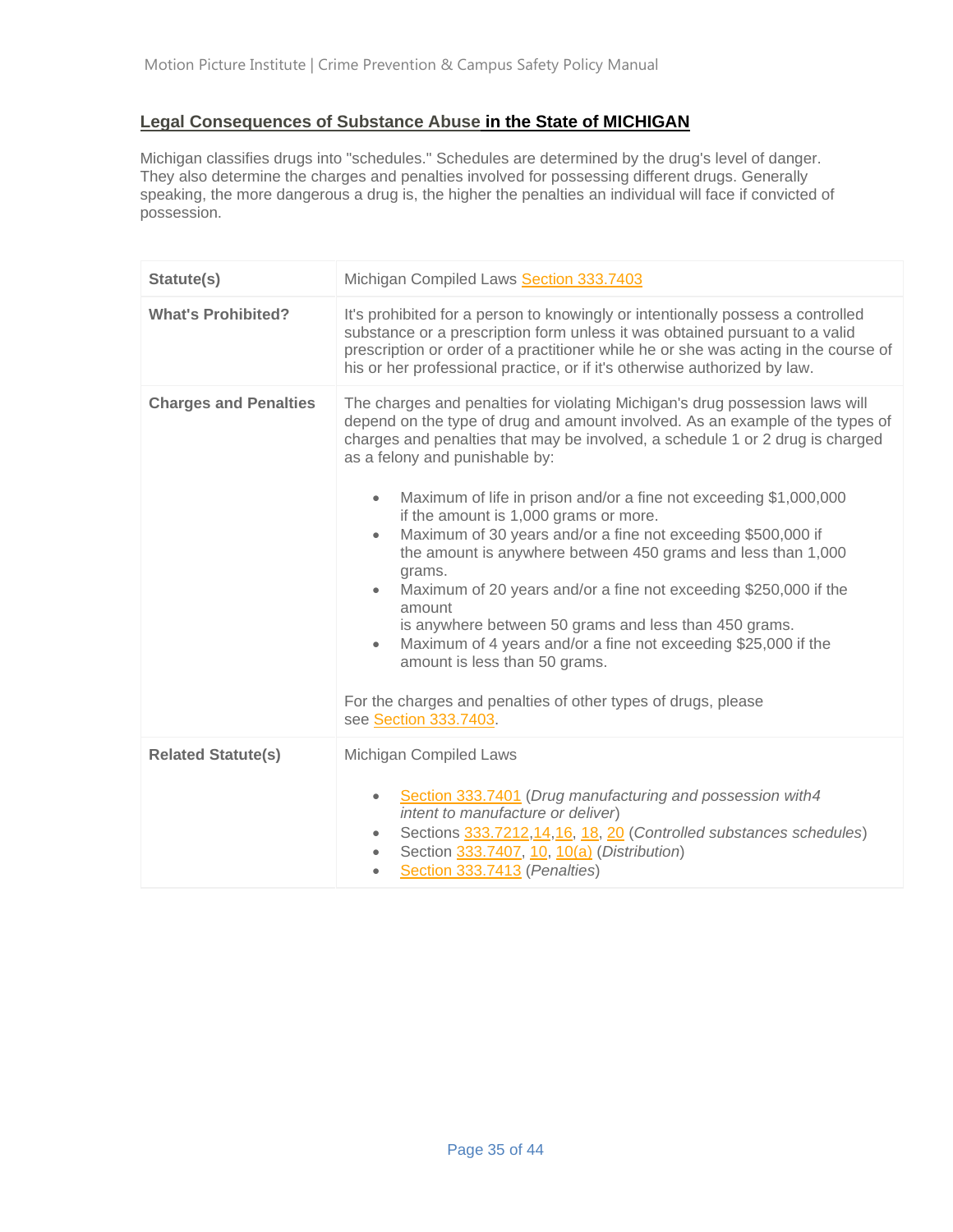#### **State of Michigan Alcohol Laws**

#### **Influenced Driving**

Each year in Michigan, hundreds of people die needlessly as the result of drinking or drugged driving. Hundreds more are seriously injured or permanently disabled, and millions of dollars of property damage occur. Here are some things you should know about the consequences of drinking and driving in Michigan.

**Driving Under the Influence of Alcohol or Drugs (OUIL, OUID, UBAC)** *OUIL (operating under the influence of liquor) OUID (operating under the influence of drugs) UBAC (unlawful bodily alcohol content)*

#### 1st Offense: Misdemeanor

Punishable by a fine of not less than \$100 or more than \$500 and/or community service for not more than 45 days, and/or imprisonment for not more than 93 days. In addition, the driver's license will be suspended for not less than 6 months and not more than 2 years, with 6 points added to the driving record and vehicle subject to immobilization. A restricted license cannot be granted for the first 30 days.

#### 2<sup>nd</sup> Offense (or any prior drunk driving conviction within 7 years): Misdemeanor

Punishable by a fine of not less than \$200 or more than \$1,000 and, either minimum community service of 30 days (up to 90 days) or jail for not less than 5 days with at least 48 consecutive hours (up to 1 year). In addition, the driver's license will be revoked for a minimum of 1 year with 6 points added to the driving record and vehicle subject to immobilization or forfeiture.

#### 3rd Offense: Felony

Punishable by a fine of not less than \$500 or more than \$5,000 and either imprisonment of not less than 1 year or more than 5 years, or probation with imprisonment in the county jail for not less than 30 days or more than 1 year and community service for not less than 60 days or more than 180 days. Driver's license will be revoked for 5 years with 6 points added to driving record and vehicle immobilization or forfeiture.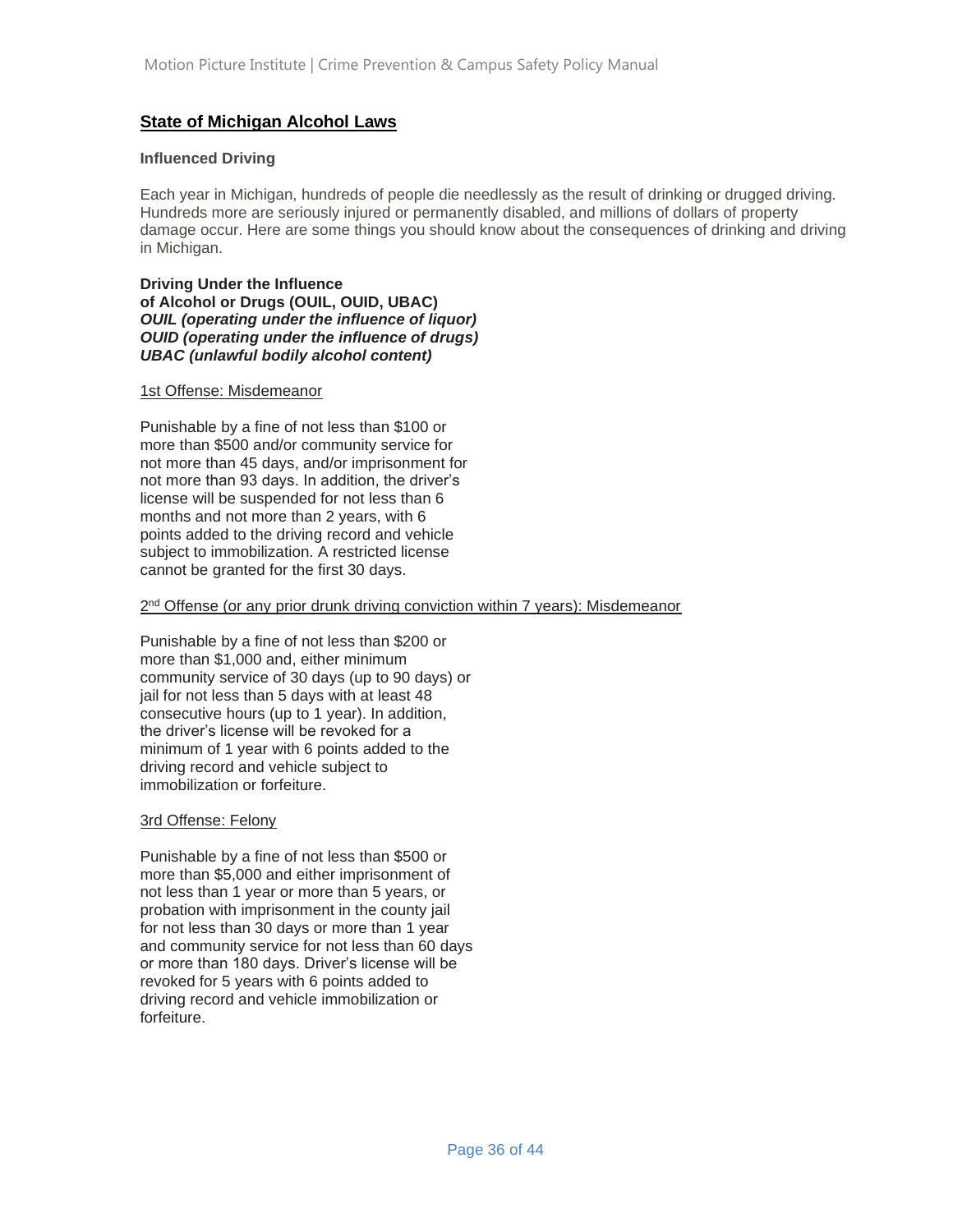#### **OWI (Operating While Impaired)**

#### 1st Offense: Misdemeanor

- Up to \$300 fine and/or
- Up to 93 days in jail and/or
- Up to 45 days of community service
- Driver's license restriction 90 days
- Possible vehicle immobilization up to 180 days
- 4 points on driver's record

#### 2nd Offense (or any prior drunk driving conviction within 7 years): Misdemeanor

- \$200 to \$1,000 fine and
- 5 days to 1 year jail and/or
- 30 to 90 days of community service
- Driver's license revocation
- License plate confiscation
- Vehicle immobilization 90 to 180 days unless forfeited
- Possible vehicle forfeiture/immobilization
- 4 points

#### 3rd Offense (or any 2 prior drunk driving convictions within 10 years): Felony

- \$500 to \$5,000 fine and either of the following:
- 1 to 5 years in prison or probation with 30 days to 1 year in jail and 60 to 180 days of community service
- Driver's license revocation 5 years
- License plate confiscation
- Registration denial
- Vehicle immobilization 1 to 3 years
- Possible vehicle forfeiture
- 4 points

#### **Penalties for Repeat Offenders**

In 1998 a twenty-bill package of legislation was enacted to address the problems of repeat drunk driving, and driving without a license. The "Repeat Offender" package established penalties that include vehicle forfeiture or immobilization, metal license plate confiscation,

registration denial and the installation of an ignition interlock device. The crimes under the repeat offender statutes include:

- OUIL, OWI, or OUIL/OWI causing death or serious impairment of a bodily function; or repeat violations in any combination arising out of separate incidents.
- Driving while license suspended (DWLS).
- Driving while license suspended causing death (DWLS causing death).
- Knowingly allowing another person to drive while suspended.
- Knowingly allowing another person to drive while suspended causing death.
- Committing a drunk driving offense while another person who is less than 16 years of age is occupying the vehicle.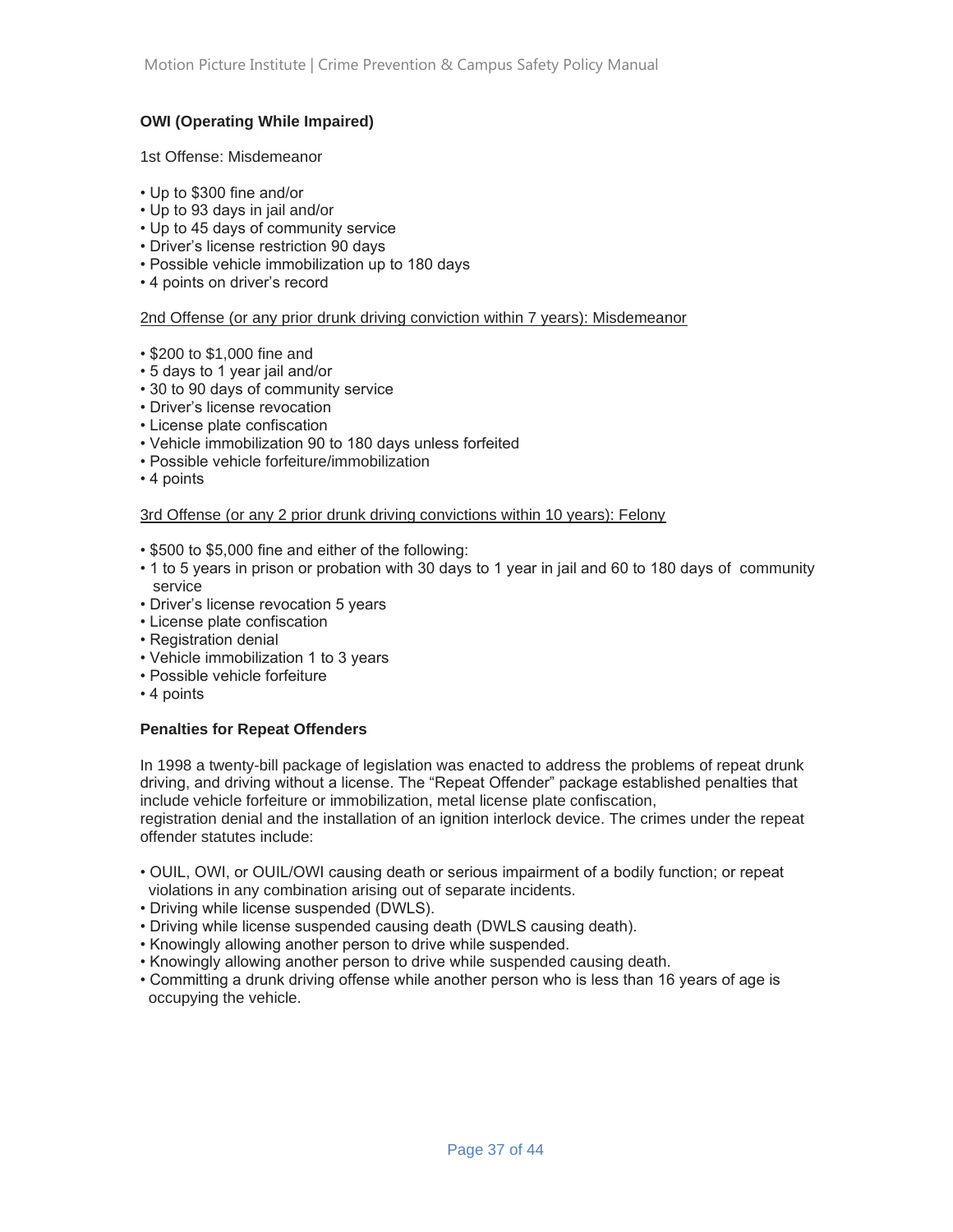#### **Minors Drinking and Driving**

Any bodily alcohol content (BAC) is defined as "not less than .02 grams or more than .07 grams per 100 milliliters of blood, per 210 liters of breath, or per 67 milliters of urine."

This law allows for the consumption of intoxicating liquor as part of a generally recognized religious service or ceremony. A person less than 21 years of age, whether licensed or not, shall not operate a vehicle upon a highway or other place open to the general public or generally accessible to motor vehicles, including an area designated for the parking of vehicles, if the person has any bodily alcohol content.

#### 1st offense: Misdemeanor

Punishable by 2 points on the driver's license; a driver's license restriction for 30 days; and by 1 or both of the following:

- Community service for not more than 45 days.
- Fine of not more than \$250.

#### 2nd offense: Misdemeanor

If a violation occurs within 7 years of 1 or more prior convictions, the person may be sentenced to 1 or more of the following:

- Community service for not more than 60 days.
- Fine of not more than \$500.
- Imprisonment for not more than 93 days.

Child Endangerment: Misdemeanor

A person less than 21 years of age who operates a motor vehicle with "any bodily alcohol content" while another person who is less than 16 years of age is occupying the vehicle is guilty of child endangerment and is punishable as follows:

- Imprisonment for up to 1 year and/or a fine of up to \$1,000.
- Community service for not more than 60 days.

If the violation occurs within 7 years of a prior conviction or within 10 years of 2 or more prior convictions, the person shall be fined between \$200 and \$1,000 and to 1 or more of the following:

- Imprisonment for not less than 5 days or more than 1 year. Not less than 48 hours of this imprisonment shall be served consecutively. This term shall not be suspended.
- Community service for not less than 30 days or more than 90 days.
- Vehicle immobilization unless vehicle is ordered forfeited

#### **Accident Causing Death: Felony**

- \$2,500 to \$10,000 fine and/or
- Up to 15 years in prison
- Driver's license revocation
- License plate confiscation
- Vehicle immobilization up to 180 days
- Possible vehicle forfeiture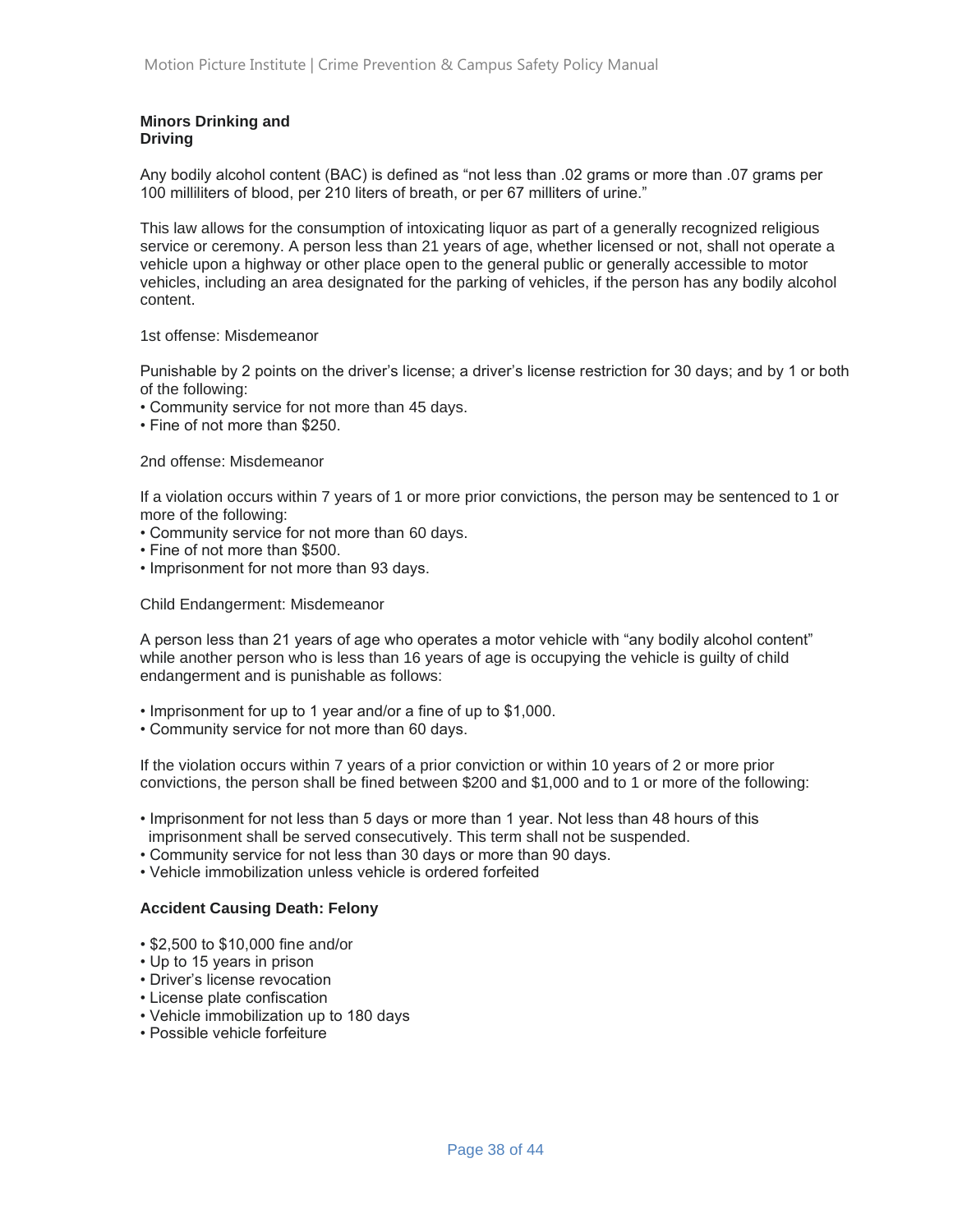#### **Accident Causing Long-Term Incapacitating Injury: Felony**

- \$1,000 to \$5,000 fine and/or
- Up to 5 years prison
- Driver's license revocation
- License plate confiscation
- Vehicle immobilization up to 180 days
- Possible vehicle forfeiture

#### **Implied Consent**

In Michigan, any person who drives a motor vehicle on any public road or other place open to the general public or generally accessible to motor vehicles (including parking areas) and is stopped by a law enforcement officer, he or she may be asked to take some sobriety tests, including a Preliminary Breath Test (PBT) to determine whether the person is under the influence of alcohol.

If the person refuses to take the PBT, he or she will be charged with a civil infraction and fined up to \$100 plus court costs. Persons under 21 years of age will also have two points added to their driving record. If the person is arrested, he or she will be required to take a chemical test to determine their bodily alcohol content (BAC) or the presence of another drug in their blood. Under Michigan's Implied Consent Law, the person is considered to have given his or her consent to this test. If the person refuses to take this test, six points will be added to their driving record and their license will be suspended for six months. If he or she has previously refused to take the test, six points will be added to their driving record and their license will be suspended for one year. If the person refuses to take this test, or if the test shows a .10 BAC or more, his or her driver's license will be confiscated and cut up by the law enforcement officer.

#### **Insurance**

The Michigan insurance statutes do not permit denial of coverage for individuals involved in accidents when the cause is related to the person's use of alcohol or drugs. However, insurance companies can refuse to renew a policy, can increase premium rates, or can exclude from further coverage a person convicted of driving under the influence.

#### **Possession of Alcoholic Beverages**

It is illegal for any person under the age of 21 to have alcoholic beverages in their possession, whether open or unopened. Penalties include:

• A maximum of \$500 fine and up to 90 days in jail.

#### **Using a Fake Michigan Driver's License or ID Card**

The penalties for using false IDs are serious and could change your life forever.

• Obtaining a driver's license through false affidavit is punishable by 1 year in jail and a maximum \$2,000 fine or both.

#### **Zero Tolerance Law for Underage Drinking and Driving**

The state of Michigan has enacted the Zero Tolerance law, a tough law which makes it illegal for individuals who are younger than 21 to consume alcohol and operate a vehicle. Anyone under age 21 who is determined to have a BAC (blood alcohol concentration) of more than 0.02% but less than 0.08% may be arrested for OWI under the Zero Tolerance law. Basically, this applies to any person under the age of 21 determined to have "any bodily alcohol content" with the exception of an occasion on which it can be proven the presence of alcohol resulted from a generally recognized religious service.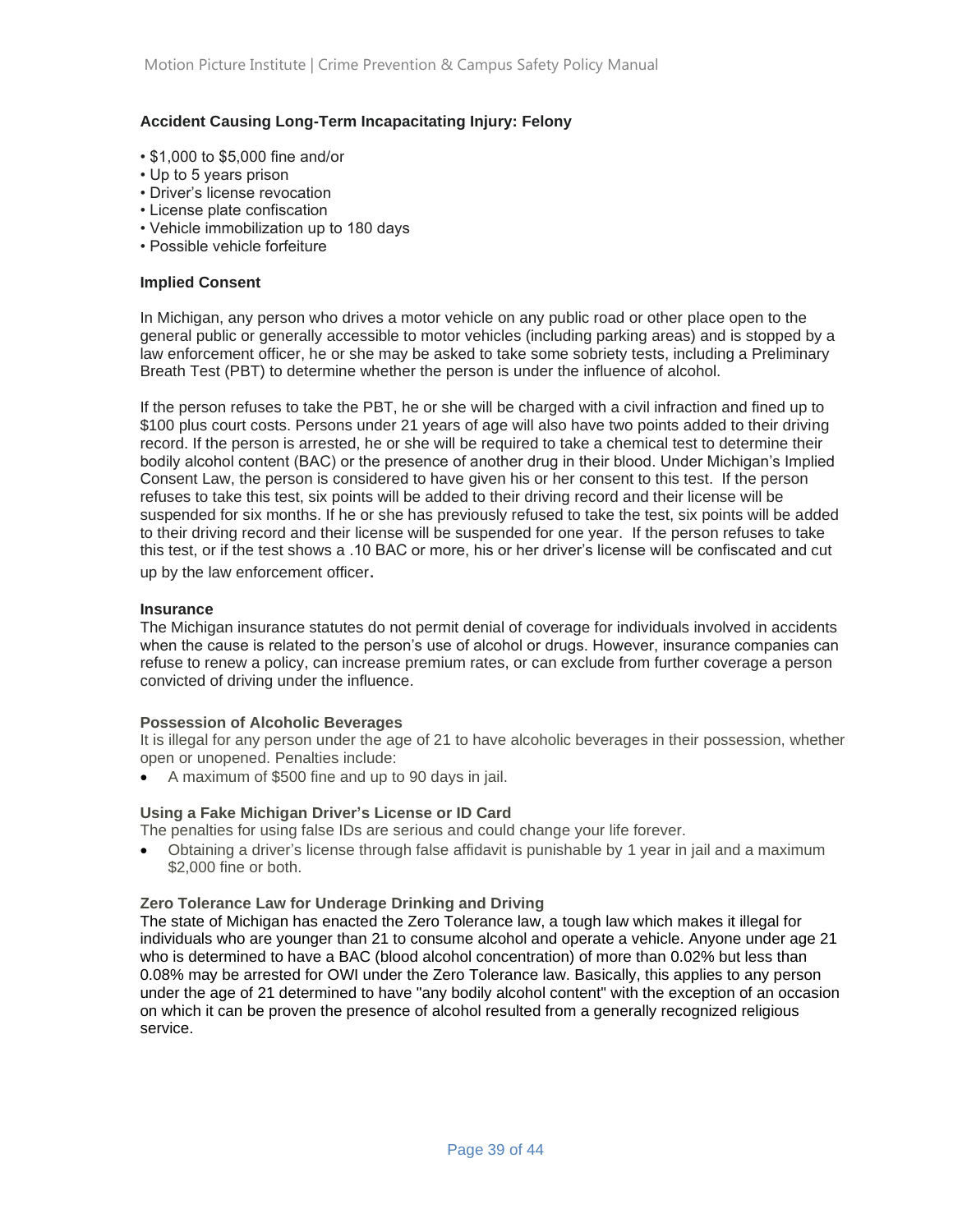#### **Penalties for Drinking and Driving**

When an individual is convicted for a first-time OWI Zero Tolerance offense, the penalties may include a fine of \$500 and 360 hours of community service, 180-day license suspension and 6 points on a driver's license. A first-time offender will not usually serve jail time, however a second OWI offense within seven years will result in penalties that are more severe such as \$700 fine, up to 180 days in jail, 360 hours of community service, one year license suspension, mandatory alcohol treatment program, ignition interlock use and compliance after 45 days license suspension is required to receive a restricted driver's license. Also, if you were convicted for an OWI Zero Tolerance offense at age 18 and arrested for an additional DUI offense at age 23, you may be charged with an OWI second offense. The penalties for a second offense include jail time of up to 93 days, a \$500 fine, and 60 days of community service.

Additional penalties include driver's license suspension/revocation, impound of your vehicle, and more. It's also important to note that you may not be charged with a felony third offense as a result of a Zero Tolerance offense, as this conviction may be used only once to enhance the charge for a second offense.

#### **Effect on Your Driving Record**

- Zero Tolerance (BAC of .017 or greater) Except during suspension period, not on public driving record as long as there is no subsequent suspension.
- DWI Conviction (BAC of .08 or greater) Permanently on public driving record.

Under certain conditions, you may be charged with DUI even though your BAC is below .02.

#### **How You Can Help Report Drunk Drivers**

You can help by reporting suspected drunk drivers to your nearest State Police Headquarters. From your cellular telephone or citizens band radio, provide us with the following information:

- The location you are calling from.
- Time, location, direction of travel and a description of the suspected drunk driver.
- The make, color, and license plate number of the car.

#### **Blood Alcohol Content Table**

This table shows the effects of alcohol on a normal person of a given body weight. Please do not take this table as a license to drink irresponsibly. Everyone is different, and alcohol affects each person in a slightly different way. Only you know your limits. Please drink within them.

| One drink equals:           | Levels of Intoxication:                      |
|-----------------------------|----------------------------------------------|
| * 1 oz. 86 proof Liquor, or | BAC less than .05% - Caution                 |
| * 3 oz. wine, or            | BAC .05 to .079% - Driving Impaired          |
| * 12 oz. Beer               | BAC .08% & up - Presumed Under the Influence |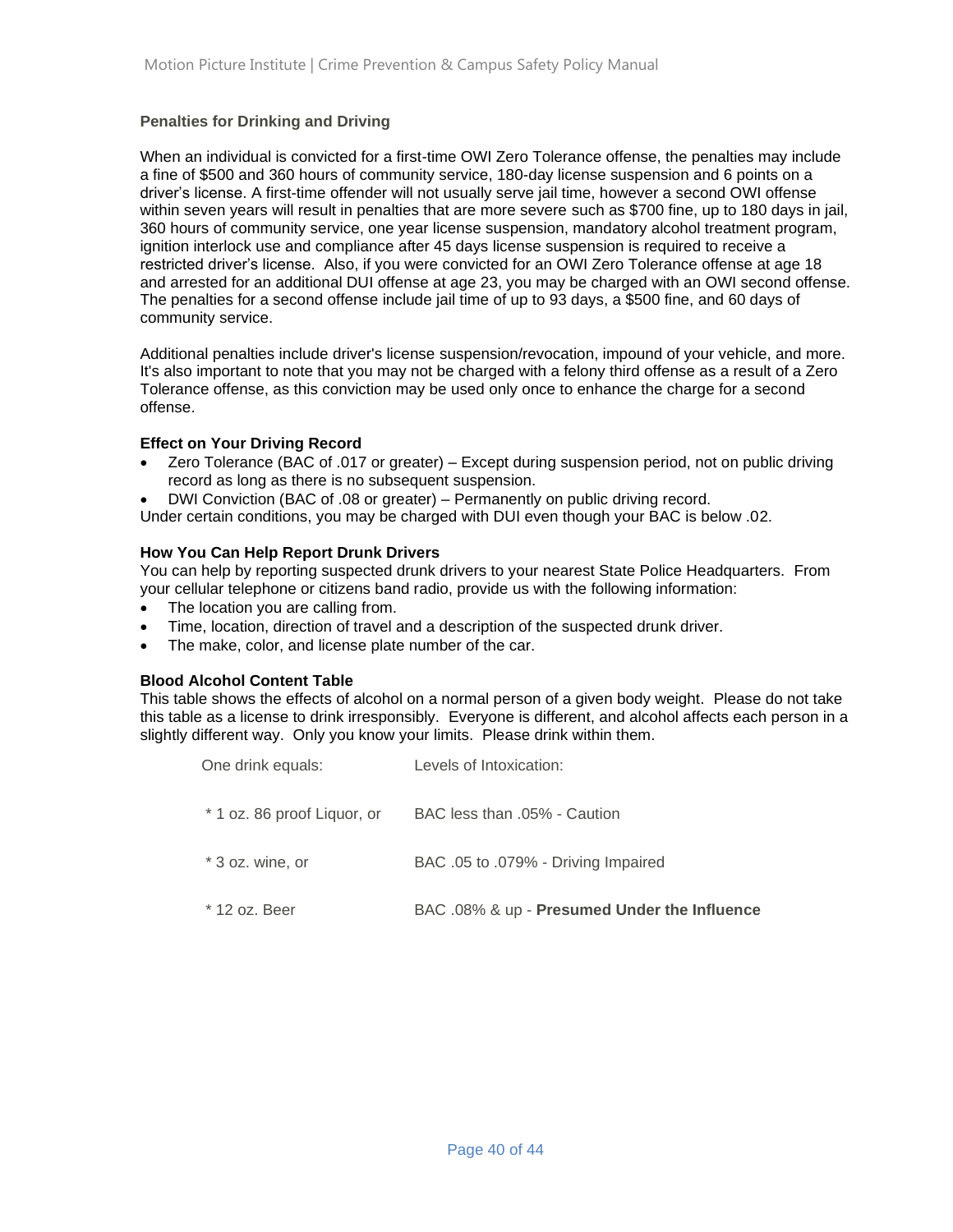| <b>Body</b><br>Weight | 1     | $\overline{2}$ | 3     | $\overline{4}$ | 5     | 6     | $\overline{7}$ | 8     | $\overline{9}$ |
|-----------------------|-------|----------------|-------|----------------|-------|-------|----------------|-------|----------------|
| 100                   | 0.032 | 0.065          | 0.097 | 0.129          | 0.162 | 0.194 | 0.226          | 0.258 | 0.291          |
| 120                   | 0.027 | 0.054          | 0.081 | 0.108          | 0.135 | 0.161 | 0.188          | 0.215 | 0.242          |
| 140                   | 0.023 | 0.046          | 0.069 | 0.092          | 0.115 | 0.138 | 0.161          | 0.184 | 0.207          |
| 160                   | 0.020 | 0.040          | 0.060 | 0.080          | 0.101 | 0.121 | 0.141          | 0.161 | 0.181          |
| 180                   | 0.018 | 0.036          | 0.054 | 0.072          | 0.090 | 0.108 | 0.126          | 0.144 | 0.162          |
| 200                   | 0.016 | 0.032          | 0.048 | 0.064          | 0.080 | 0.097 | 0.113          | 0.129 | 0.145          |
| 220                   | 0.015 | 0.029          | 0.044 | 0.058          | 0.073 | 0.088 | 0.102          | 0.117 | 0.131          |
| 240                   | 0.014 | 0.027          | 0.040 | 0.053          | 0.067 | 0.081 | 0.095          | 0.108 | 0.121          |

#### Number of Drinks

#### This table shows the effects of alcohol within one hour on a normal person of a given body weight.

#### **Staying Out of Trouble**

"Don't drink and drive" is the simplest way to ensure you don't run afoul of Michigan DWI laws, but clearly that doesn't work for everybody. If you have had a few drinks, here are a few ways to avoid getting behind the wheel

Call a cab: What's a \$20 or \$30 cab fare compared to the vast fines listed above?

- Get a room: If you're far from home, crash at a hotel. A \$60 bill is much smaller than thousands of dollars in DUI fines.
- Phone a friend: Your pal may be upset with a rude awakening, but a true friend would always rather pick you up at the party at 3:00 AM than the police station the next day.

All of the above are better options than getting behind the wheel when you're under the influence. So heed the advice, and you won't have to endure any of the harsh Michigan DUI penalties.

#### **How to Regain Federal Student Aid Eligibility**

- 1. A student can regain eligibility for federal student aid funds the day after the period of ineligibility ends or upon having a conviction reversed, set aside, or removed from the student's record so that fewer than two convictions for sale of illegal drugs or three convictions for possession remain on the record. In such cases, the nature and dates of the remaining convictions will determine when the student regains eligibility.
- 2. A student may also regain eligibility upon successful completion of a qualified drug rehabilitation program that must:

• Include the student passing at least two unannounced drug tests; AND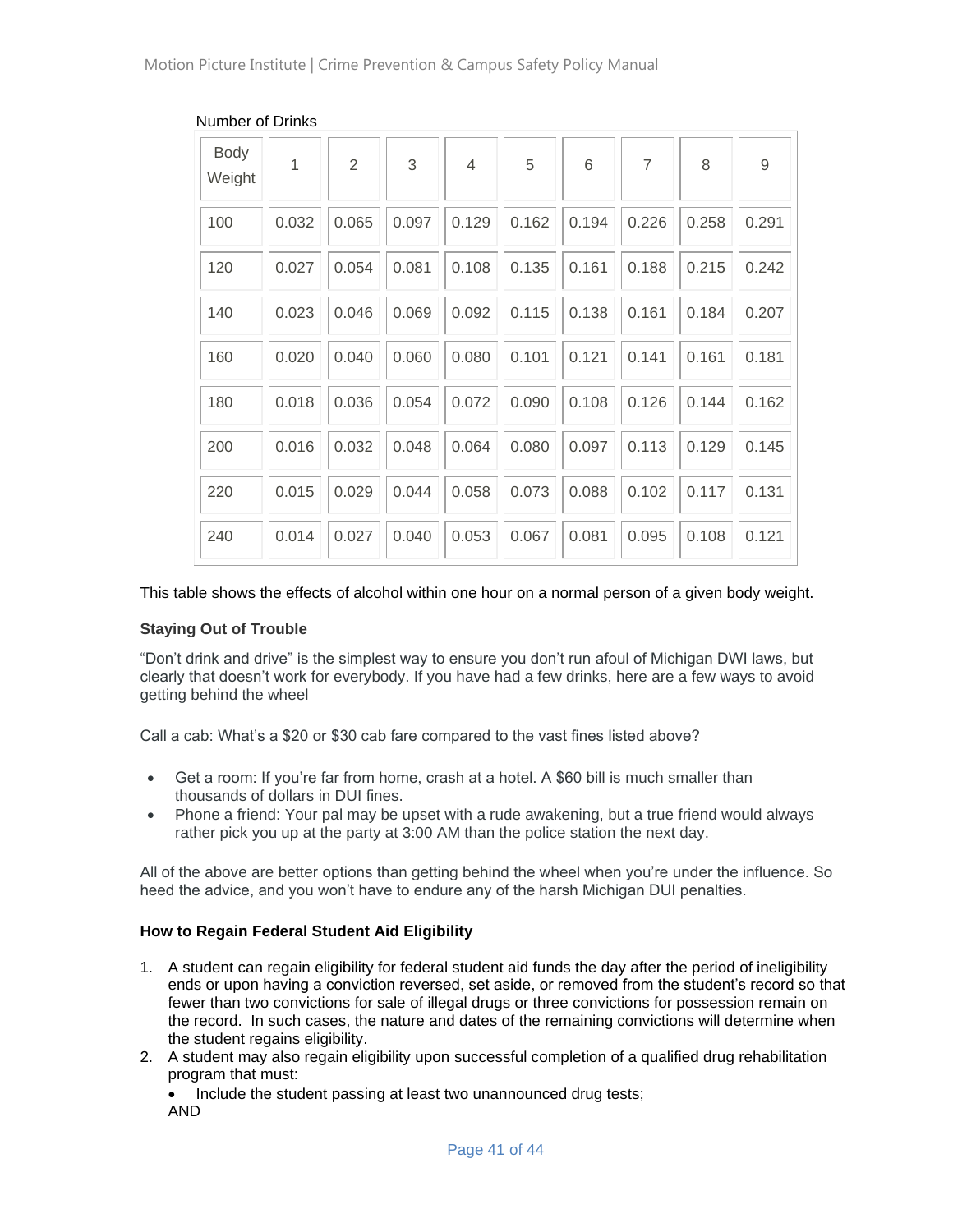- Have received or is qualified to receive funds directly or indirectly under a federal, state or local government program, or
- Be administered by a federal, state, or local government agency or court, or
- Be qualified to receive payment directly or indirectly from a federally or state-licensed insurance company, or
- Be administered or recognized by a federally or state-licensed hospital, health clinic, or medical doctor.
- 3. A student may further regain eligibility upon successful completion of two unannounced drug tests which are part of an approved rehab program (the student does not need to complete the rest of the program).

The student is responsible to certify that a rehabilitation program was successfully completed. As with the conviction question on the FAFSA, Motion Picture Institute is not required to confirm the reported information unless conflicting information is determined.

#### **Convictions during Enrollment**

Federal regulations require enrolled students convicted of a drug offense after receiving federal financial aid to notify Motion Picture Institute immediately. The student will then become ineligible for further federal financial aid and must repay federal financial aid received after the conviction.

#### **Drug and Alcohol Counseling**

DrugAbuse.com provides trusted resources for substance abuse and addiction treatment where you can learn about the symptoms and signs of drug abuse, as well as the repercussions of abuse. Cal l(888) 744-0069 for help regarding drug abuse.

#### **Institutional Sanctions for Alcohol and Drug Violations**

Any member of Motion Picture Institute community found consuming or selling drugs on School property shall be subject to discipline on a case-by-case basis.

- Discipline will be based on the seriousness of the situation.
- A case may result in dismissal from Motion Picture Institute.
- In all cases, Motion Picture Institute will abide by local, state and federal sanctions regarding unlawful possession of drugs and the consumption of alcohol.
- Additional state penalties and sanctions may also apply.
- Motion Picture Institute has adopted a zero-tolerance policy regarding underage drinking.
- Successful completion of an appropriate rehabilitation program by an individual confirmed to have been in violation of alcohol or drug policies and/or laws who has since sought admission or readmission to Motion Picture Institute will be considered on a case-by-case basis.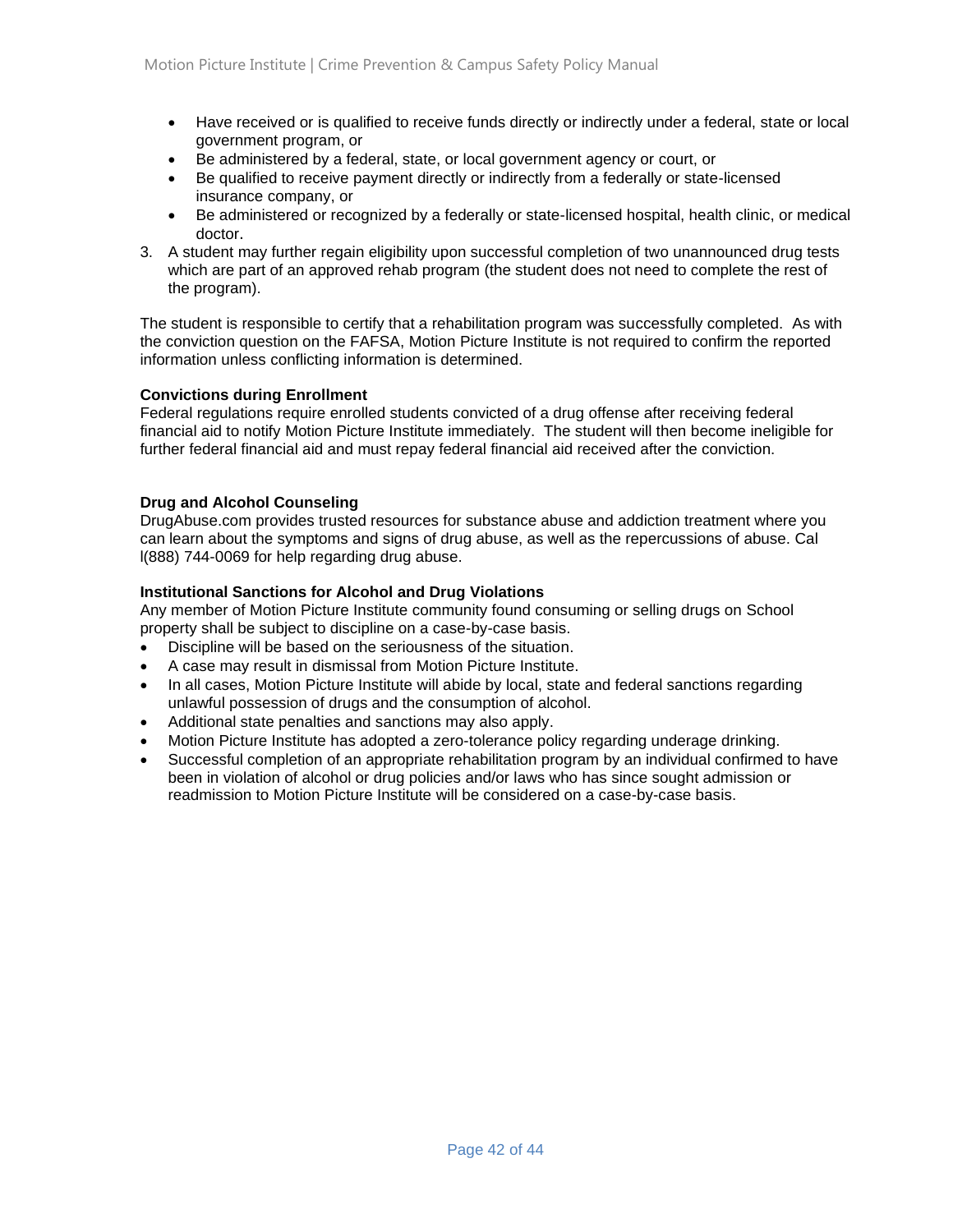#### **A DESCRIPTION OF DRUG AND ALCOHOL ABUSE PREVENTION PROGRAMS**

Motion Picture Institute publishes and distributes annually to all current students and employees a copy of the Drug and Alcohol Abuse Prevention Program. Below are the details related to this topic.

#### **Drug and Alcohol Abuse Prevention**

Drug abuse affects all aspects of American life. It threatens the workplace, our homes, our schools and our community. The U.S. Department of Education requires institutions of higher education to implement a drug prevention and awareness program for their students and employees through the **Safe and Drug-Free Schools and Communities Act**. All students are expected to conduct themselves as mature adults and as members of an academic community. The consumption of alcohol or drugs while attending class is prohibited and may be subject to disciplinary action.

The expectations set forth in Motion Picture Institute's Standards of Conduct related to drug and alcohol use is discussed earlier. Those expectations, as well as the provision of the related risks and consequences with the penalties and possible sanctions being highlighted, are re-emphasized and distributed to students and employees at least annually. Additionally, drug and alcohol counseling resources are made known to all members of Motion Picture Institute community.

#### **Michigan Mental Health Networker (The Networker)**

The Networker has been in operation since 1993 to provide up-to-date information on mental health and substance abuse agencies throughout Michigan. The Networker currently lists over 400 agencies that aim to help those struggling with mental health and substance abuse issues. Gotomhweb.org to get a list of organizations that provide help

. Drugs and alcohol are often glamorized in today's media. Becoming addicted to drugs and alcohol has negative effects on one's body, mind and lifestyle. The following resources are available for anyone who has fallen victim to drug abuse and is looking for help. It's never too late to reach out for help. Knowledge is the best defense in knowing the dangers of drugs. The Drug Enforcement Administration (DEA) offers an excellent resource for drug factsheets providing origins, street names, abuses and health risks. Go to Drug Facts Sheets for more information.

The DEA Is a government agency that specializes in enforcing the controlled substance laws and regulations of the United States. On the DEA website you can find information on specific drugs, drug laws and prevention. Visit DEA.gov to learn more about the Drug Enforcement Administration and Drugs of Abuse: A DEA Resource Guide for information on drugs of abuse.